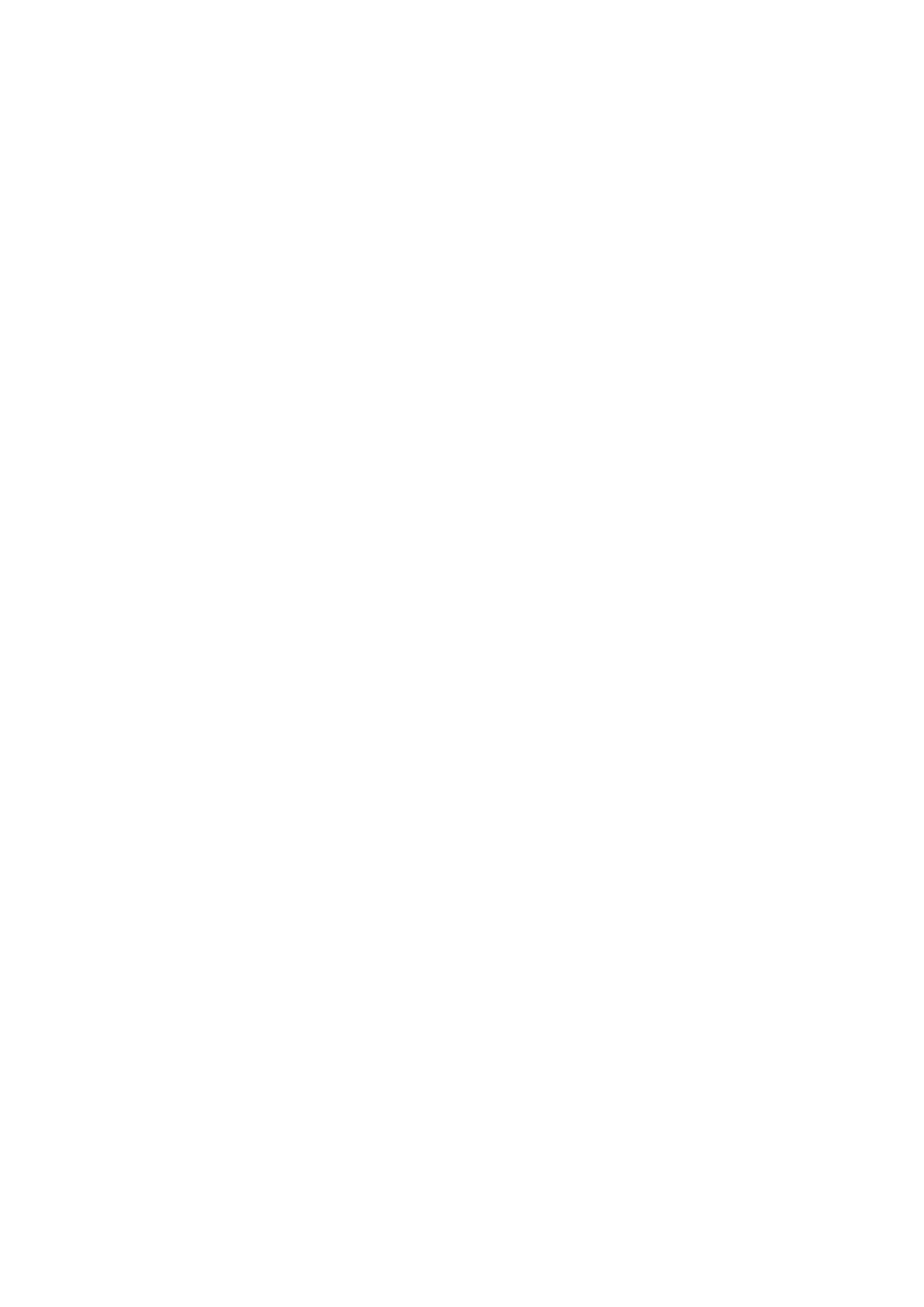



# **Pakistan Maternal Mortality Survey 2019**

# **Key Indicators Report**

**National Institute of Population Studies Islamabad, Pakistan** 

> **The DHS Program ICF Rockville, Maryland, USA**

> > **August 2020**







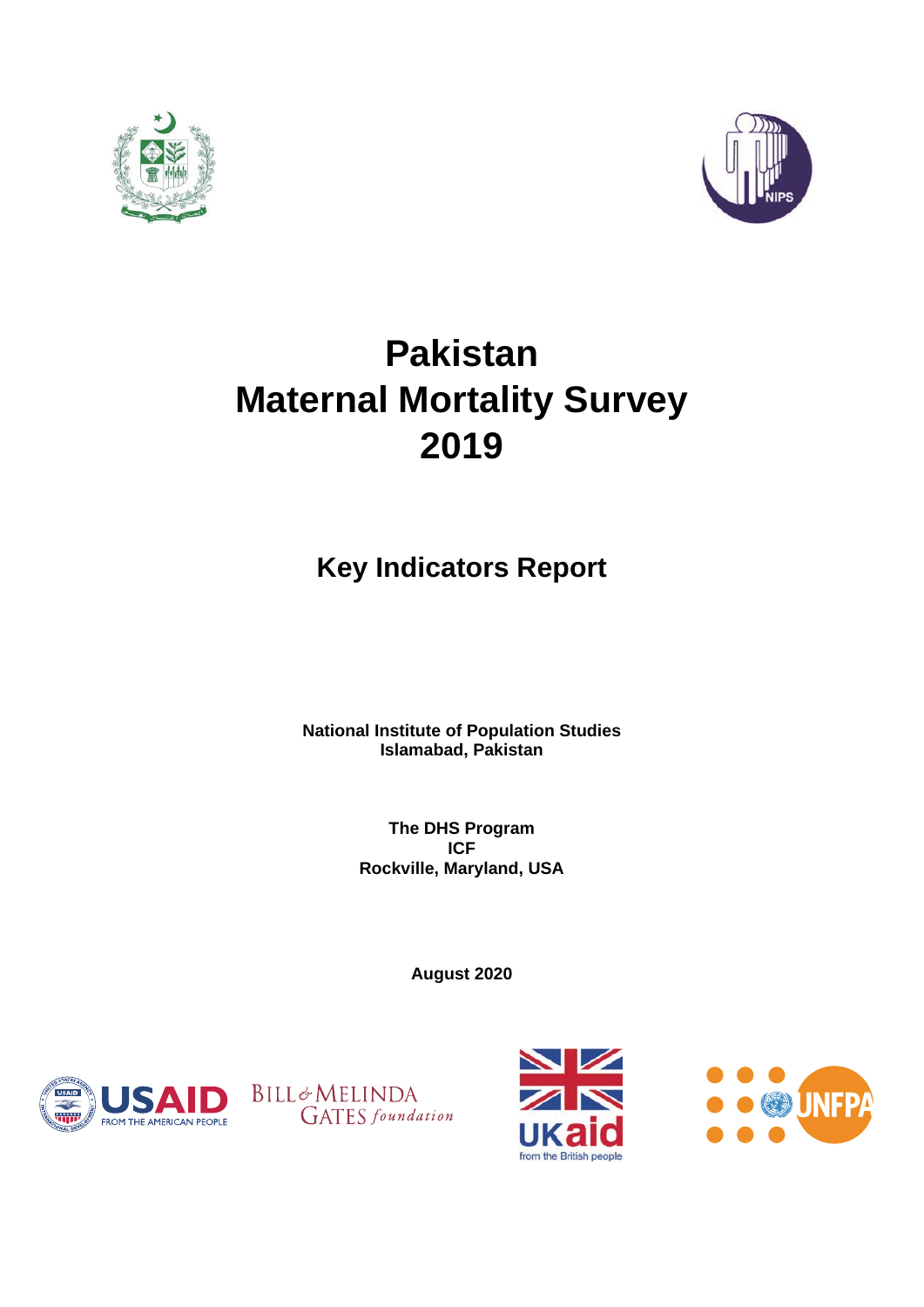The 2019 Pakistan Maternal Mortality Survey (2019 PMMS) was implemented by the National Institute of Population Studies (NIPS), Islamabad, Pakistan. ICF provided technical assistance through The DHS Program, a project funded by the United States Agency for International Development (USAID) that provides support and technical assistance in the implementation of population and health surveys in countries worldwide.

Additional information about the 2019 PMMS may be obtained from the National Institute of Population Studies, Ministry of National Health Services, Regulations and Coordination, National Institute of Health (NIH), Park Road, Chak Shahzad, Islamabad, Pakistan; Telephone: +92-51-9255937; Fax: +92-51-9255932; Internet: www.nips.org.pk.

Information about The DHS Program may be obtained from ICF, 530 Gaither Road, Suite 500, Rockville, MD 20850, USA; Telephone: +1-301-407-6500; Fax: +1-301-407-6501; E-mail: info@DHSprogram.com; Internet: www.DHSprogram.com.

#### Suggested citation:

National Institute of Population Studies (NIPS) [Pakistan] and ICF. 2020. *Pakistan Maternal Mortality Survey 2019: Key Indicators Report*. Islamabad, Pakistan, and Rockville, Maryland, USA: NIPS and ICF.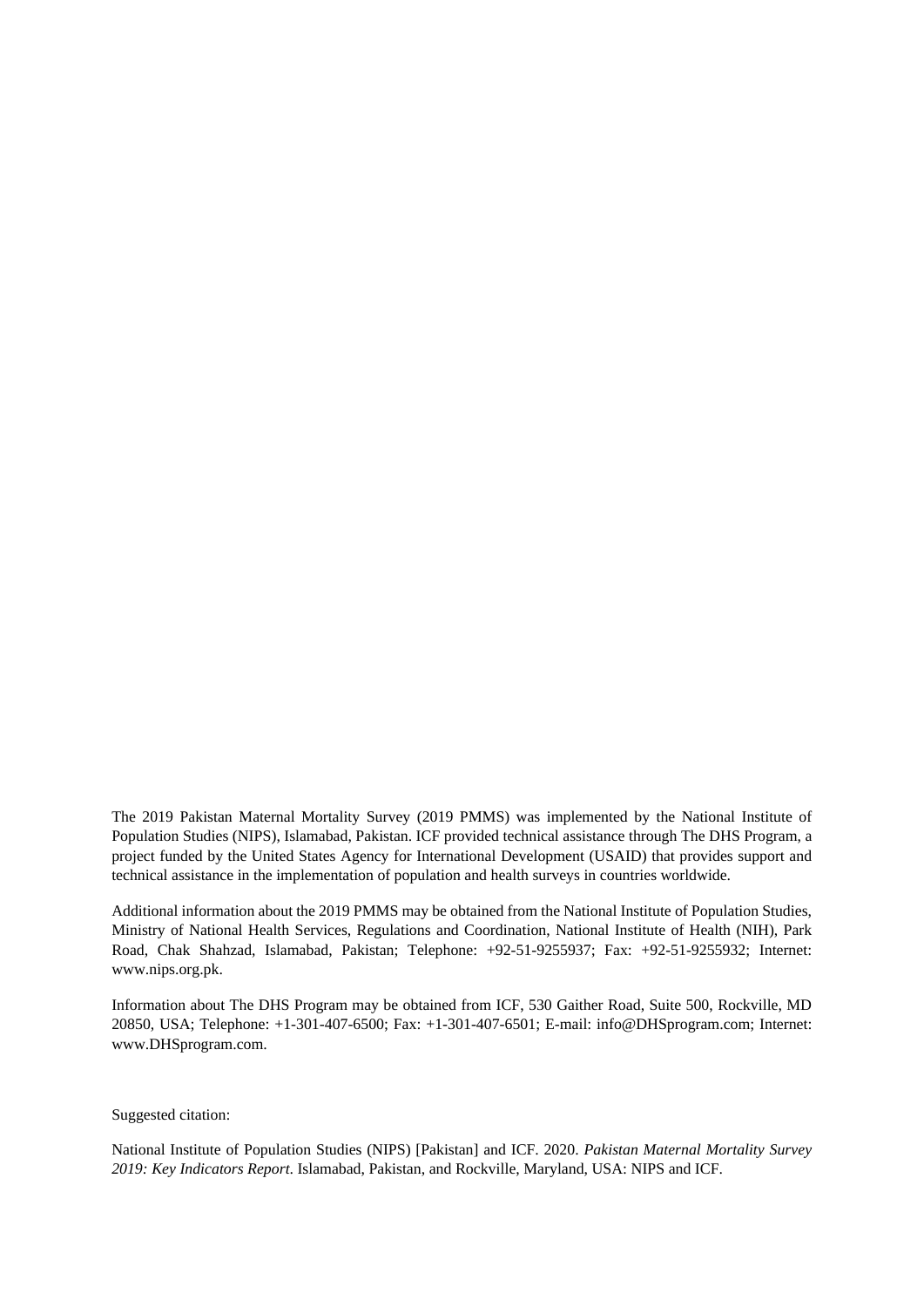# **CONTENTS**

| 1            |      |                                                                                    |  |
|--------------|------|------------------------------------------------------------------------------------|--|
|              | 1.1  |                                                                                    |  |
| $\mathbf{2}$ |      |                                                                                    |  |
|              | 2.1  |                                                                                    |  |
|              | 2.2  |                                                                                    |  |
|              | 2.3  |                                                                                    |  |
|              | 2.4  |                                                                                    |  |
|              | 2.5  |                                                                                    |  |
|              | 2.6  |                                                                                    |  |
| 3            |      |                                                                                    |  |
|              | 3.1  |                                                                                    |  |
|              | 3.2  |                                                                                    |  |
|              | 3.3  |                                                                                    |  |
|              | 3.4  |                                                                                    |  |
|              | 3.5  |                                                                                    |  |
|              | 3.6  |                                                                                    |  |
|              | 3.7  | All-cause Adult Mortality Rates for Men and Women Age 15-49 17                     |  |
|              | 3.8  |                                                                                    |  |
|              | 3.9  |                                                                                    |  |
|              | 3.10 |                                                                                    |  |
|              |      | 3.10.1<br>Women's Reporting on Complications during Pregnancy, Childbirth, and the |  |
|              |      |                                                                                    |  |
|              |      | Complications and Morbidities about which Women were Informed by their<br>3.10.2   |  |
|              |      |                                                                                    |  |
|              |      | 3.10.3                                                                             |  |
|              |      | 3.10.4                                                                             |  |
|              |      | 3.10.5                                                                             |  |
|              |      |                                                                                    |  |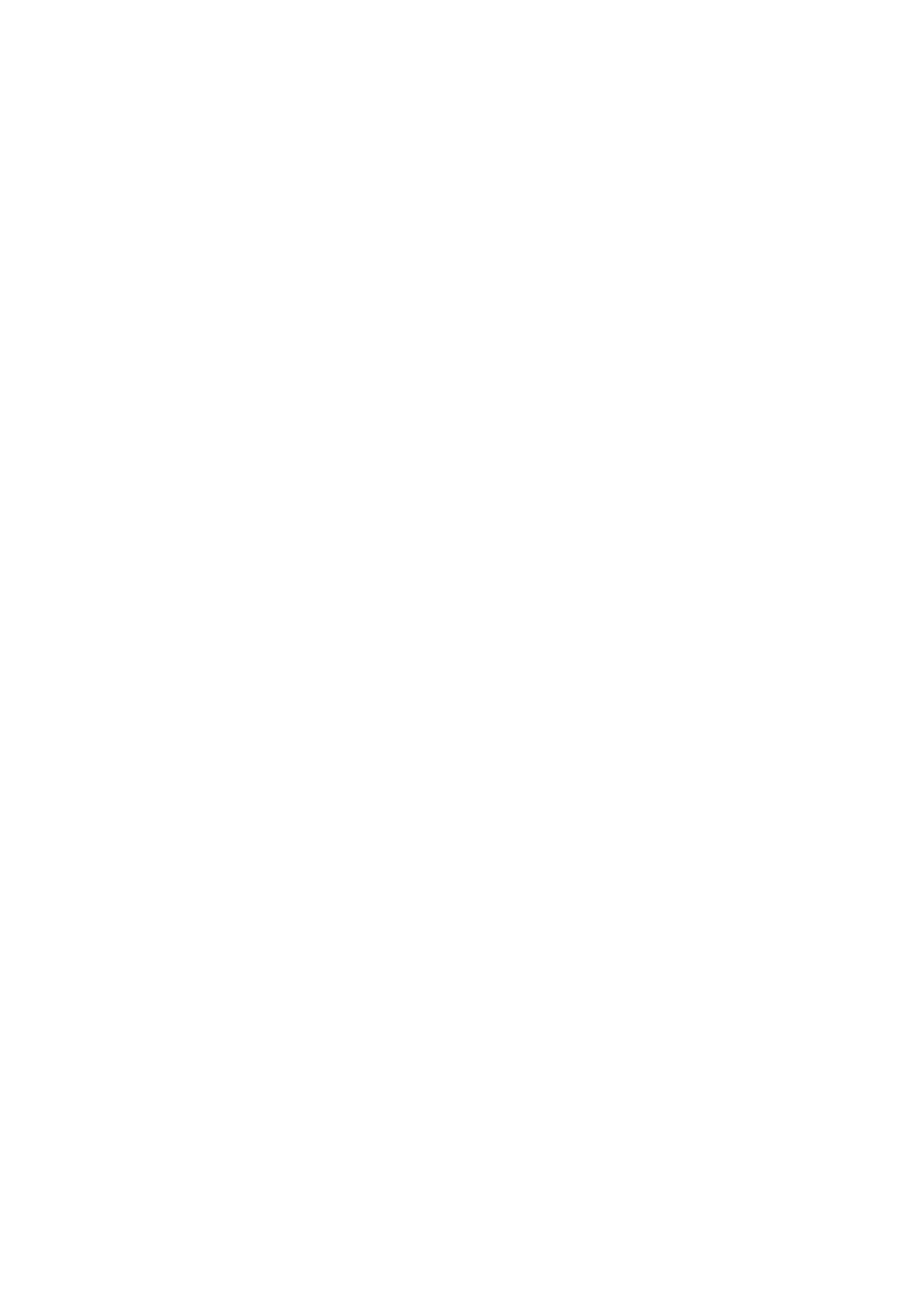# **TABLES AND FIGURES**

| Table 3.1   |                                                                                        |  |
|-------------|----------------------------------------------------------------------------------------|--|
| Table 3.2   |                                                                                        |  |
| Table 3.3   |                                                                                        |  |
| Table 3.4   |                                                                                        |  |
| Table 3.5   |                                                                                        |  |
| Table 3.6   |                                                                                        |  |
| Table 3.7   |                                                                                        |  |
| Table 3.8.1 |                                                                                        |  |
| Table 3.8.2 |                                                                                        |  |
| Table 3.9   |                                                                                        |  |
| Table 3.10  |                                                                                        |  |
| Table 3.11  | Pregnancy-related mortality ratio (PRMR) using live births as the denominator          |  |
|             | (pregnancy-related deaths divided by live births reported in the household survey)  23 |  |
| Table 3.12  |                                                                                        |  |
| Table 3.13  |                                                                                        |  |
| Table 3.14  |                                                                                        |  |
| Table 3.15  | Maternal complications or morbidities reported by women during the last                |  |
|             |                                                                                        |  |
| Table 3.16  | Maternal complications or morbidities reported by women during the last delivery  27   |  |
| Table 3.17  | Maternal complications or morbidities reported by women during postpartum              |  |
|             |                                                                                        |  |
| Table 3.18  |                                                                                        |  |
| Table 3.19  | Seeking treatment for maternal complications informed by healthcare provider 29        |  |
| Table 3.20  |                                                                                        |  |
| Table 3.21  | Percentage distribution of one or more than one maternal complication or morbidity  31 |  |
|             |                                                                                        |  |
| Figure 3.1  | Age-specific mortality rates in the 3 years preceding the survey by sex (log scale),   |  |
| Figure 3.2  | Age-specific mortality rates in the 3 years preceding the survey by residence (log     |  |
|             |                                                                                        |  |
| Figure 3.3  | Age-specific mortality rates in the 3 years preceding the survey by region (log        |  |
|             |                                                                                        |  |
| Figure 3.4  | Age-specific mortality rates in the 3 years preceding the survey in AJK and GB (log    |  |
|             |                                                                                        |  |
| Figure 3.5  | Age-specific female mortality rates in the 3 years preceding the survey by residence   |  |
|             |                                                                                        |  |
| Figure 3.6  | Age-specific male mortality rates in the 3 years preceding the survey by residence     |  |
|             |                                                                                        |  |
| Figure 3.7  | Crude mortality rates in the 3 years preceding the survey by sex and region,           |  |
|             |                                                                                        |  |
| Figure 3.8  | All-cause adult mortality rates in the 3 years preceding the survey by sex and age,    |  |
|             |                                                                                        |  |
| Figure 3.9  | All-cause adult mortality rates (15-49 years) in the 3 years preceding the survey by   |  |
|             |                                                                                        |  |
| Figure 3.10 | All-cause adult mortality rates (15-49 years) in the 3 years preceding the survey by   |  |
|             |                                                                                        |  |
| Figure 3.11 | Age-specific pregnancy-related mortality ratio trends, Pakistan DHS 2006-07 $\&$       |  |
|             |                                                                                        |  |
| Figure 3.12 |                                                                                        |  |
| Figure 3.13 | Age-specific maternal mortality ratio trends, Pakistan DHS 2006-07 and MMS             |  |
|             |                                                                                        |  |
| Figure 3.14 |                                                                                        |  |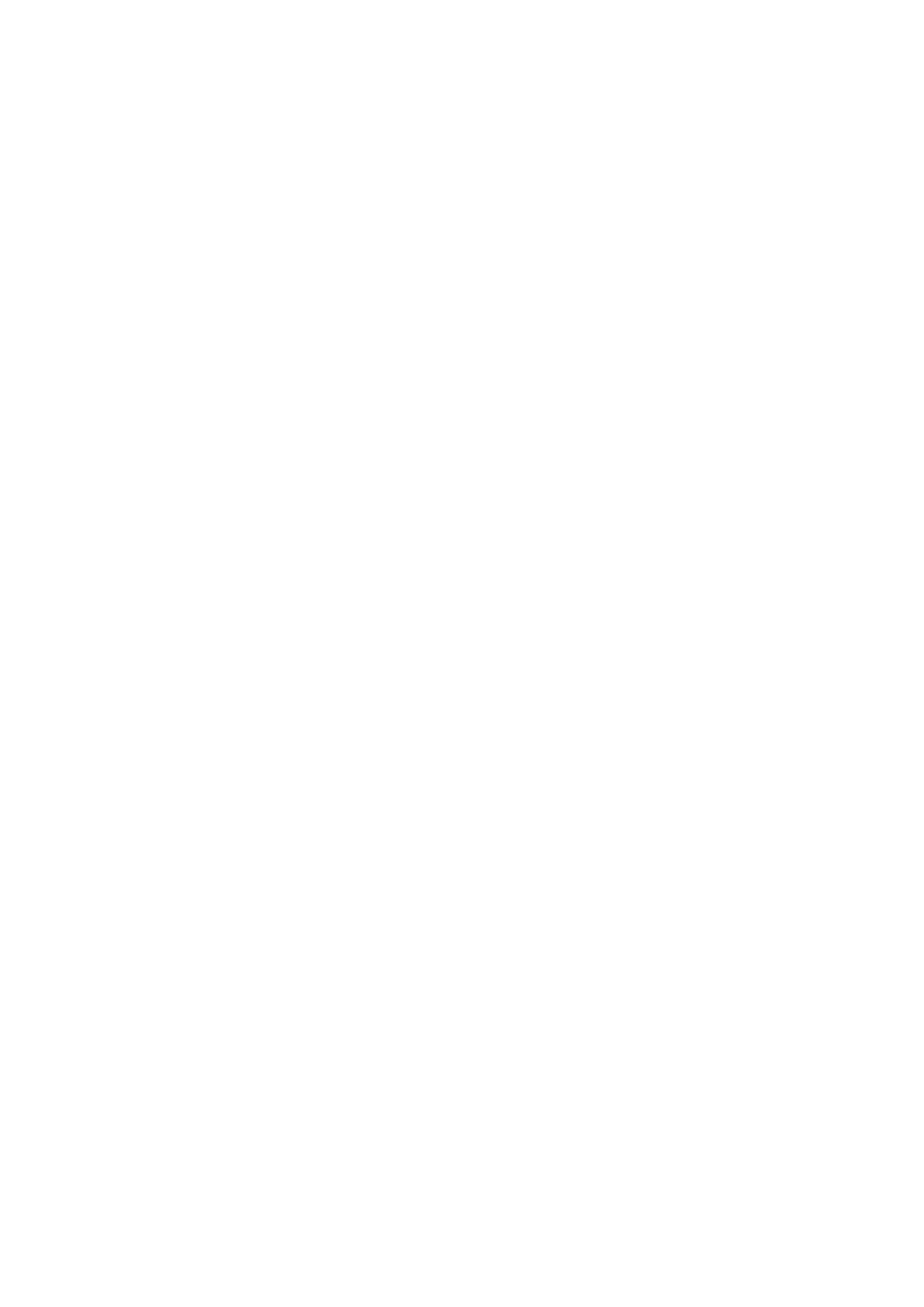# **ACRONYMS AND ABBREVIATIONS**

| <b>AJK</b>   | Azad Jammu and Kashmir                              |
|--------------|-----------------------------------------------------|
| <b>CAFE</b>  | computer-assisted field editing                     |
| CI           | confidence interval                                 |
| <b>CSPro</b> | Censuses and Surveys Processing                     |
| <b>DFID</b>  | Department for International Development            |
| <b>DHS</b>   | Demographic and Health Survey                       |
| <b>FATA</b>  | Federally Administered Tribal Areas                 |
| GВ           | Gilgit Baltistan                                    |
| <b>GFR</b>   | general fertility rate                              |
| ICD          | International Classification of Diseases            |
| <b>ICT</b>   | <b>Islamabad Capital Territory</b>                  |
| <b>IFSS</b>  | <b>Internet File Streaming System</b>               |
| IT           | information technology                              |
| <b>KPK</b>   | Khyber Pakhtunkhwa                                  |
| MDG          | Millennium Development Goals                        |
| <b>MMR</b>   | maternal mortality ratio                            |
| <b>NCMNH</b> | National Committee for Maternal and Neonatal Health |
| NIH          | National Institute of Health                        |
| <b>NIPS</b>  | National Institute of Population Studies            |
| <b>PBS</b>   | Pakistan Bureau of Statistics                       |
| <b>PDHS</b>  | Pakistan Demographic and Health Survey              |
| <b>PMMS</b>  | Pakistan Maternal Mortality Survey                  |
| <b>PRMR</b>  | pregnancy-related mortality ratio                   |
| PSU          | primary sampling unit                               |
| <b>SDG</b>   | <b>Sustainable Development Goals</b>                |
| <b>TAC</b>   | technical advisory committee                        |
| <b>TFR</b>   | total fertility rate                                |
| <b>UNFPA</b> | <b>United Nations Population Fund</b>               |
| <b>USAID</b> | United States Agency for International Development  |
| VA           | verbal autopsy                                      |
| WHO          | World Health Organization                           |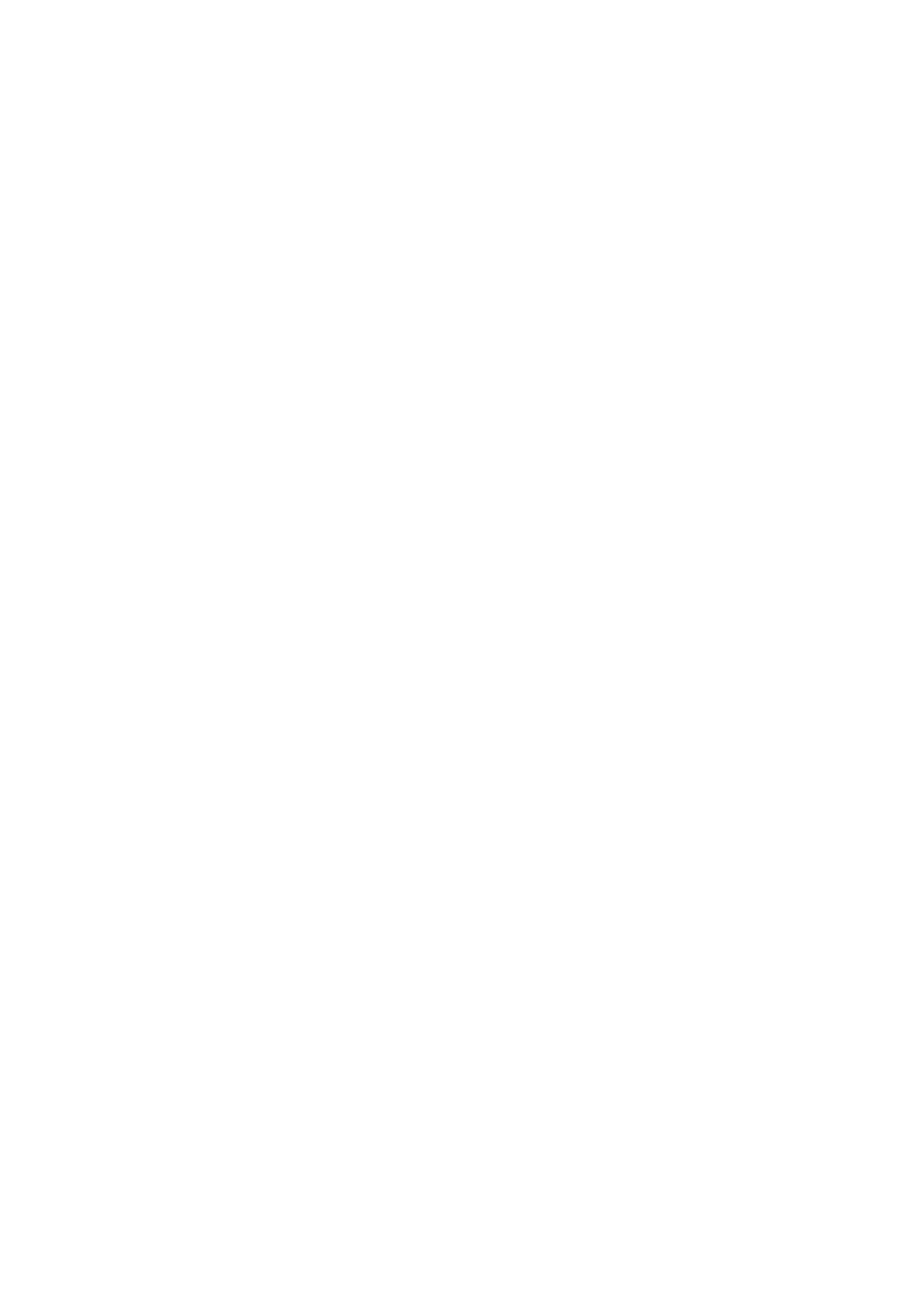# **FOREWORD**

he Pakistan Maternal Mortality Survey (PMMS) was undertaken successfully with the efforts of several stakeholders. The National Institute of Population Studies (NIPS) implemented the 2019 PMMS under the aegis of the Ministry of National Health Services, Regulations and Coordination. The Pakistan Maternal Mortality Survey (PMMS) was undertaken successfully with the efforts of several stakeholders. The National Institute of Population Studies (NIPS) implemented the 2019 PMMS under the aegis of the Minis the United Nations Population Fund (UNFPA), the Department for International Development (DFID), and the Bill and Melinda Gates Foundation. The Pakistan Bureau of Statistics (PBS) provided support for the sample design and weights. The survey was also facilitated by a number of other organisations at the national and provincial levels. The planning and implementation of the 2019 PMMS involved consultative efforts of more than 45 national experts from the fields of population, development, and health with their representation on the Technical Advisory Committee (TAC).

The Sustainable Development Goals (SDGs) provide a transformative new agenda for maternal health with the objective of reducing the global maternal mortality ratio (MMR) to less than 70 per 100,000 live births by 2030. Planning and implementation processes for improving maternal health to keep up with the SDG targets require accurate and internationally comparable indicators of maternal mortality. The primary objective of the 2019 PMMS project is to provide the latest estimates of mortality levels and awareness regarding maternal mortality. Reliable national estimates of the MMR for Pakistan and information on the direct and indirect causes of maternal deaths using verbal autopsy instruments, presented in this report, are instrumental in determining strategic directions for policy makers and in helping concerned individuals and organisations to address the implementation gaps.

To provide accurate data and findings, the study involved survey design, listing, training, fieldwork, data processing, and analysis. It is my privilege to lead a professional and enthusiastic PMMS core team. It included Dr. Tauseef Ahmed, Principal Investigator; Ms. Azra Aziz, Director (R&S), Team Leader; Dr. Aysha Sheraz, Deputy Project Director/Senior Fellow (R&S); Mr. Ali Anwar Buriro, Fellow; Ms. Rabia Zafar, Fellow; Mr. Zafar Zahir, Advisor Operations, Mr. Mohammad Ali Raza, Data Processing Manager/Data Analyst, and all project staff. Dr. Amna Urooba, Research Associate, Aga Khan University, Karachi, is also appreciated for revisiting VA reviews. We are thankful to NCMNCH for their support in reviewing verbal autopsies and ICD-10 coding.

The challenges of the fieldwork were comprised of some reluctance to participate in the survey, severe weather, and security issues in a few areas. Despite such challenges, the survey teams as well as the NIPS research and monitoring team travelled to different areas of the country and demonstrated resilience in collecting data without compromising its quality. The Provincial Coordinators and Quality Control Interviewers efficiently monitored the field activities. I am confident that the key indicators are authentic on the basis of the extraordinary quality control measures.

Besides the advisory, core, and field teams, NIPS is indebted to Mr. Khizar Hayat Khan, the former Executive Director, NIPS, whose support made the execution of PMMS possible and to Dr. Farid Midhet who initiated the task with the stakeholders, helped in study design, sampling strategy and questionnaire development, and continued to work with NIPS in the whole process voluntarily. We are obligated to Ms. Anjushree Pradhan, ICF, Senior Survey Coordinator, for providing immense technical support at all stages of the project. We extend our thanks to Dr. Ruilin Ren, Sampling Statistician, for his valuable advice on sample design; Mr. Ruben Hume, Data Processing Specialist, for his contribution on data processing and tabulation; and to all other technical experts of ICF who provided suggestions on the final version of this report. Finally, on behalf of NIPS, let me convey special appreciation to the Ministry of National Health Services, Regulations and Coordination, Pakistan Bureau of Statistics, UNFPA, USAID, DFID, and the Bill and Melinda Gates Foundation for their commitment and support for the 2019 PMMS.

Mr. Pervaiz Ahmed Junejo Executive Director, NIPS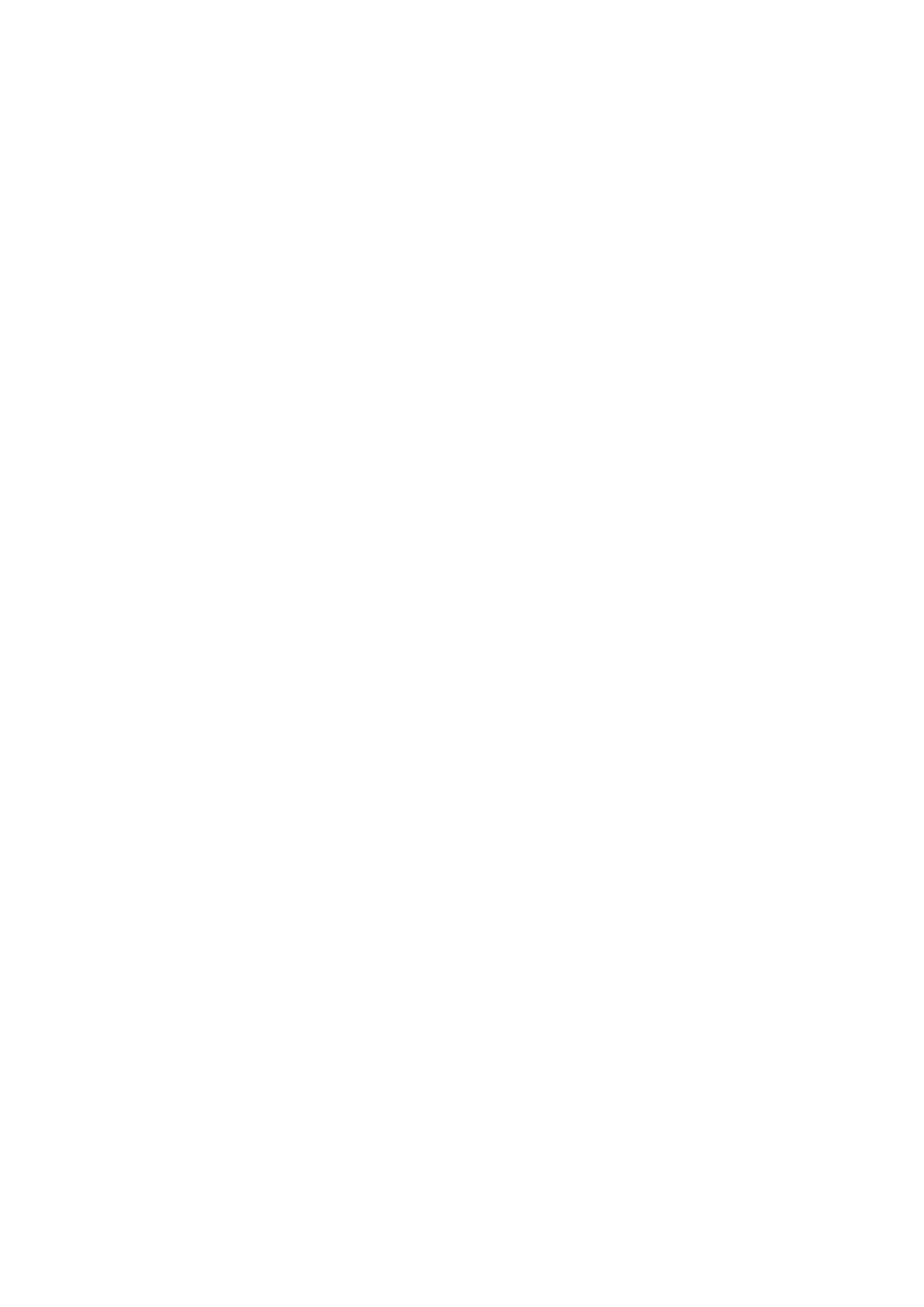# **CONTRIBUTORS TO THE REPORT**

Dr. Tauseef Ahmed, Principal Investigator (PMMS)

- Dr. Farid Midhet, Freelance Consultant
- Ms. Azra Aziz, Director, Research and Survey, Team Leader (PMMS), NIPS
- Dr. Aysha Sheraz, Senior Fellow/Deputy Project Director (PMMS), NIPS
- Mr. Ali Anwar Buriro, Fellow, NIPS

Ms. Rabia Zafar, Fellow, NIPS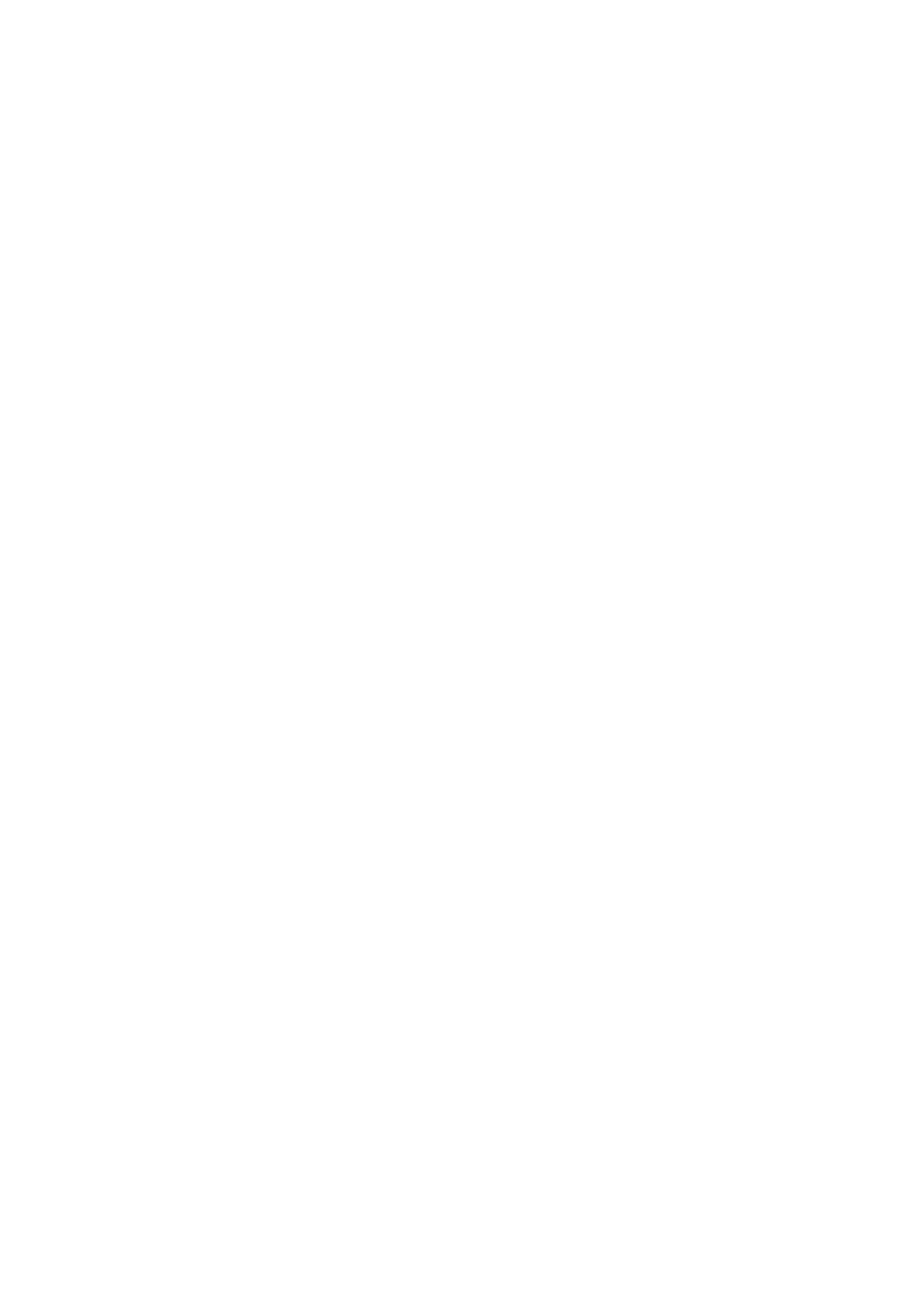# **1 INTRODUCTION**

# **1.1 BACKGROUND, RATIONALE, AND OBJECTIVES**

he 2019 Pakistan Maternal Mortality Survey (PMMS) is the first exclusive nation-wide survey implemented by the National Institute of Population Studies (NIPS), Ministry of National Health Services, Regulations and Coordination. Pakistan was a signatory to the United Nations The 2019 Pakistan Maternal Mortality Survey (PMMS) is the first exclusive nation-wide survey<br>implemented by the National Institute of Population Studies (NIPS), Ministry of National Health<br>Services, Regulations and Coordin Goals (MDGs) by 2015. Out of these, Goal 5 (to Improve Maternal Health) had set a target for significantly reducing the maternal mortality ratio (MMR) to 140 by 2015 by increasing the proportion of births attended by skilled birth attendants and achieving universal access to reproductive health care. The MDG progress assessment found Pakistan on track for Goal 5 but was not close to achieving the target in 2015 (Government of Pakistan 2013). More recently, Pakistan has endorsed the UN's Sustainable Development Goals (SDGs), making a commitment to reducing the MMR to less than 70 per 100,000 live births by 2030 (SDG 3.1) through increased skilled birth attendance, access to modern contraception, and expanded coverage of community health workers as an essential component of Universal Health Coverage.

Pursuing these targets, the Government of Pakistan launched a series of initiatives during the last decade and made good progress in maternal health indicators (PDHS 2012-13 and PDHS 2017-18). Indirect estimates of MMR through modelling have suggested a substantial decline in MMR, from 276 (PDHS 2006-07) to 178 (Pakistan Economic Survey 2017-18). However, the only direct estimate of MMR was available from the PDHS 2006-07. The Pakistan Maternal Mortality Survey (PMMS) was carried out in 2019 with the purpose of assessing where Pakistan stands on maternal health indicators and how well the country is moving toward the relevant SDG targets. The survey results will guide the Ministry and the provincial departments of Health and Population Welfare, as well as the private sector, local and international NGOs, and donor organisations to plan and implement interventions to improve the delivery and coverage of maternal health services, in order to achieve the SDGs.

NIPS received technical assistance for designing the proposal, imparting training, and developing the research modules/questionnaires, up to the analysis stage from The Demographic and Health Surveys Program at ICF (supported by USAID). Financial assistance to conduct the survey was provided by USAID, UNFPA, DFID, and the Bill & Melinda Gates Foundation, which supported field operations and management of the project.

This key indicators report presents a first look at selected findings of PMMS 2019. A comprehensive analysis of data will be presented in the final report.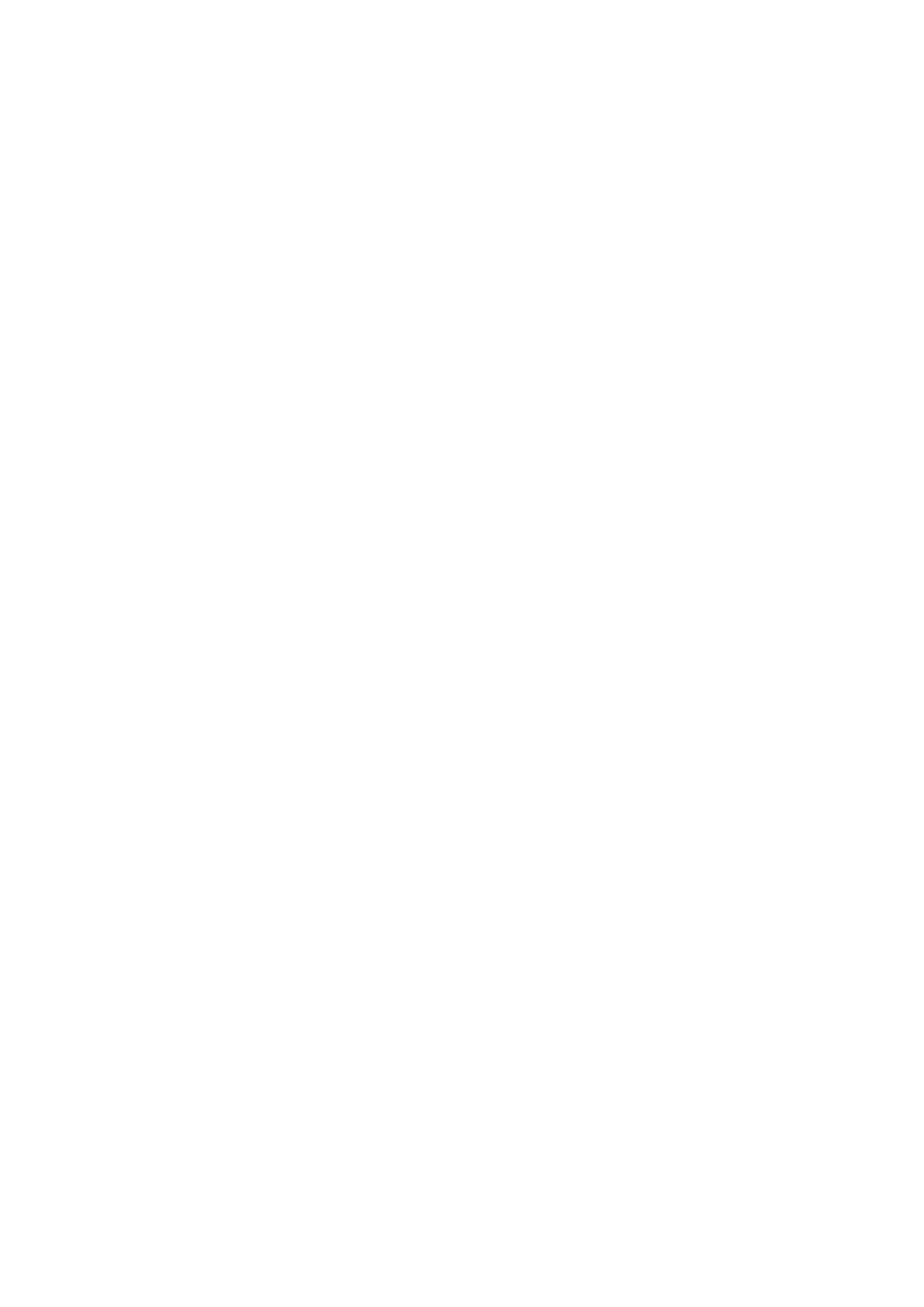# **2 SURVEY METHODOLOGY AND IMPLEMENTATION**

# **2.1 SAMPLE DESIGN**

The 2019 PMMS used a multistage cluster sampling methodology, based on the updated sampling frames derived from the  $6<sup>th</sup>$  Population & Housing Census 2017, Pakistan Bureau of Statistics (PBS). The sampling universe consisted of urban and rural areas of the four provinces of Pakistan (Balochistan, Khyber Pakhtunkhwa, Punjab, and Sindh), Azad Jammu and Kashmir (AJK), Gilgit-Baltistan (GB), and the Islamabad Capital Territory (ICT). The sampling frame was provided to select a total of 153,560 households (81,400 rural and 72,160 urban) using the two-stage and two-phase stratified systematic sampling approach for the selection of PSUs in 11 domains (four provinces [urban and rural], Azad Jammu and Kashmir [urban and rural] and Gilgit Baltistan). The restricted military and protected areas were excluded from the sample. The final number of PSUs came to 1,396 (740 rural and 656 urban). Each PSU had 110 randomly selected households to administer various questionnaires (Household, Woman's, and Verbal Autopsy). In each cluster, 10 households were randomly selected to gather detailed information from all eligible ever-married women age 15-49. All 110 selected households in each cluster were asked about births and deaths during the previous 3 years, including female deaths in the reproductive ages (15- 49 years). Households that identified at least one death of a female in the reproductive ages were then visited to conduct detailed verbal autopsies to determine the causes and circumstances of these deaths, which resulted in the identification of maternal deaths.

# **2.2 QUESTIONNAIRES**

Six questionnaires were used for the 2019 PMMS: the Short Household Questionnaire, the Long Household Questionnaire, the Woman's Questionnaire, the Verbal Autopsy Questionnaire, the Fieldworker Questionnaire, and the Community Questionnaire. The first 3 questionnaires, based on The DHS Program's standard Demographic and Health Survey (DHS-7) questionnaires, were adapted to reflect population and health issues relevant to Pakistan. The Verbal Autopsy Questionnaire was based on the 2016 WHO standardised instruments. The Community Questionnaire was based on the instrument used in the previous rounds of the Pakistan DHS. Comments were solicited from various stakeholders representing government ministries and agencies, nongovernmental organisations, and international donors. The survey protocol was reviewed and approved by the National Bioethics Committee, Pakistan Health Research Council, and ICF Institutional Review Board. After all questionnaires were finalised in English, they were translated into Urdu and Sindhi. The 2019 PMMS used paper-based questionnaires for data collection, while computer-assisted field editing (CAFE) was used to edit the questionnaires in the field.

The Household Questionnaires (both short and long) listed all members of and visitors to the selected households. Basic demographic information was collected on each person listed, including age, sex, marital status, education, and relationship to head of household. The data on age, sex, and marital status of household members were used to identify women who were eligible for individual interviews. The household questionnaires also collected information on births and deaths in the household in the 3 years prior to the survey. The long Household Questionnaire also collected information on characteristics of the household's dwelling unit, such as source of drinking water; type of toilet facilities; materials used for flooring, external walls, and roofing; and ownership of various durable goods.

The Woman's Questionnaire was used to collect information from all eligible ever-married women age 15-49. These women were asked questions on the following topics:

- Background characteristics (including age and education)
- **Pregnancy history and child mortality**
- Use of family planning methods
- Antenatal, delivery, and postnatal care
- Maternal morbidity
- Health service provision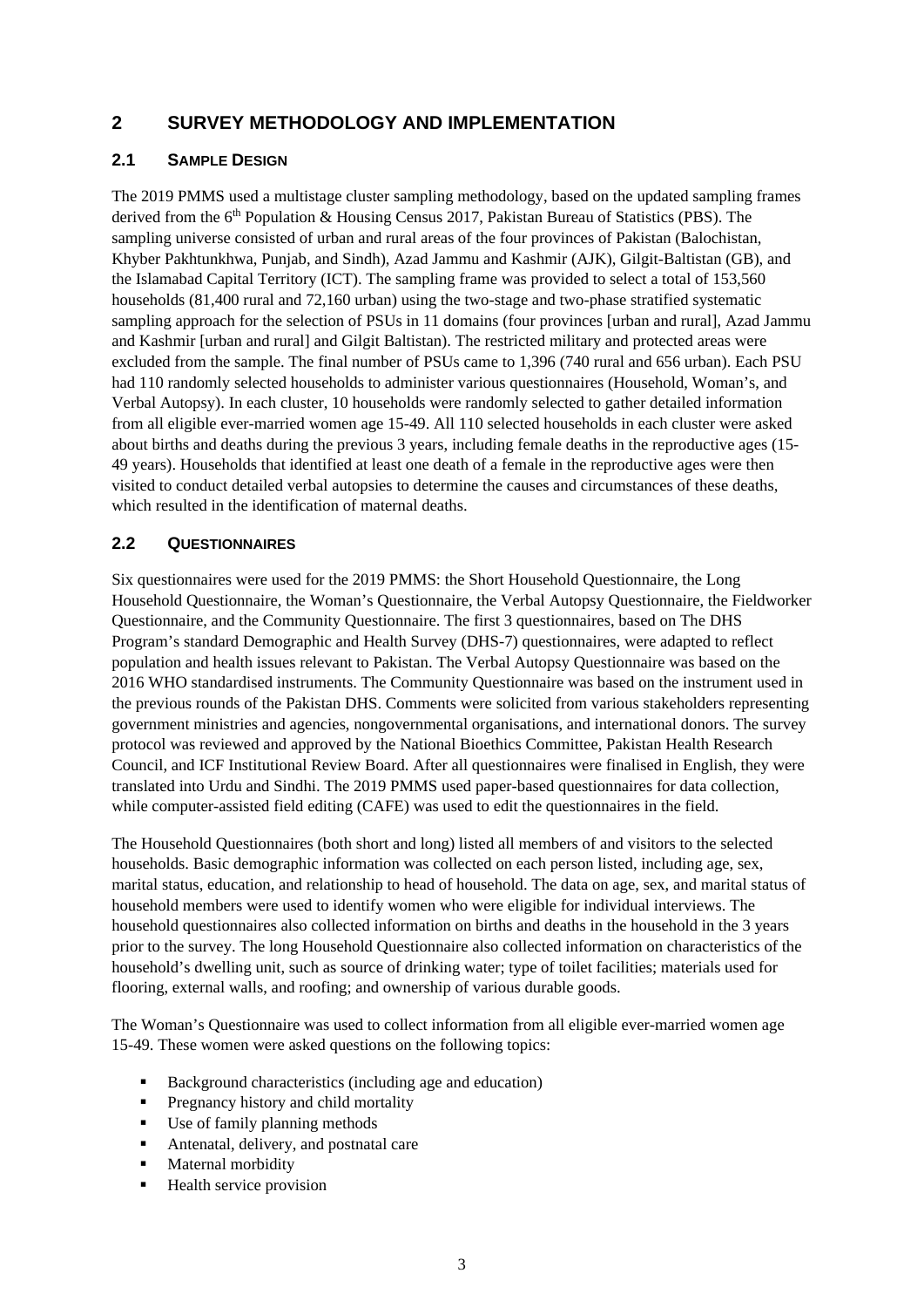The Verbal Autopsy Questionnaire recorded the circumstances surrounding the event that led to death, the cause of death, and the health services sought.

The Fieldworker Questionnaire recorded background information from the interviewers that serves as a tool in conducting analyses of data quality. Each interviewer completed a self-administered Fieldworker Questionnaire after the final selection of interviewers and before the fieldworkers entered the field. No personal identifiers are attached to the 2019 PMMS fieldworkers' data file.

The Community Questionnaire was administered during the fieldwork to collect information on basic infrastructure in the clusters and access to health facilities and services. The Community Questionnaire was only implemented in rural clusters. Community representatives who provided information for the questionnaire included, among others, village leaders, counsellors, religious leaders, local teachers, lady health visitors, and lady health workers.

# **2.3 PRETEST**

Thirty enumerators, eight members of the core team of the project, and two data processing personnel from NIPS participated in the training to pretest the PMMS survey protocol that was held from November 19 to December 6, 2018. Most participants had previous experience carrying out the PDHS surveys and other household surveys. The data processing staff participated in the pretest to make them familiar with the survey instruments. ICF provided technical support for the training.

Along with discussion on the technical aspects of the survey, the pretest training was designed to train the trainers for the main survey training. The training focused on key components such as age probing, interviewing techniques, and procedures for completing the PMMS questionnaires. The participants worked in groups using various training techniques, for example, interactive question-and-answer sessions, case studies, and role plays. Along with the enumerators, the trainers administered the questionnaires in the field, provided feedback on the content and language of the questionnaires, and learned the various techniques of training.

The fieldwork for the pretest was carried out in two languages (Urdu and Sindhi). Following the fieldwork, a debriefing session was held with the pretest field staff, and modifications to the questionnaires were made based on lessons drawn from the exercise.

# **2.4 TRAINING OF FIELD STAFF**

The training for the household listers and mappers was organised for 67 teams consisting of listers/mappers in November 2018 to prepare them for identifying precise PSUs and preparing the household listing in the PSUs.

The main training for the field staff was held from December 17, 2018 to January 6, 2019 in Islamabad. Separate training was arranged for interviewers selected for conducting verbal autopsies for deceased women. The participants in the main training included 158 enumerators, selected through a strict selection process. These included 10% extra candidates to cater for attrition and the quality control staff. Prior to the training, NIPS staff visited the provincial headquarters to screen, interview, and select the participants. Attendees came from different parts of Pakistan and represented major language groups within the country. Most of the candidates had previous fieldwork experience, and some had experience gained through previous rounds of the Pakistan DHS.

The training sessions included discussion of concepts, procedures, and methodology for conducting the survey. Participants were guided through the questionnaires. In-class exercises were carried out, keeping in mind that involving participants in the training process gives them a better understanding of the training content. Various techniques were used to facilitate the training. These included role-playing on filling a household schedule, age probing in pairs, consistency checking for age and date of birth, correcting errors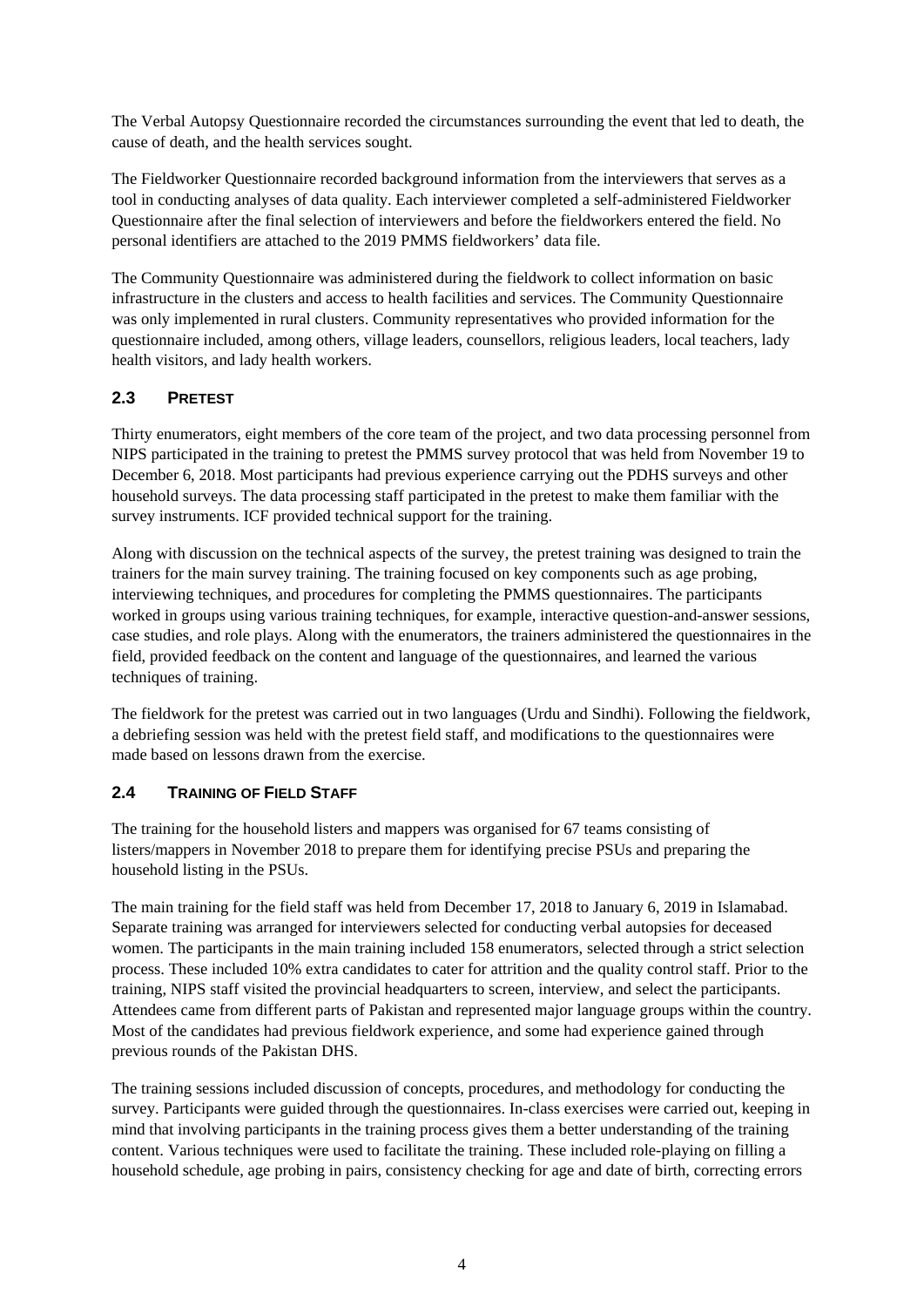in the pregnancy history table, and training the field editors on using the CAFE system. Special training was organised for interviewers who were selected to implement the verbal autopsy questionnaires.

# **2.5 FIELDWORK**

Data collection took place from January 20 to September 30, 2019 in all provinces/regions, except in Balochistan and Gilgit Baltistan, where fieldwork was completed in October 2019. Forty-one teams consisting of a supervisor, a field editor, and four interviewers were deployed for data collection. Quality of data was ensured through the engagement of 10 quality control teams (comprising one male and one female evaluator), a proactive IT team, and senior management keeping an oversight on all matters.

Fieldwork monitoring was an integral part of the 2019 PMMS, and several rounds of monitoring were carried out by the core team and the provincial coordinators. The monitors were provided with guidelines for overseeing the fieldwork. The quality and progress of data collection were also monitored through weekly field check tables that were generated from completed interviews that were sent to the central office, and regular feedback was sent out to the teams.

The focus of PMMS was to identify adult female deaths to estimate maternal mortality. Special efforts were made to trace back PSUs to ensure that female deaths were not missed out by the teams; a total of 182 clusters were revisited for tracking 20% of households to verify the accuracy of the birth and death information.

# **2.6 DATA PROCESSING**

The processing of the 2019 PMMS data began simultaneously with the fieldwork. As soon as data collection was completed in each cluster, all electronic data files were transferred via the Internet File Streaming System (IFSS) to the NIPS central office in Islamabad. These data files were registered and checked for inconsistencies, incompleteness, and outliers. The field teams were alerted about any inconsistencies and errors. Secondary editing was carried out in the central office and involved resolving inconsistencies and coding the open-ended questions. The NIPS data processing manager coordinated the exercise at the central office. The PMMS core team members assisted with the secondary editing. Data entry and editing were carried out using the CSPro software package. The concurrent processing of the data offered a distinct advantage because it maximised the likelihood of the data being error-free and accurate.

Similarly, the verbal autopsy questionnaires were reviewed and coded based on the International Classification of Diseases (ICD-10) coding classification to determine the cause of death. The workshop on ICD-10 coding was organised by NIPS from July 29 to August 2, 2019, to provide an orientation to the reviewers, which was supported by ICF. The ICD-10 coding was carried out by experts from the National Committee for Maternal and Neonatal Health (NCMNH), Pakistan.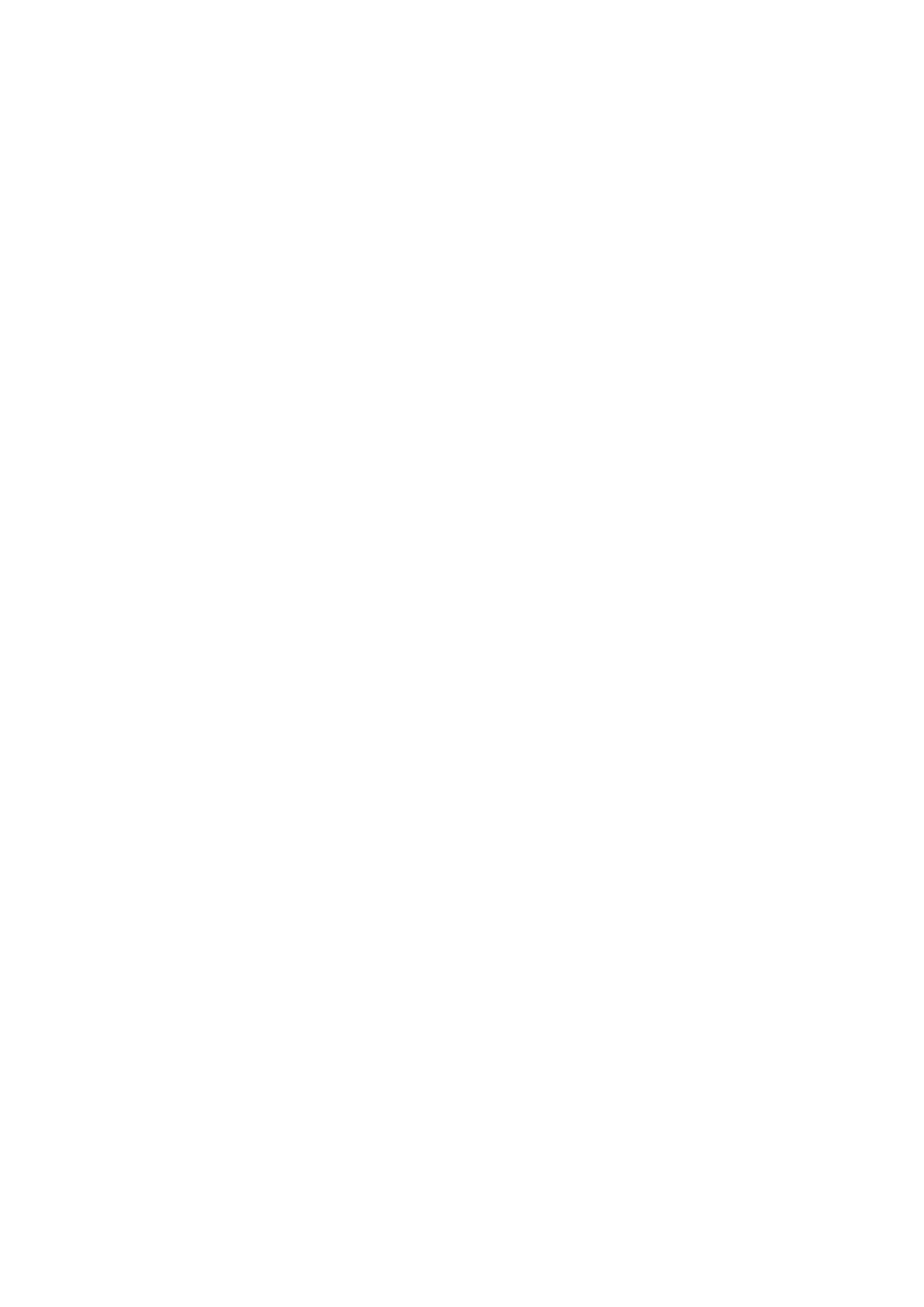# **3 KEY FINDINGS**

#### **3.1 RESPONSE RATES**

Table 3.1 shows response rates for the 2019 PMMS. In the four provinces, the sample contained a total of 116,169 households. All households were visited by the field teams, and 110,483 households were found to be occupied. Of these, 108,766 households were successfully interviewed, giving a household response rate of 98%. The subsample selected for the long household questionnaire covered 11,080 households in which all eligible ever-married women age 15-49 were eligible to be interviewed. In the 10,479 households that were interviewed with the long questionnaire, there were 12,217 ever-married women age 15–49 years, of whom 11,859 were successfully interviewed (for a response rate of 97%). In Azad Jammu and Kashmir, of the 16,755 households that were occupied, interviews were successfully carried out in 16,588 households (99%). A total of 1,707 ever-married women were eligible for the woman's interview, of whom 1,666 were successfully interviewed (98%). In Gilgit Baltistan, of the 11,005 households that were occupied, interviews were conducted in 10,872 households (99%). A total of 1,219 ever-married women were eligible for the interview, of whom 1,178 were successfully interviewed (97%).

#### **Table 3.1 Results of the household and women's interviews**

Number of households, women's and verbal autopsy interviews, according to residence (unweighted), Pakistan, MMS 2019

|                                                                                                                                                                                                                                                                                     |                                                   | Pakistan                                          |                                                        |                                         | Azad Jammu and Kashmir                  |                                                   |                                          | Gilgit Baltistan                        |                                                   |
|-------------------------------------------------------------------------------------------------------------------------------------------------------------------------------------------------------------------------------------------------------------------------------------|---------------------------------------------------|---------------------------------------------------|--------------------------------------------------------|-----------------------------------------|-----------------------------------------|---------------------------------------------------|------------------------------------------|-----------------------------------------|---------------------------------------------------|
| Result                                                                                                                                                                                                                                                                              | Urban                                             | Rural                                             | Total                                                  | Urban                                   | Rural                                   | Total                                             | Urban                                    | Rural                                   | Total                                             |
| Household interviews (total)<br>Households selected<br>Households occupied<br>Households interviewed                                                                                                                                                                                | 57.510<br>54,649<br>53,510                        | 58.659<br>55,834<br>55,256                        | 116.169<br>110.483<br>108,766                          | 8,558<br>8,159<br>8,064                 | 8,952<br>8,596<br>8,524                 | 17.510<br>16,755<br>16,588                        | 3,293<br>3,071<br>3,061                  | 8.460<br>7,934<br>7,811                 | 11.753<br>11,005<br>10,872                        |
| Household response rate <sup>1</sup>                                                                                                                                                                                                                                                | 97.9                                              | 99.0                                              | 98.4                                                   | 98.8                                    | 99.2                                    | 99.0                                              | 99.7                                     | 98.4                                    | 98.8                                              |
| Household interviews (short<br>questionnaire)<br>Households selected<br>Households occupied<br>Households interviewed                                                                                                                                                               | 52,120<br>49,495<br>48,474                        | 52,969<br>50,344<br>49,813                        | 105,089<br>99,839<br>98,287                            | 7,758<br>7,396<br>7,307                 | 8,102<br>7,781<br>7,721                 | 15,860<br>15,177<br>15,028                        | 2,993<br>2,789<br>2,779                  | 7,620<br>7,135<br>7,025                 | 10,613<br>9,924<br>9,804                          |
| Household response rate <sup>1</sup>                                                                                                                                                                                                                                                | 97.9                                              | 98.9                                              | 98.4                                                   | 98.8                                    | 99.2                                    | 99.0                                              | 99.6                                     | 98.5                                    | 98.8                                              |
| <b>Household interviews (long</b><br>questionnaire)<br>Households selected<br>Households occupied<br>Households interviewed<br>Household response rate <sup>1</sup><br>Interviews with ever-married<br>women<br>Number of eligible women<br>Number of eligible women<br>interviewed | 5,390<br>5,154<br>5,036<br>97.7<br>5,747<br>5,540 | 5,690<br>5,490<br>5,443<br>99.1<br>6,470<br>6,319 | 11,080<br>10,644<br>10,479<br>98.4<br>12,217<br>11,859 | 800<br>763<br>757<br>99.2<br>803<br>777 | 850<br>815<br>803<br>98.5<br>904<br>889 | 1,650<br>1,578<br>1,560<br>98.9<br>1,707<br>1,666 | 300<br>282<br>282<br>100.0<br>317<br>309 | 840<br>799<br>786<br>98.4<br>902<br>869 | 1,140<br>1,081<br>1,068<br>98.8<br>1,219<br>1,178 |
| Eligible women response rate <sup>2</sup>                                                                                                                                                                                                                                           | 96.4                                              | 97.7                                              | 97.1                                                   | 96.8                                    | 98.3                                    | 97.6                                              | 97.5                                     | 96.3                                    | 96.6                                              |
| Interviews for verbal autopsy<br>on deceased women age<br>15-49<br>Number of verbal autopsies/<br>deceased women selected<br>Number of verbal autopsy<br>interviews                                                                                                                 | 416<br>412                                        | 528<br>528                                        | 944<br>940                                             | 67<br>67                                | 83<br>82                                | 150<br>149                                        | 18<br>18                                 | 70<br>70                                | 88<br>88                                          |
| Eligible verbal autopsy<br>response rate <sup>3</sup>                                                                                                                                                                                                                               | 99.0                                              | 100.0                                             | 99.6                                                   | 100.0                                   | 98.8                                    | 99.3                                              | 100.0                                    | 100.0                                   | 100.0                                             |

1 Households interviewed/households occupied

2 Women interviewed/eligible women

3 Verbal autopsies selected/verbal autopsies conducted

#### **3.2 CHARACTERISTICS OF RESPONDENTS**

Table 3.2 shows that in Pakistan, 42% of ever-married women in the PMMS sample are under age 30. Almost all ever-married women (95%) are currently married, and 37% are in urban areas. Fifty-two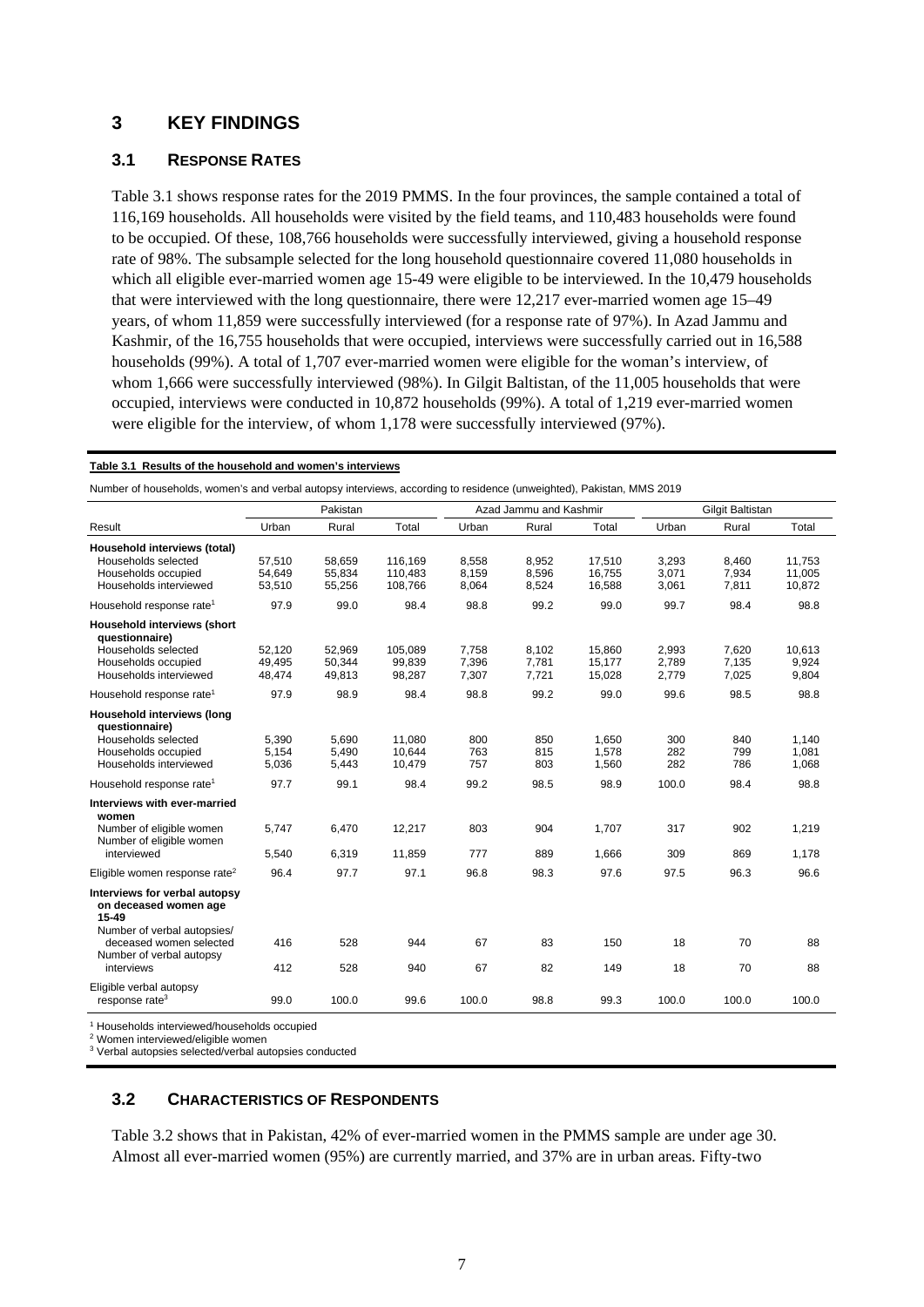percent of ever-married women have no education, while 10% have attended or completed the secondary level and 12% have attended or completed a higher level of education.

In Azad Jammu and Kashmir, 34% of ever-married women in the sample are under age 30, 95% are currently married, 16% are in urban areas, 28% have no education, and 17% each have attended or completed the secondary and higher level of education. One third of the respondents in Azad Jammu and Kashmir are in households in the middle wealth quintile, while only 6% fall in the lowest wealth quintile.

In Gilgit Baltistan, 42% of ever-married women in the sample are under age 30 and almost all evermarried women (97%) are currently married. Only 2% are widowed and less than 1% are divorced or separated. Seventeen percent of the respondents are in urban areas, 50% have no education, and 14% each have attended or completed the secondary and higher level of education. Twenty-three percent of women fall in the lowest wealth quintile. Only 9% of respondents fall in the upper two wealth quintiles (fourth and highest).

#### **Table 3.2 Background characteristics of respondents**

Percent distribution of ever-married women age 15-49 by selected background characteristics, Pakistan MMS 2019

|                                 |                     | Pakistan           |                      | Azad Jammu and Kashmir |                    |                      | Gilgit Baltistan    |                    |                      |
|---------------------------------|---------------------|--------------------|----------------------|------------------------|--------------------|----------------------|---------------------|--------------------|----------------------|
| Background<br>characteristic    | Weighted<br>percent | Weighted<br>number | Unweighted<br>number | Weighted<br>percent    | Weighted<br>number | Unweighted<br>number | Weighted<br>percent | Weighted<br>number | Unweighted<br>number |
| Age                             |                     |                    |                      |                        |                    |                      |                     |                    |                      |
| $15-19$                         | 5.1                 | 604                | 633                  | 2.5                    | 41                 | 37                   | 4.7                 | 55                 | 47                   |
| 20-24                           | 15.5                | 1,839              | 1,828                | 12.9                   | 215                | 196                  | 15.6                | 183                | 190                  |
| 25-29                           | 21.0                | 2,486              | 2,459                | 18.3                   | 305                | 310                  | 21.8                | 257                | 248                  |
| 30-34                           | 18.0                | 2,139              | 2,176                | 19.0                   | 317                | 321                  | 17.0                | 200                | 197                  |
| 35-39                           | 16.8                | 1,987              | 1,963                | 18.3                   | 304                | 319                  | 15.3                | 181                | 190                  |
| 40-44                           | 12.1                | 1,432              | 1,411                | 15.0                   | 249                | 248                  | 13.5                | 159                | 162                  |
| 45-49                           | 11.6                | 1,373              | 1,389                | 14.1                   | 234                | 235                  | 12.2                | 143                | 144                  |
| <b>Marital status</b>           |                     |                    |                      |                        |                    |                      |                     |                    |                      |
| Married                         | 95.2                | 11,290             | 11,382               | 95.2                   | 1,586              | 1,581                | 97.0                | 1,143              | 1,142                |
| Divorced/separated              | 1.8                 | 214                | 156                  | 2.3                    | 38                 | 32                   | 0.6                 | 7                  | 7                    |
| Widowed                         | 3.0                 | 355                | 321                  | 2.5                    | 42                 | 53                   | 2.4                 | 28                 | 29                   |
| Residence                       |                     |                    |                      |                        |                    |                      |                     |                    |                      |
| Urban                           | 37.0                | 4,386              | 5,540                | 16.1                   | 269                | 777                  | 17.2                | 203                | 309                  |
| Rural                           | 63.0                | 7,473              | 6,319                | 83.9                   | 1,397              | 889                  | 82.8                | 975                | 869                  |
| <b>Education</b>                |                     |                    |                      |                        |                    |                      |                     |                    |                      |
| No education                    | 51.7                | 6,131              | 6,477                | 28.3                   | 471                | 405                  | 50.1                | 590                | 573                  |
| Primary <sup>1</sup>            | 17.8                | 2,108              | 1,770                | 19.0                   | 317                | 296                  | 11.3                | 133                | 140                  |
| Middle <sup>2</sup>             | 7.7                 | 912                | 823                  | 18.5                   | 308                | 296                  | 10.9                | 129                | 127                  |
| Secondary <sup>3</sup>          | 10.4                | 1,239              | 1,222                | 16.9                   | 282                | 298                  | 13.5                | 159                | 156                  |
| Higher <sup>4</sup>             | 12.4                | 1,469              | 1,567                | 17.3                   | 288                | 371                  | 14.2                | 167                | 182                  |
| <b>Wealth quintile</b>          |                     |                    |                      |                        |                    |                      |                     |                    |                      |
| Lowest                          | 18.0                | 2,139              | 2,395                | 5.9                    | 98                 | 64                   | 22.5                | 265                | 260                  |
| Second                          | 19.3                | 2,289              | 2,286                | 22.2                   | 370                | 289                  | 44.9                | 529                | 509                  |
| Middle                          | 19.7                | 2,333              | 2,231                | 32.5                   | 541                | 497                  | 23.4                | 276                | 293                  |
| Fourth                          | 21.1                | 2,501              | 2,267                | 27.6                   | 460                | 523                  | 6.7                 | 79                 | 89                   |
| Highest                         | 21.9                | 2,597              | 2,680                | 11.9                   | 198                | 293                  | 2.4                 | 28                 | 27                   |
| Region                          |                     |                    |                      |                        |                    |                      |                     |                    |                      |
| Punjab <sup>5</sup>             | 53.2                | 6,308              | 4,387                | na                     | na                 | na                   | na                  | na                 | na                   |
| Urban                           | 20.1                | 2,379              | 2,089                | na                     | na                 | na                   | na                  | na                 | na                   |
| Rural                           | 33.1                | 3,929              | 2,298                | na                     | na                 | na                   | na                  | na                 | na                   |
| Sindh                           | 22.7                | 2,697              | 2,857                | na                     | na                 | na                   | na                  | na                 | na                   |
| Urban                           | 12.5                | 1,488              | 1,356                | na                     | na                 | na                   | na                  | na                 | na                   |
| Rural                           | 10.2                | 1,209              | 1,501                | na                     | na                 | na                   | na                  | na                 | na                   |
| Khyber Pakhtunkhwa <sup>6</sup> | 19.2                | 2,271              | 2,836                | na                     | na                 | na                   | na                  | na                 | na                   |
| Urban                           | 2.9                 | 342                | 1,259                | na                     | na                 | na                   | na                  | na                 | na                   |
| Rural                           | 16.3                | 1,929              | 1,577                | na                     | na                 | na                   | na                  | na                 | na                   |
| Balochistan                     | 4.9                 | 582                | 1,779                | na                     | na                 | na                   | na                  | na                 | na                   |
| Urban                           | 1.5                 | 177                | 836                  | na                     | na                 | na                   | na                  | na                 | na                   |
| Rural                           | 3.4                 | 406                | 943                  | na                     | na                 | na                   | na                  | na                 | na                   |
| <b>Total 15-49</b>              | 100.0               | 11,859             | 11,859               | 100.0                  | 1,666              | 1,666                | 100.0               | 1,178              | 1,178                |

na = Not applicable

1 Primary refers to classes 1-5

2 Middle refers to classes 6-8

3 Secondary refers to classes 9-10

4 Higher refers to classes 11 and above

5 Punjab includes ICT

<sup>6</sup> Khyber Pakhtunkhwa includes the merged districts of former FATA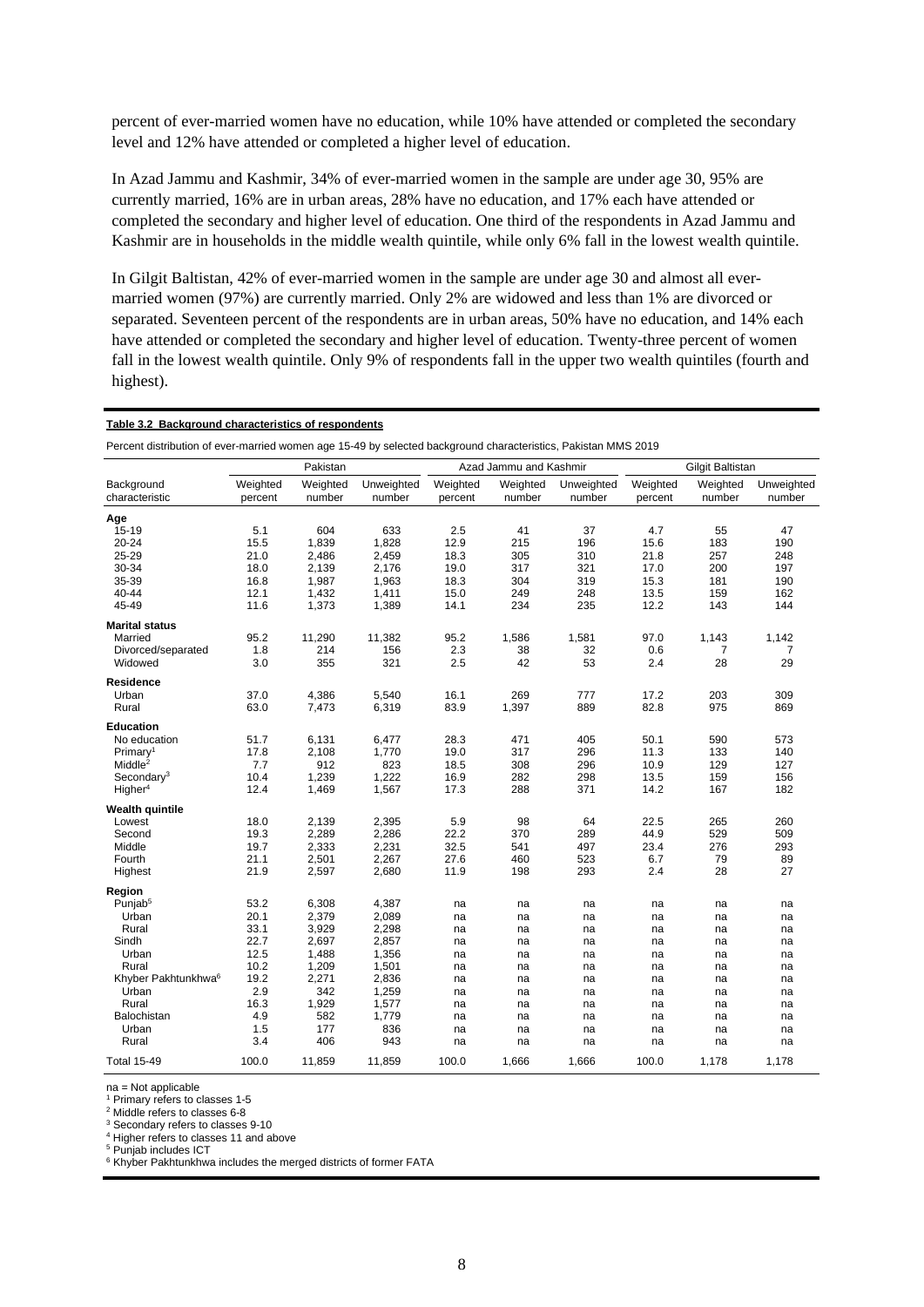#### **3.3 EDUCATIONAL ATTAINMENT OF RESPONDENTS**

Educational attainment remains a key factor in determining behaviours, especially when it comes to reproductive health, particularly maternal health. In the 2019 PMMS sample, more than half of the respondents (52%) are uneducated (Table 3.3). The highest proportion of women with no education is in Balochistan (76%), followed by Khyber Pakhtunkhwa (67%), Sindh (57%), and Punjab (42%). Women falling in the lowest wealth quintile have the highest percent with no education (91%). Women in higher wealth quintiles have much higher educational attainment. A high percentage of older women have little or no education (81%), while most younger women have at least some education. Almost 30 percent of women age 25-29 have attended or completed at least the secondary level of education. Sixty-two percent of rural women have no education, compared with 34% of urban women. Almost two in five (39%) urban women have secondary or higher education, compared with only 14% of rural women. Four in five rural women in Sindh (82%) and Balochistan (80%) have no education. Two in five urban women in Punjab (41%) and Sindh (40%) have a secondary or higher level of education.

In Azad Jammu and Kashmir, about half of urban women (51%) have attained secondary or higher education. The median years of education in Azad Jammu and Kashmir is 6.2 years, which is higher than other provinces and Gilgit Baltistan.

|  | Table 3.3 Educational attainment |  |
|--|----------------------------------|--|
|  |                                  |  |

Percent distribution of ever-married women age 15-49 by highest level of schooling completed, and median years completed, according to background characteristics, Pakistan MMS 2019

| Median<br><b>No</b><br>Background<br>years<br>characteristic<br>education<br>Primary <sup>1</sup><br>Middle <sup>2</sup><br>Secondary <sup>3</sup><br>Higher <sup>4</sup><br>Total<br>completed | Number of<br>women<br>2,443 |
|-------------------------------------------------------------------------------------------------------------------------------------------------------------------------------------------------|-----------------------------|
|                                                                                                                                                                                                 |                             |
| Age                                                                                                                                                                                             |                             |
| $15 - 24$<br>48.8<br>9.4<br>11.7<br>9.7<br>1.1<br>20.4<br>100.0                                                                                                                                 |                             |
| 51.3<br>23.7<br>12.0<br>9.8<br>3.1<br>100.0<br>0.0<br>15-19                                                                                                                                     | 604                         |
| 20-24<br>48.0<br>19.3<br>8.5<br>11.9<br>100.0<br>1.4<br>12.3                                                                                                                                    | 1,839                       |
| 25-29<br>16.7<br>9.9<br>17.2<br>100.0<br>3.6<br>44.3<br>12.0                                                                                                                                    | 2,486                       |
| 30-34<br>45.2<br>21.3<br>7.6<br>10.3<br>15.5<br>100.0<br>2.7                                                                                                                                    | 2,139                       |
| 55.6<br>100.0<br>35-39<br>16.4<br>7.1<br>9.6<br>11.3<br>0.0                                                                                                                                     | 1,987                       |
| $40 - 44$<br>59.1<br>15.0<br>4.7<br>10.9<br>10.3<br>100.0<br>0.0                                                                                                                                | 1,432                       |
| 45-49<br>66.9<br>14.4<br>4.8<br>6.5<br>7.3<br>100.0<br>0.0                                                                                                                                      | 1,373                       |
| Residence                                                                                                                                                                                       |                             |
| Urban<br>33.6<br>17.4<br>10.4<br>16.9<br>21.7<br>100.0<br>4.9                                                                                                                                   | 4,386                       |
| 62.3<br>18.0<br>6.1<br>6.6<br>6.9<br>100.0<br>Rural<br>0.0                                                                                                                                      | 7,473                       |
| <b>Wealth quintile</b>                                                                                                                                                                          |                             |
| 91.2<br>6.9<br>1.1<br>0.6<br>0.2<br>100.0<br>0.0<br>Lowest                                                                                                                                      | 2,139                       |
| 73.8<br>18.3<br>3.9<br>2.4<br>1.5<br>100.0<br>Second<br>0.0                                                                                                                                     | 2,289                       |
| 57.1<br>25.3<br>7.5<br>4.2<br>100.0<br>Middle<br>5.9<br>0.0                                                                                                                                     | 2,333                       |
| 32.0<br>23.6<br>18.6<br>12.9<br>100.0<br>4.6<br>Fourth<br>12.8                                                                                                                                  | 2,501                       |
| 13.7<br>13.9<br>21.8<br>38.8<br>100.0<br>11.7<br>9.4<br>Highest                                                                                                                                 | 2,597                       |
| Region                                                                                                                                                                                          |                             |
| Punjab <sup>5</sup><br>41.7<br>22.0<br>9.8<br>11.4<br>15.0<br>100.0<br>3.8                                                                                                                      | 6,308                       |
| 27.2<br>20.4<br>16.7<br>23.9<br>100.0<br>6.5<br>Urban<br>11.9                                                                                                                                   | 2,379                       |
| 50.5<br>8.6<br>8.3<br>9.6<br>Rural<br>23.0<br>100.0<br>0.0                                                                                                                                      | 3,929                       |
| 57.1<br>13.4<br>5.4<br>11.9<br>12.2<br>100.0<br>0.0<br>Sindh                                                                                                                                    | 2,697                       |
| 20.5<br>36.5<br>14.7<br>8.4<br>19.8<br>100.0<br>4.9<br>Urban                                                                                                                                    | 1,488                       |
| 82.4<br>11.8<br>1.7<br>2.2<br>1.9<br>100.0<br>Rural<br>0.0                                                                                                                                      | 1,209                       |
| 66.8<br>13.3<br>5.0<br>7.5<br>7.4<br>Khyber Pakhtunkhwa <sup>6</sup><br>100.0<br>0.0                                                                                                            | 2,271                       |
| 48.5<br>11.9<br>9.5<br>12.3<br>17.8<br>100.0<br>1.8<br>Urban<br>6.6<br>Rural<br>70.0<br>5.6<br>100.0<br>0.0                                                                                     | 342<br>1,929                |
| 13.6<br>4.3<br>Balochistan<br>76.2<br>9.6<br>5.2<br>4.5<br>100.0<br>4.5<br>0.0                                                                                                                  | 582                         |
| 66.5<br>100.0<br>Urban<br>10.0<br>7.9<br>5.4<br>10.2<br>0.0                                                                                                                                     | 177                         |
| Rural<br>80.4<br>9.5<br>4.1<br>4.0<br>2.0<br>100.0<br>0.0                                                                                                                                       | 406                         |
| 7.7<br>12.4<br>Total <sup>7</sup><br>51.7<br>17.8<br>10.4<br>100.0<br>0.0                                                                                                                       | 11,859                      |
| Region                                                                                                                                                                                          |                             |
| Azad Jammu and                                                                                                                                                                                  |                             |
| 28.3<br>6.2<br>Kashmir<br>19.0<br>18.5<br>16.9<br>17.3<br>100.0                                                                                                                                 | 1,666                       |
| 16.3<br>16.0<br>17.2<br>32.1<br>100.0<br>8.2<br>Urban<br>18.6                                                                                                                                   | 269                         |
| 30.6<br>18.8<br>100.0<br>Rural<br>19.6<br>16.6<br>14.4<br>5.0                                                                                                                                   | 1,397                       |
| 11.3<br>13.5<br>Gilgit Baltistan<br>50.1<br>10.9<br>14.2<br>100.0<br>0.0                                                                                                                        | 1,178                       |

1 Primary refers to classes 1-5

<sup>2</sup> Middle refers to classes 6-8

3 Secondary refers to classes 9-10 4 Higher refers to classes 11 and above

5 Punjab includes ICT

<sup>6</sup> Khyber Pakhtunkhwa includes the merged districts of former FATA

<sup>7</sup> Total excludes Azad Jammu and Kashmir and Gilgit Baltistan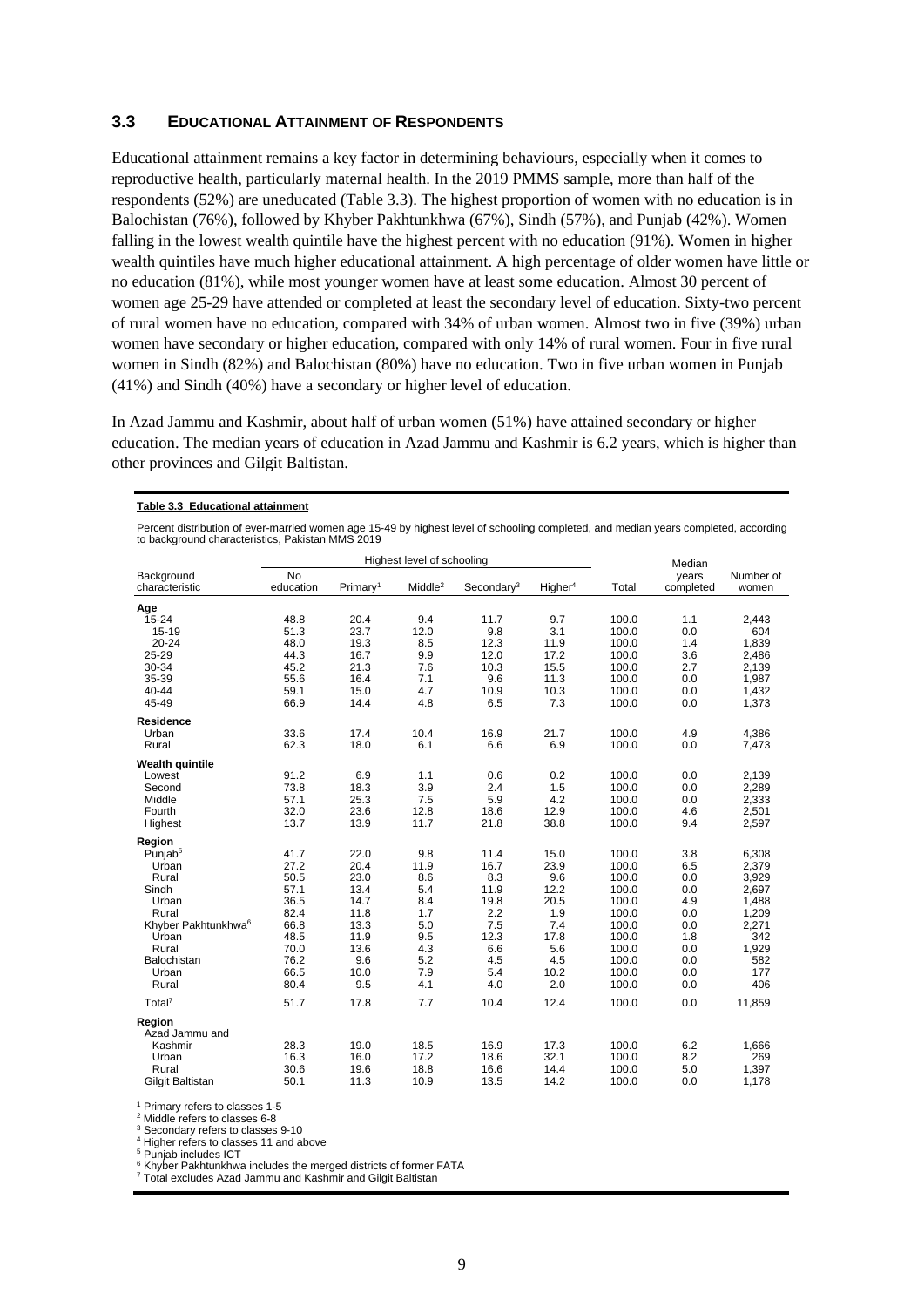#### **3.4 CHARACTERISTICS OF DECEASED WOMEN**

The prime focus of PMMS was to identify female deaths in households in the survey to seek detailed information regarding causes of death and to estimate maternal mortality. A total of 856 verbal autopsies were conducted across Pakistan to collect information on women age 15-49 who died in the 3 years preceding the survey, compared with 140 in Azad Jammu and Kashmir and 77 in Gilgit Baltistan. In Pakistan, 38% of deceased women were 40 years old or above at the time of their death and 72% were married. A majority were rural residents (69%), had no education (63%), and were not working (82%). One in ten (11%) deceased women had secondary or higher education. Twenty-one percent of deceased women had never been married. The female deaths are distributed almost uniformly across the five wealth quintiles.

In Azad Jammu and Kashmir, 37% of deceased women were 40 years or older at the time of their death, 73% were married, 85% were in rural areas, 33% had no education, and 91% were not working. Forty-four percent of the husbands of deceased women in Azad Jammu and Kashmir had secondary or higher level of education. In Gilgit Baltistan, 31% of the deceased women were 40 years or older at the time of their death, 69% were married, 87% were rural, 64% had no education, and almost all were not working (98%). Twenty-nine percent of their husbands had no education (Table 3.4).

#### **Table 3.4 Background characteristics of deceased women**

Percent distribution of women age 15-49 who died in the 3 years before the survey by selected background characteristics at the time of her death, Pakistan MMS 2019

|                                                                                                                                                                                     |                                                                            | Pakistan                                                       |                                                               |                                                                            | Azad Jammu and Kashmir                                  |                                                         |                                                                           | Gilgit Baltistan                                                            |                                                                                           |
|-------------------------------------------------------------------------------------------------------------------------------------------------------------------------------------|----------------------------------------------------------------------------|----------------------------------------------------------------|---------------------------------------------------------------|----------------------------------------------------------------------------|---------------------------------------------------------|---------------------------------------------------------|---------------------------------------------------------------------------|-----------------------------------------------------------------------------|-------------------------------------------------------------------------------------------|
| Background<br>characteristic                                                                                                                                                        | Weighted<br>percent                                                        | Weighted<br>number                                             | Unweighted<br>number                                          | Weighted<br>percent                                                        | Weighted<br>number                                      | Unweighted<br>number                                    | Weighted<br>percent                                                       | Weighted<br>number                                                          | Unweighted<br>number                                                                      |
| Age<br>$15 - 19$<br>$20 - 24$<br>25-29<br>30-34<br>35-39<br>40-44<br>45-49<br><b>Marital status</b><br>Married<br>Divorced/separated<br>Widowed                                     | 10.2<br>12.3<br>11.1<br>11.8<br>16.4<br>15.5<br>22.7<br>72.1<br>2.8<br>4.4 | 89<br>107<br>97<br>103<br>144<br>135<br>198<br>629<br>24<br>38 | 98<br>105<br>98<br>96<br>135<br>133<br>191<br>617<br>26<br>38 | 10.3<br>13.0<br>13.8<br>12.3<br>13.4<br>12.7<br>24.5<br>73.2<br>2.2<br>6.4 | 15<br>19<br>20<br>18<br>19<br>18<br>35<br>105<br>3<br>9 | 12<br>15<br>16<br>17<br>18<br>21<br>41<br>100<br>3<br>9 | 11.7<br>12.9<br>16.8<br>11.1<br>16.8<br>9.6<br>21.1<br>68.7<br>3.4<br>1.9 | 9<br>10<br>13<br>9<br>13<br>$\overline{7}$<br>16<br>52<br>3<br>$\mathbf{1}$ | $\overline{7}$<br>12<br>11<br>$\overline{7}$<br>14<br>10<br>16<br>51<br>3<br>$\mathbf{1}$ |
| Never married                                                                                                                                                                       | 20.8                                                                       | 181                                                            | 175                                                           | 18.2                                                                       | 26                                                      | 28                                                      | 25.9                                                                      | 20                                                                          | 22                                                                                        |
| Residence<br>Urban<br>Rural                                                                                                                                                         | 31.5<br>68.5                                                               | 275<br>598                                                     | 376<br>480                                                    | 14.9<br>85.1                                                               | 21<br>122                                               | 62<br>78                                                | 13.3<br>86.7                                                              | 10<br>66                                                                    | 17<br>60                                                                                  |
| <b>Diseased women's</b><br>education<br>No education<br>Primary <sup>1</sup><br>Middle <sup>2</sup><br>Secondary <sup>3</sup><br>Higher <sup>4</sup><br>Don't know                  | 63.3<br>16.0<br>9.2<br>5.4<br>6.0<br>0.0                                   | 552<br>140<br>80<br>48<br>53<br>0                              | 544<br>132<br>68<br>55<br>54<br>3                             | 33.4<br>17.5<br>22.4<br>18.8<br>7.9<br>0.0                                 | 48<br>25<br>32<br>27<br>11<br>0                         | 48<br>25<br>26<br>27<br>14<br>$\mathbf 0$               | 63.5<br>8.3<br>7.7<br>11.3<br>9.2<br>0.0                                  | 49<br>6<br>6<br>9<br>$\overline{7}$<br>0                                    | 46<br>9<br>$\overline{\mathbf{4}}$<br>8<br>10<br>$\mathbf 0$                              |
| <b>Husband's education</b><br>Woman was never married<br>No education<br>Primary <sup>1</sup><br>Middle <sup>2</sup><br>Secondary <sup>3</sup><br>Higher <sup>4</sup><br>Don't know | 20.8<br>32.9<br>14.9<br>8.4<br>13.5<br>9.2<br>0.3                          | 181<br>287<br>130<br>73<br>118<br>80<br>3                      | 175<br>257<br>128<br>81<br>126<br>84<br>5                     | 18.2<br>11.7<br>15.6<br>10.6<br>33.1<br>10.7<br>0.2                        | 26<br>17<br>22<br>15<br>47<br>15<br>$\mathbf 0$         | 28<br>15<br>22<br>19<br>36<br>19<br>$\mathbf{1}$        | 25.9<br>29.1<br>15.0<br>10.3<br>12.5<br>7.1<br>0.0                        | 20<br>22<br>11<br>8<br>10<br>5<br>$\mathbf 0$                               | 22<br>21<br>$\overline{7}$<br>9<br>9<br>9<br>$\Omega$                                     |
| <b>Employment status</b><br>Working<br>Not working<br>Don't know                                                                                                                    | 17.3<br>82.4<br>0.3                                                        | 151<br>719<br>3                                                | 152<br>702<br>2                                               | 8.9<br>91.1<br>0.0                                                         | 13<br>130<br>0                                          | 13<br>127<br>$\mathbf 0$                                | 2.5<br>97.5<br>0.0                                                        | 2<br>74<br>$\mathbf 0$                                                      | $\mathbf{1}$<br>76<br>$\mathbf 0$                                                         |
| <b>Wealth quintile</b><br>Lowest<br>Second<br>Middle<br>Fourth<br>Highest                                                                                                           | 21.0<br>21.6<br>21.4<br>18.4<br>17.6                                       | 183<br>189<br>187<br>160<br>154                                | 186<br>170<br>171<br>163<br>166                               | 5.8<br>27.2<br>29.7<br>21.9<br>15.4                                        | 8<br>39<br>42<br>31<br>22                               | 6<br>25<br>41<br>40<br>28                               | 31.3<br>37.5<br>20.6<br>8.9<br>1.6                                        | 24<br>29<br>16<br>7<br>1                                                    | 22<br>25<br>21<br>$\overline{7}$<br>$\overline{2}$                                        |

*Continued…*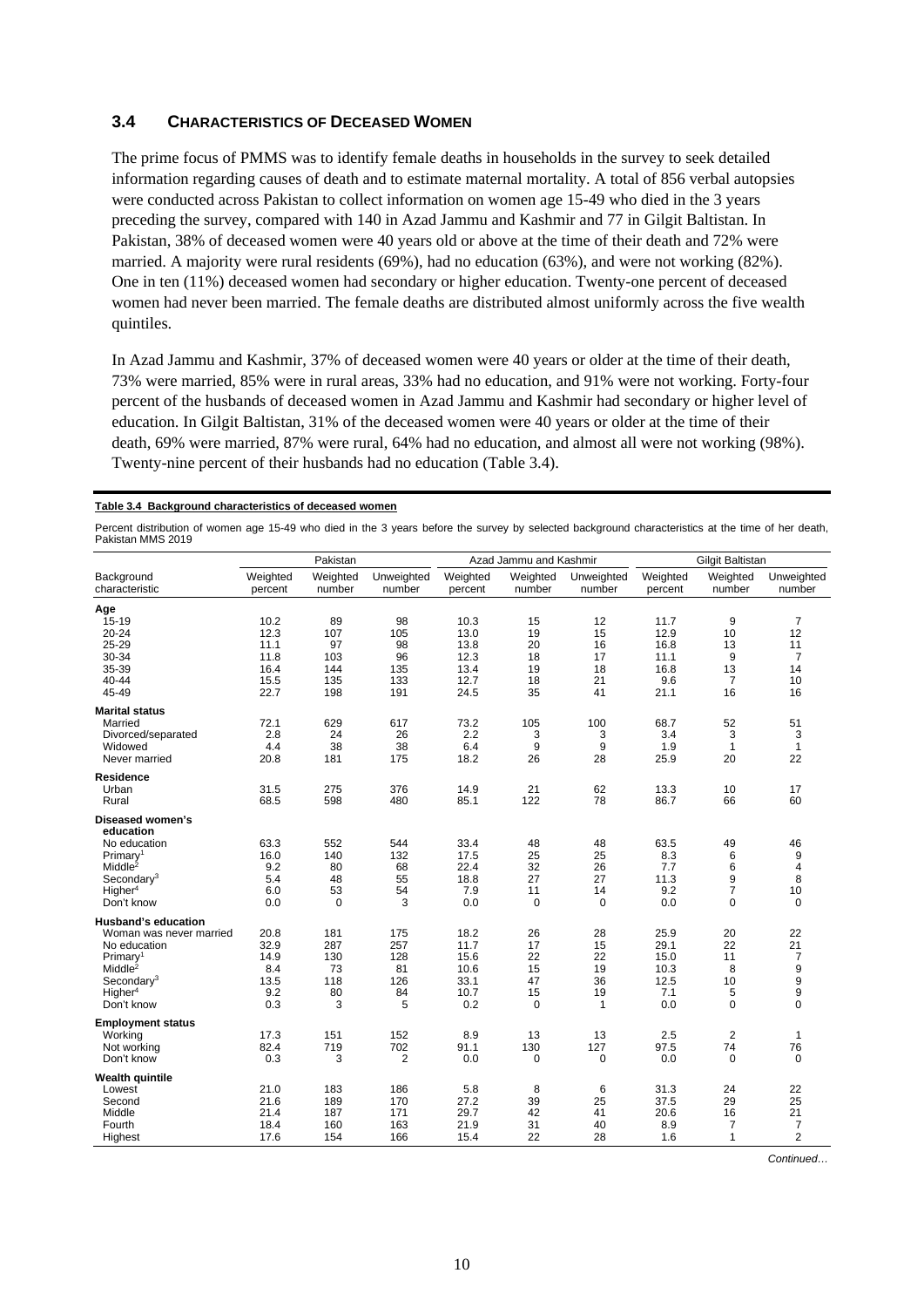#### **Table 3.4—***Continued*

|                                 | Pakistan            |                    |                      |                     | Azad Jammu and Kashmir |                      |                     | Gilgit Baltistan   |                      |  |
|---------------------------------|---------------------|--------------------|----------------------|---------------------|------------------------|----------------------|---------------------|--------------------|----------------------|--|
| Background<br>characteristic    | Weighted<br>percent | Weighted<br>number | Unweighted<br>number | Weighted<br>percent | Weighted<br>number     | Unweighted<br>number | Weighted<br>percent | Weighted<br>number | Unweighted<br>number |  |
| Region                          |                     |                    |                      |                     |                        |                      |                     |                    |                      |  |
| Punjab <sup>5</sup>             | 55.7                | 487                | 330                  | na                  | na                     | na                   | na                  | na                 | na                   |  |
| Sindh                           | 23.4                | 204                | 232                  | na                  | na                     | na                   | na                  | na                 | na                   |  |
| Khyber Pakhtunkhwa <sup>6</sup> | 15.9                | 139                | 181                  | na                  | na                     | na                   | na                  | na                 | na                   |  |
| Balochistan                     | 5.0                 | 43                 | 113                  | na                  | na                     | na                   | na                  | na                 | na                   |  |
| <b>Total 15-49</b>              | 100.0               | 873                | 856                  | 100.0               | 143                    | 140                  | 100.0               | 76                 | 77                   |  |

2 Middle refers to classes 6-8

3 Secondary refers to classes 9-10

4 Higher refers to classes 11 and above

5 Punjab includes ICT

6 Khyber Pakhtunkhwa includes the merged districts of former FATA

#### **3.5 RESPONDENTS TO THE VERBAL AUTOPSY QUESTIONNAIRES**

Verbal Autopsy (VA) interviews were conducted with the deceased woman's next of kin—one or more members of her household who were present during the fatal illness and/or at the time of death and who knew the most about the deceased woman's personal life. The VAs were conducted for all deaths of women age 15-49 identified during the first round of the survey, to ascertain the cause of death and to identify maternal deaths as per the ICD-10 classification. Table 3.5 shows the characteristics of the respondents for the VA interviews.

#### **Table 3.5 Respondents to the verbal autopsy questionnaires**

Percent of respondents by their relationship to the deceased woman in the verbal autopsy questionnaire, Pakistan MMS 2019

|                               | Relationship to deceased woman last 3 years |             |                  |  |  |  |  |
|-------------------------------|---------------------------------------------|-------------|------------------|--|--|--|--|
|                               |                                             | Azad Jammu  |                  |  |  |  |  |
| Relationship                  | Pakistan                                    | and Kashmir | Gilgit Baltistan |  |  |  |  |
| Husband                       | 38.2                                        | 35.9        | 42.4             |  |  |  |  |
| Son or daughter               | 38.4                                        | 274         | 22.9             |  |  |  |  |
| Son-in-law or daughter-in-law | 10.5                                        | 3.7         | 9.4              |  |  |  |  |
| Grandchild                    | 0.2                                         | 1.4         | 0.0              |  |  |  |  |
| Parent                        | 27.5                                        | 22.5        | 36.3             |  |  |  |  |
| Parent-in-law                 | 20.8                                        | 17.8        | 25.3             |  |  |  |  |
| Brother or sister             | 27.4                                        | 23.9        | 32.0             |  |  |  |  |
| Brother-in-law/sister-in-law  | 52.3                                        | 64.8        | 68.6             |  |  |  |  |
| Niece/nephew                  | 5.4                                         | 10.3        | 6.0              |  |  |  |  |
| Grand parent                  | 0.7                                         | 2.5         | 4.0              |  |  |  |  |
| Aunt/uncle                    | 10.5                                        | 9.3         | 7.3              |  |  |  |  |
| Other relative                | 12.3                                        | 11.1        | 29.1             |  |  |  |  |
| Adopted/foster/stepchild      | 0.3                                         | 0.0         | 0.0              |  |  |  |  |
| Not related                   | 4.0                                         | 0.5         | 0.9              |  |  |  |  |
| Domestic servant              | 0.3                                         | 0.0         | 0.0              |  |  |  |  |
| Percentage with more than     |                                             |             |                  |  |  |  |  |
| one respondent                | 81.8                                        | 82.6        | 93.7             |  |  |  |  |
| Percentage with at least one  |                                             |             |                  |  |  |  |  |
| respondent who was present    |                                             |             |                  |  |  |  |  |
| when the deceased fell ill    | 96.1                                        | 95.0        | 93.7             |  |  |  |  |
| Percentage with at least one  |                                             |             |                  |  |  |  |  |
| respondent who was present    |                                             |             |                  |  |  |  |  |
| when the deceased died        | 94.1                                        | 90.9        | 95.1             |  |  |  |  |
| Number of deceased women      | 873                                         | 143         | 76               |  |  |  |  |

At the national level, 82% of the VAs were conducted with more than one respondent, and in 94% of cases at least one respondent was present at the time of death. In Azad Jammu and Kashmir, these percentages were 83% and 91%, respectively; whereas in Gilgit Baltistan, in 94% of cases there was more than one respondent and in 95% of cases at least one respondent was present at the time of death.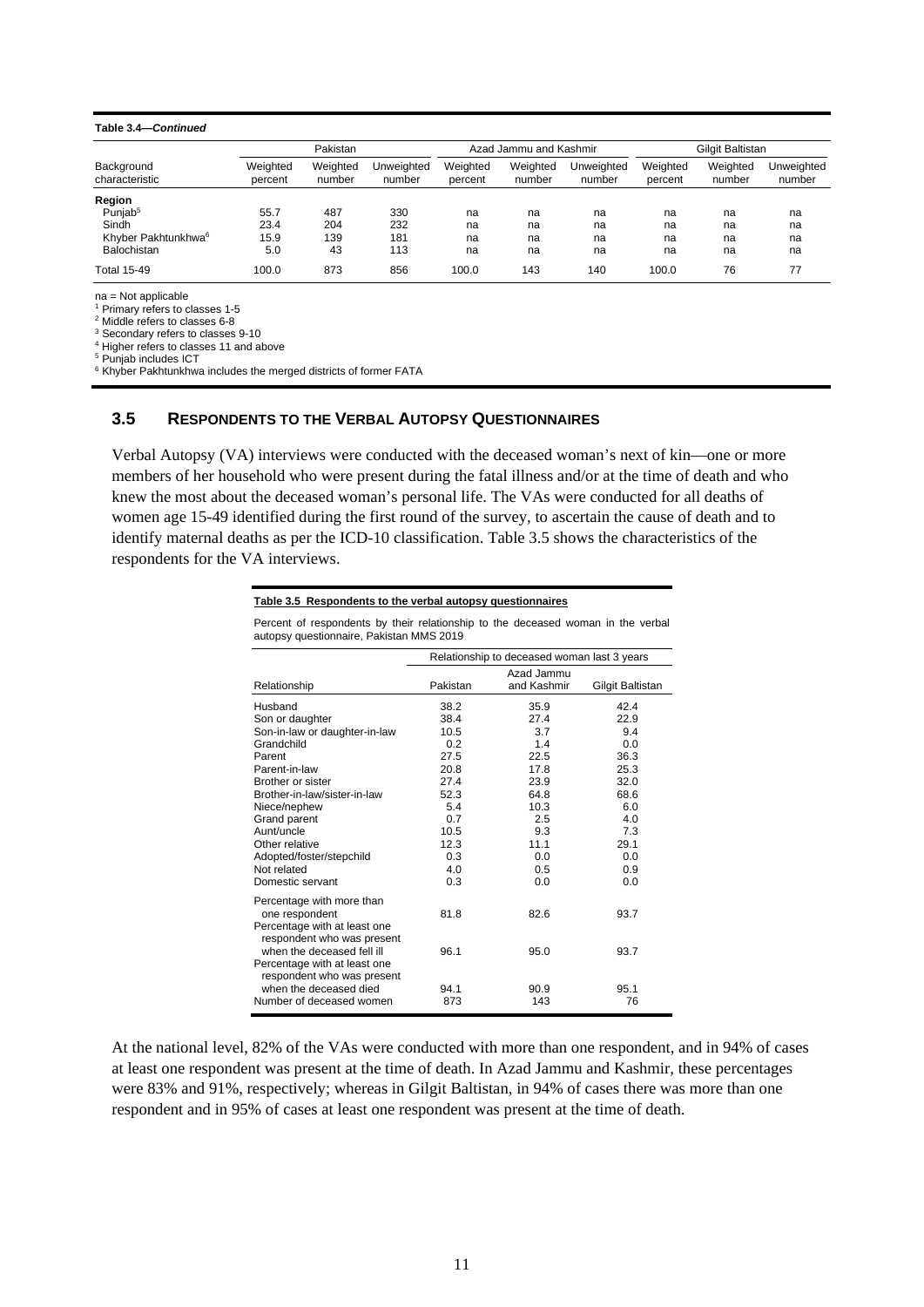Brothers-in-law or sisters-in-law were the most common respondents for the VA interviews (52% in Pakistan, 65% in Azad Jammu and Kashmir, and 69% in Gilgit Baltistan). The other common relationships were husband, son or daughter, parents, and brother or sister.

#### **3.6 AGE-SPECIFIC MORTALITY RATES**

A mortality rate, also known as a death rate, is a measure of the number of deaths in a particular population during a particular period of time divided by the number of persons at the risk of dying. Typically, it is calculated as the number of deaths per one thousand people per year. The mortality rates given in Table 3.6 are based on deaths of usual residents recorded in the household questionnaire as occurring in the 3 years preceding the interview.

#### **Table 3.6 Mortality rates by age-group and sex**

Direct estimates of mortality rates (per 1,000 persons) from the PMMS household listing of usual members who died in the 3 years preceding the survey, according to sex, Pakistan MMS 2019

|                         |        | Females   |                   | Males  |           |                   |  |  |
|-------------------------|--------|-----------|-------------------|--------|-----------|-------------------|--|--|
| Age group               | Deaths | Exposure  | Mortality<br>rate | Deaths | Exposure  | Mortality<br>rate |  |  |
| $<$ 1                   | 1,855  | 31,442    | 59.00             | 2,233  | 33,248    | 67.17             |  |  |
| $1 - 4$                 | 343    | 116,917   | 2.94              | 279    | 125,440   | 2.22              |  |  |
| $5 - 9$                 | 88     | 139,430   | 0.63              | 145    | 148,800   | 0.97              |  |  |
| $10 - 14$               | 67     | 123,614   | 0.54              | 100    | 128,370   | 0.78              |  |  |
| 15-19                   | 90     | 117,365   | 0.77              | 169    | 115,300   | 1.46              |  |  |
| $20 - 24$               | 110    | 100,449   | 1.10              | 124    | 89,522    | 1.39              |  |  |
| 25-29                   | 101    | 90,591    | 1.12              | 146    | 79,032    | 1.85              |  |  |
| 30-34                   | 103    | 68,283    | 1.51              | 134    | 64,327    | 2.09              |  |  |
| 35-39                   | 150    | 61,286    | 2.45              | 115    | 57,463    | 2.00              |  |  |
| 40-44                   | 136    | 44,828    | 3.03              | 221    | 44,956    | 4.91              |  |  |
| 45-49                   | 200    | 41,395    | 4.83              | 303    | 40,846    | 7.41              |  |  |
| 50-54                   | 255    | 32,958    | 7.74              | 423    | 33,427    | 12.67             |  |  |
| 55-59                   | 381    | 26,629    | 14.31             | 503    | 28,756    | 17.51             |  |  |
| 60-64                   | 535    | 19,538    | 27.40             | 639    | 23,469    | 27.22             |  |  |
| 65-69                   | 472    | 14,078    | 33.52             | 605    | 17,415    | 34.76             |  |  |
| 70-74                   | 509    | 8,248     | 61.66             | 737    | 10,793    | 68.26             |  |  |
| 75-79                   | 347    | 5.300     | 65.44             | 399    | 6,341     | 62.86             |  |  |
| $80+$                   | 1,215  | 6,891     | 176.38            | 1,279  | 7,760     | 164.86            |  |  |
| Total age 15-49         | 890    | 524,197   | 1.70              | 1,212  | 491,445   | 2.47              |  |  |
| Total, all ages         | 6,959  | 1,049,243 | 6.63              | 8,554  | 1,055,263 | 8.11              |  |  |
| Probability of<br>dying |        |           |                   |        |           |                   |  |  |
| $35q15$ <sup>1</sup>    |        |           | 71                |        |           | 100               |  |  |
| $45q15^2$               |        |           | 168               |        |           | 226               |  |  |

Note: Table excludes Azad Jammu and Kashmir and Gilgit Baltistan. Deaths from the household listing of usual members who died in the 3 years preceding the survey (excluding month of interview); exposure from usual members in the household and applicable exposure of members who died; deaths with missing age at death have been redistributed proportionately; missing age in the household schedule (assumed exposure) redistributed.

1 The probability of dying between exact ages 15 and 50, expressed per 1,000 persons at age 15 2 The probability of dying between exact ages 15 and 60, expressed per 1,000 persons at age 15

Table 3.6 shows the deaths, exposure time, and mortality rates from the 2019 PMMS for the 3 years preceding the survey. Figure 3.1 depicts the mortality rates for men and women. As expected, a high risk of death is observed in early childhood, dropping to a minimum at age 10–14 years, and then rising steadily into older ages. As a general rule, mortality rates start to increase exponentially beyond age 40 or so. At progressively older adult ages, mortality tends to rise. In this case, mortality rates increase rapidly after age 65. Male mortality rates are generally slightly higher than female mortality rates, and the most prominent differences are between age groups 15-19 and 55-59. Table 3.6 also presents the probability of dying between ages 15 and 50  $\left(\frac{35q_{15}}{2}\right)$  and the probability of dying between ages 15 and 60  $\left(\frac{45q_{15}}{2}\right)$ . Females had a lower probability of dying on both measurements.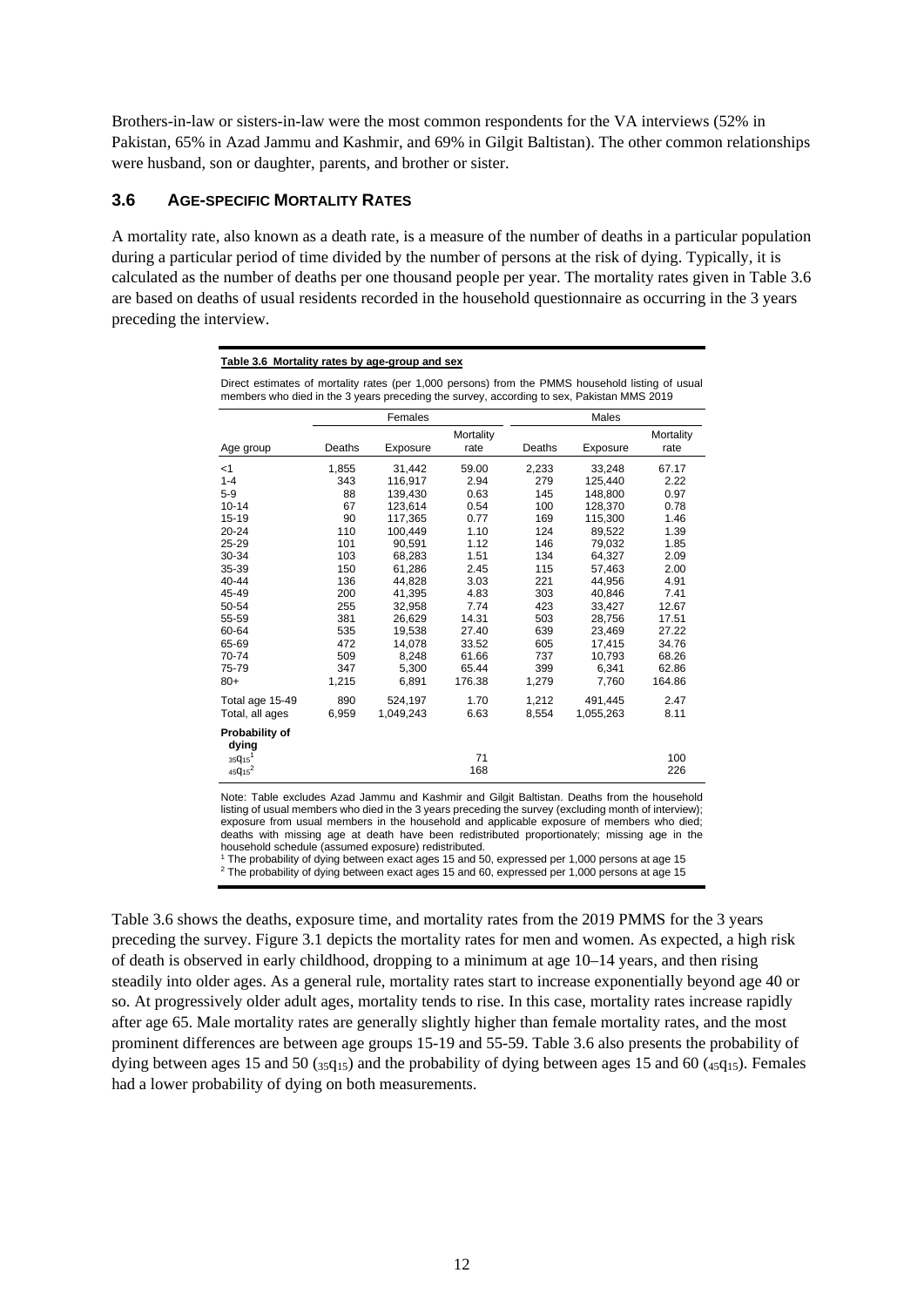

#### *Figure 3.1* **Age-specific mortality rates in the 3 years preceding the survey by sex (log scale), Pakistan MMS 2019**

Table 3.7 shows mortality rates by age, residence, and region. Two summary measures of adult mortality are also highlighted. The overall mortality rate for Pakistan was 7.37 per thousand persons and 2.07 for the age group 15-49. With regard to patterns by residence (Figure 3.2), mortality rates are higher in rural areas than in urban areas through age 40-44, and the reverse is true at all older ages.

#### **Table 3.7 Age-specific mortality rates by residence and region**

Direct estimates of mortality rates (per 1,000 persons) from the PMMS household listing of usual members who died in the 3 years preceding according to residence and region, Pakistan MMS 2019

|                         |        | Residence |                     |        | Region                             |             |                    |                           |                  |
|-------------------------|--------|-----------|---------------------|--------|------------------------------------|-------------|--------------------|---------------------------|------------------|
| Age group               | Urban  | Rural     | Punjab <sup>1</sup> | Sindh  | Khyber<br>Pakhtunkhwa <sup>2</sup> | Balochistan | Total <sup>3</sup> | Azad Jammu<br>and Kashmir | Gilgit Baltistan |
| $<$ 1                   | 56.34  | 66.39     | 66.62               | 68.14  | 55.23                              | 47.59       | 63.20              | 47.20                     | 54.97            |
| $1 - 4$                 | 1.91   | 2.87      | 2.69                | 2.51   | 2.10                               | 3.34        | 2.57               | 2.11                      | 2.07             |
| $5-9$                   | 0.56   | 0.93      | 0.81                | 0.86   | 0.81                               | 0.65        | 0.81               | 0.47                      | 1.12             |
| $10 - 14$               | 0.52   | 0.74      | 0.57                | 0.87   | 0.68                               | 0.62        | 0.66               | 0.26                      | 0.32             |
| 15-19                   | 1.04   | 1.16      | 0.98                | 1.25   | 1.34                               | 0.90        | 1.11               | 1.15                      | 1.39             |
| 20-24                   | 1.08   | 1.34      | 1.35                | 1.19   | 0.98                               | 1.19        | 1.23               | 2.05                      | 1.34             |
| 25-29                   | 1.14   | 1.67      | 1.37                | 1.37   | 1.98                               | 1.06        | 1.46               | 2.00                      | 1.58             |
| 30-34                   | 1.74   | 1.82      | 1.87                | 1.53   | 1.91                               | 1.69        | 1.79               | 1.84                      | 1.78             |
| 35-39                   | 1.66   | 2.61      | 2.28                | 2.41   | 2.06                               | 1.62        | 2.23               | 2.10                      | 1.90             |
| 40-44                   | 3.64   | 4.20      | 4.18                | 3.82   | 3.92                               | 2.55        | 3.97               | 3.12                      | 2.07             |
| 45-49                   | 6.44   | 5.89      | 6.97                | 6.53   | 3.53                               | 3.70        | 6.11               | 6.72                      | 3.76             |
| 50-54                   | 12.37  | 8.83      | 11.42               | 11.42  | 5.98                               | 5.65        | 10.22              | 7.11                      | 4.90             |
| 55-59                   | 17.84  | 14.84     | 17.11               | 16.93  | 12.85                              | 10.99       | 15.97              | 16.22                     | 6.00             |
| 60-64                   | 32.33  | 24.36     | 28.76               | 29.10  | 22.13                              | 22.98       | 27.30              | 24.60                     | 13.38            |
| 65-69                   | 41.15  | 30.63     | 36.08               | 33.77  | 33.19                              | 18.67       | 34.21              | 32.07                     | 17.73            |
| 70-74                   | 72.33  | 61.68     | 66.19               | 69.75  | 59.53                              | 60.72       | 65.40              | 57.88                     | 35.51            |
| 75-79                   | 68.66  | 61.66     | 63.72               | 66.45  | 67.80                              | 41.23       | 64.03              | 47.71                     | 23.48            |
| $80+$                   | 181.92 | 164.79    | 162.58              | 184.36 | 192.78                             | 141.22      | 170.28             | 148.86                    | 118.11           |
| Total age 15-49         | 1.92   | 2.17      | 2.18                | 2.08   | 1.91                               | 1.50        | 2.07               | 2.33                      | 1.77             |
| Total, all ages         | 7.06   | 7.55      | 8.13                | 6.91   | 6.70                               | 4.82        | 7.37               | 8.07                      | 5.72             |
| Probability of<br>dying |        |           |                     |        |                                    |             |                    |                           |                  |
| 35915                   | 80     | 89        | 91                  | 87     | 76                                 | 62          | 86                 | 91                        | 67               |
| 45Q15                   | 210    | 191       | 212                 | 208    | 159                                | 137         | 198                | 191                       | 116              |

Note: Deaths from the household listing of usual members who died in the 3 years before the survey (excluding the month of interview); exposure of usual members in the household and applicable exposure of members who died; deaths with missing age at death have been redistributed proportionately; cases with missing age in the household schedule (assumed exposure) redistributed

<sup>1</sup> Punjab includes ICT

2 Khyber Pakhtunkhwa includes the merged districts of former FATA

3 Total excludes Azad Jammu and Kashmir and Gilgit Baltistan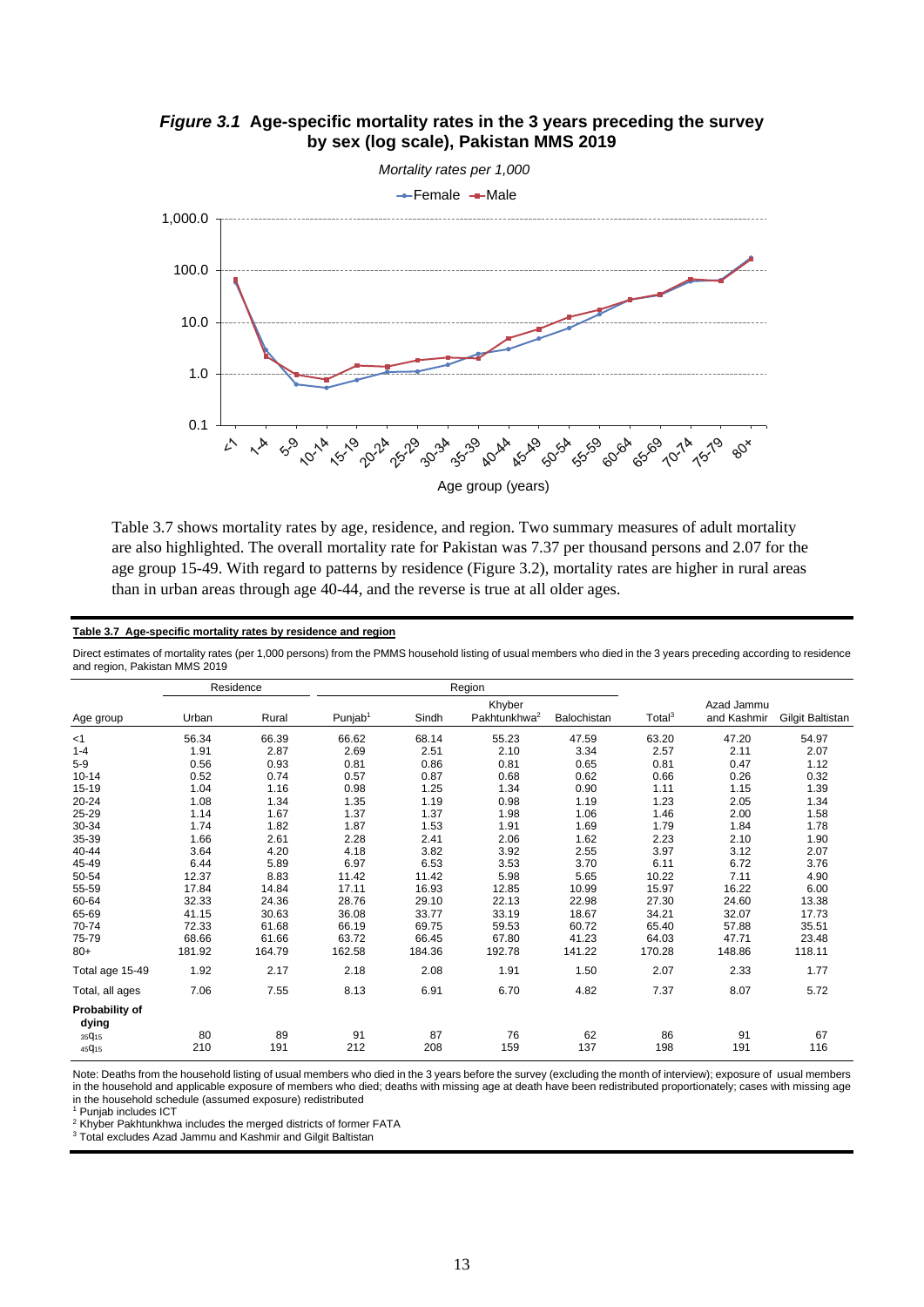

Infant mortality rates are higher in Punjab and Sindh than Khyber Pakhtunkhwa. Punjab and Sindh mortality rates are similar across age groups, while those for Khyber Pakhtunkhwa are generally lower at ages 45 and above. Balochistan has somewhat lower mortality rates for infants and also at ages 40 and above (Figure 3.3).





The infant mortality rate is higher in Gilgit Baltistan than in Azad Jammu and Kashmir. Lower mortality rates in Gilgit Baltistan than in Azad Jammu and Kashmir are pronounced from age 40-79. The rapid increase in the mortality rate beyond age 50 reflects not only the health status of persons in Gilgit Baltistan, but also the availability of health services in remote areas of the region (Figure 3.4).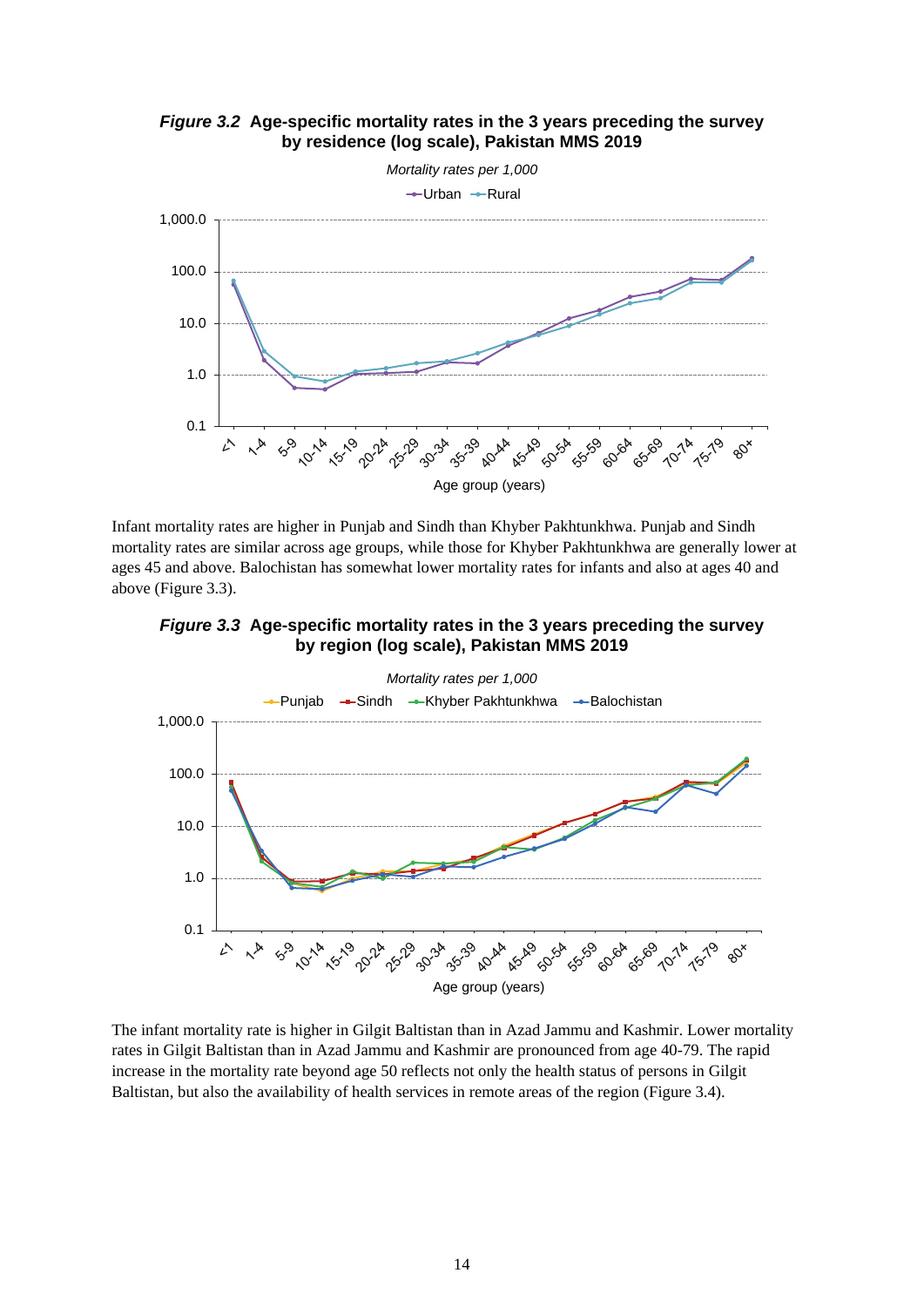

*Figure 3.4* **Age-specific mortality rates in the 3 years preceding the survey in AJK and GB (log scale), Pakistan MMS 2019** 

Table 3.8.1 and Table 3.8.2 show male and female mortality rates by age, residence, and region, and two summary measures of adult mortality. In Pakistan, mortality is higher among males than females in almost every age group. Rural females had a higher mortality rate than urban females up to age 49, but the differential was reversed for the risk of dying at age 50 and above (Figure 3.5). Rural males had a higher probability of dying below age 30 years than their urban counterparts, but the differential was reversed for the probability of dying at ages 30 and above (Figure 3.6). By regions, mortality is higher among males than females in all the regions, the difference being highest in Azad Jammu and Kashmir (Figure 3.7). The probability of dying calculated for the indicators 35q15 and 45q15 was found to be lower in females than males in both urban and rural areas.

Direct estimates of mortality rates (per 1,000 persons) from the PMMS household listing of usual members who died in the 3 years preceding the survey, according to residence and region, Pakistan MMS 2019

|                      |        | Residence |                     |        | Region                             |             |                    |                           |                  |
|----------------------|--------|-----------|---------------------|--------|------------------------------------|-------------|--------------------|---------------------------|------------------|
| Age group            | Urban  | Rural     | Punjab <sup>1</sup> | Sindh  | Khyber<br>Pakhtunkhwa <sup>2</sup> | Balochistan | Total <sup>3</sup> | Azad Jammu<br>and Kashmir | Gilgit Baltistan |
| < 1                  | 64.79  | 68.29     | 72.35               | 69.80  | 57.77                              | 50.00       | 67.17              | 49.63                     | 57.71            |
| $1 - 4$              | 1.63   | 2.49      | 2.22                | 2.08   | 1.92                               | 3.54        | 2.22               | 2.24                      | 1.94             |
| $5-9$                | 0.59   | 1.16      | 0.88                | 1.12   | 1.05                               | 0.88        | 0.97               | 0.49                      | 1.20             |
| $10 - 14$            | 0.72   | 0.81      | 0.68                | 0.98   | 0.71                               | 1.04        | 0.78               | 0.27                      | 0.22             |
| 15-19                | 1.34   | 1.54      | 1.36                | 1.39   | 1.97                               | 1.01        | 1.46               | 1.53                      | 2.14             |
| 20-24                | 1.22   | 1.50      | 1.54                | 1.17   | 1.28                               | 1.23        | 1.39               | 3.15                      | 1.85             |
| 25-29                | 1.55   | 2.07      | 1.58                | 1.73   | 2.82                               | 1.87        | 1.85               | 2.79                      | 1.87             |
| 30-34                | 2.26   | 1.97      | 2.20                | 1.79   | 2.40                               | 1.33        | 2.09               | 2.17                      | 2.44             |
| 35-39                | 1.21   | 2.55      | 2.23                | 1.55   | 2.51                               | 0.45        | 2.00               | 2.11                      | 1.78             |
| 40-44                | 5.07   | 4.79      | 5.39                | 4.54   | 4.49                               | 2.81        | 4.91               | 3.87                      | 2.42             |
| 45-49                | 8.34   | 6.74      | 8.21                | 9.08   | 3.67                               | 3.49        | 7.41               | 9.24                      | 3.53             |
| 50-54                | 13.35  | 12.21     | 15.07               | 12.26  | 6.79                               | 5.89        | 12.67              | 10.34                     | 6.65             |
| 55-59                | 20.01  | 15.95     | 18.39               | 20.34  | 13.14                              | 11.71       | 17.51              | 18.21                     | 4.31             |
| 60-64                | 32.74  | 23.91     | 30.25               | 28.48  | 19.40                              | 17.41       | 27.22              | 26.37                     | 13.79            |
| 65-69                | 38.57  | 32.69     | 37.35               | 33.90  | 32.19                              | 19.98       | 34.76              | 33.98                     | 15.45            |
| 70-74                | 74.26  | 65.04     | 70.92               | 67.84  | 62.60                              | 55.92       | 68.26              | 52.65                     | 33.22            |
| 75-79                | 72.51  | 58.17     | 63.37               | 68.92  | 58.52                              | 51.82       | 62.86              | 45.96                     | 22.26            |
| $80+$                | 168.35 | 163.21    | 157.44              | 177.22 | 191.82                             | 124.74      | 164.86             | 152.42                    | 128.84           |
| Total age 15-49      | 2.41   | 2.51      | 2.62                | 2.38   | 2.44                               | 1.50        | 2.47               | 3.08                      | 2.19             |
| Total, all ages      | 7.84   | 8.26      | 9.13                | 7.33   | 7.28                               | 5.11        | 8.11               | 9.42                      | 6.48             |
| Probability of dying |        |           |                     |        |                                    |             |                    |                           |                  |
| 35Q15                | 100    | 100       | 106                 | 101    | 91                                 | 59          | 100                | 117                       | 77               |
| 45Q15                | 238    | 219       | 244                 | 236    | 178                                | 138         | 226                | 235                       | 126              |

Note: Deaths from the household listing of usual members who died in the 3 years before the survey (excluding the month of interview); exposure of usual members in the household, and applicable exposure of members who died; deaths with missing age at death have been redistributed proportionately; cases with missing age in the household schedule (assumed exposure) redistributed

1 Punjab includes ICT

2 Khyber Pakhtunkhwa includes the merged districts of former FATA

3 Total excludes Azad Jammu and Kashmir and Gilgit Baltistan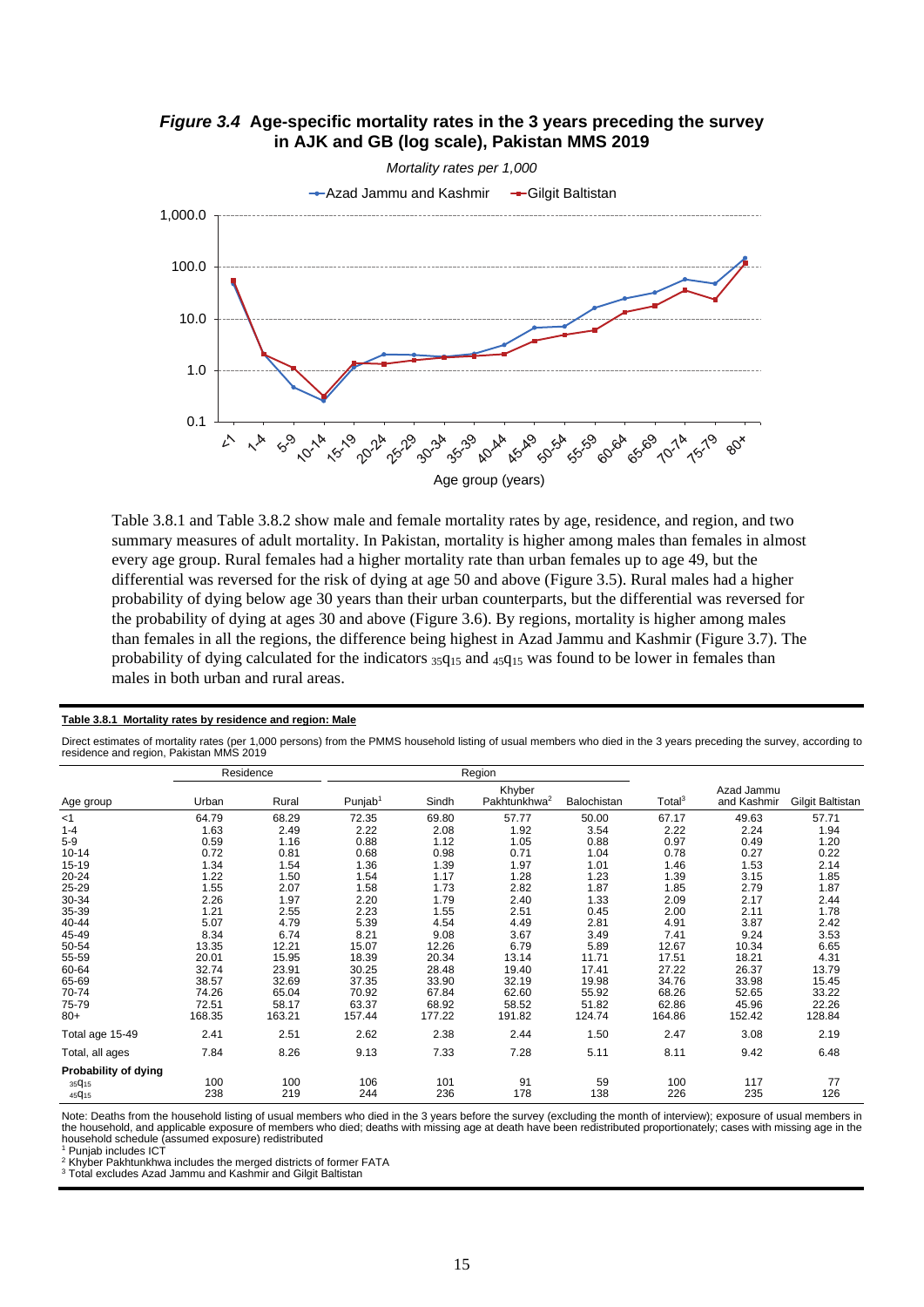#### **Table 3.8.2 Mortality rates by residence and region: Female**

Direct estimates of mortality rates (per 1,000 persons) from the PMMS household listing of usual members who died in the 3 years preceding the survey, according to residence and region, Pakistan MMS 2019

|                      |        | Residence |                     |        | Region                             |             |                    |                           |                  |
|----------------------|--------|-----------|---------------------|--------|------------------------------------|-------------|--------------------|---------------------------|------------------|
| Age group            | Urban  | Rural     | Punjab <sup>1</sup> | Sindh  | Khyber<br>Pakhtunkhwa <sup>2</sup> | Balochistan | Total <sup>3</sup> | Azad Jammu<br>and Kashmir | Gilgit Baltistan |
| $<$ 1                | 47.34  | 64.39     | 60.54               | 66.35  | 52.65                              | 45.01       | 59.00              | 44.61                     | 51.95            |
| $1 - 4$              | 2.21   | 3.28      | 3.19                | 2.99   | 2.28                               | 3.12        | 2.94               | 1.97                      | 2.21             |
| $5-9$                | 0.52   | 0.69      | 0.72                | 0.59   | 0.56                               | 0.39        | 0.63               | 0.46                      | 1.05             |
| $10 - 14$            | 0.31   | 0.67      | 0.45                | 0.76   | 0.65                               | 0.16        | 0.54               | 0.24                      | 0.42             |
| 15-19                | 0.72   | 0.79      | 0.63                | 1.11   | 0.73                               | 0.78        | 0.77               | 0.81                      | 0.72             |
| 20-24                | 0.94   | 1.20      | 1.18                | 1.21   | 0.73                               | 1.15        | 1.10               | 1.26                      | 0.94             |
| 25-29                | 0.75   | 1.34      | 1.19                | 1.01   | 1.30                               | 0.29        | 1.12               | 1.48                      | 1.35             |
| 30-34                | 1.21   | 1.69      | 1.56                | 1.26   | 1.49                               | 2.04        | 1.51               | 1.62                      | 1.21             |
| 35-39                | 2.11   | 2.67      | 2.32                | 3.27   | 1.68                               | 2.83        | 2.45               | 2.09                      | 2.02             |
| 40-44                | 2.14   | 3.63      | 2.99                | 3.02   | 3.38                               | 2.29        | 3.03               | 2.58                      | 1.74             |
| 45-49                | 4.43   | 5.08      | 5.76                | 3.89   | 3.41                               | 3.91        | 4.83               | 4.73                      | 3.99             |
| 50-54                | 11.35  | 5.48      | 7.72                | 10.52  | 5.22                               | 5.40        | 7.74               | 4.28                      | 3.36             |
| 55-59                | 15.40  | 13.68     | 15.72               | 13.30  | 12.53                              | 10.16       | 14.31              | 14.31                     | 7.74             |
| 60-64                | 31.82  | 24.89     | 27.02               | 29.89  | 25.41                              | 29.81       | 27.40              | 22.57                     | 12.92            |
| 65-69                | 44.61  | 28.19     | 34.55               | 33.61  | 34.44                              | 16.91       | 33.52              | 29.82                     | 20.37            |
| 70-74                | 69.80  | 57.30     | 60.11               | 72.32  | 55.40                              | 67.24       | 61.66              | 64.41                     | 38.87            |
| 75-79                | 64.40  | 66.00     | 64.15               | 63.51  | 78.29                              | 26.22       | 65.44              | 49.80                     | 25.11            |
| $80+$                | 197.11 | 166.56    | 168.53              | 191.44 | 193.85                             | 162.77      | 176.38             | 144.86                    | 103.26           |
| Total age 15-49      | 1.42   | 1.87      | 1.78                | 1.78   | 1.44                               | 1.50        | 1.70               | 1.77                      | 1.40             |
| Total, all ages      | 6.25   | 6.85      | 7.14                | 6.46   | 6.13                               | 4.52        | 6.63               | 6.87                      | 4.98             |
| Probability of dying |        |           |                     |        |                                    |             |                    |                           |                  |
| 35915                | 60     | 79        | 75                  | 71     | 62                                 | 64          | 71                 | 70                        | 58               |
| 45Q15                | 178    | 163       | 178                 | 176    | 141                                | 134         | 168                | 153                       | 109              |

Note: Deaths from the household listing of usual members who died in the 3 years before the survey (excluding the month of interview); exposure of usual members in the household and applicable exposure of members who died; deaths with missing age at death have been redistributed proportionately; cases with missing age in the household schedule (assumed exposure) redistributed. 1 Punjab includes ICT

2 Khyber Pakhtunkhwa includes the merged districts of former FATA

<sup>3</sup> Total excludes Azad Jammu and Kashmir and Gilgit Baltistan

#### *Figure 3.5* **Age-specific female mortality rates in the 3 years preceding the survey by residence (log scale), Pakistan MMS 2019**

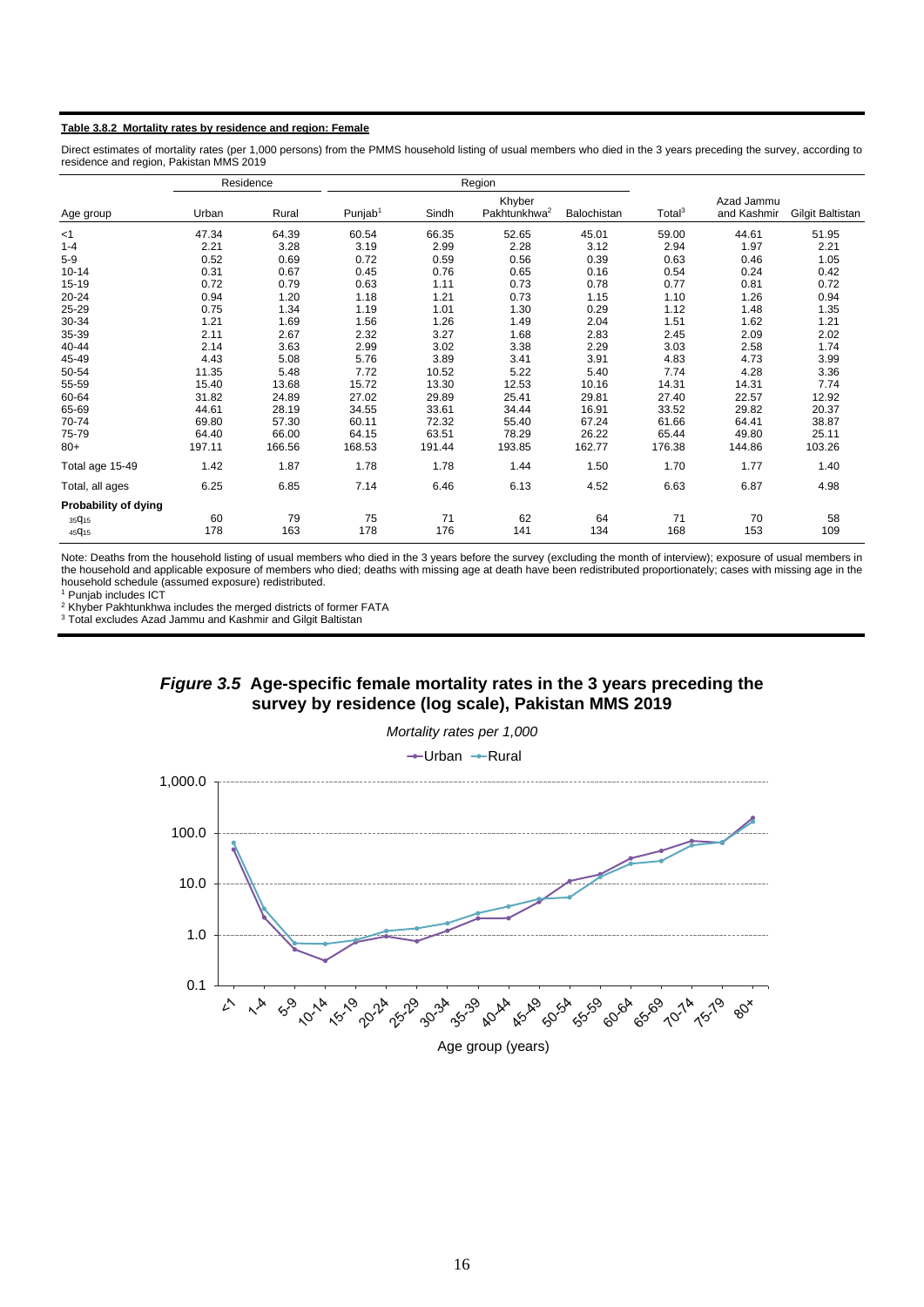*Figure 3.6* **Age-specific male mortality rates in the 3 years preceding the survey by residence (log scale), Pakistan MMS 2019** 



*Figure 3.7* **Crude mortality rates in the 3 years preceding the survey by sex and region, Pakistan MMS 2019** 



# **3.7 ALL-CAUSE ADULT MORTALITY RATES FOR MEN AND WOMEN AGE 15-49**

The mortality rates given in Table 3.9 are based on deaths of usual residents recorded in the household questionnaire occurring in the 36 months prior to interview.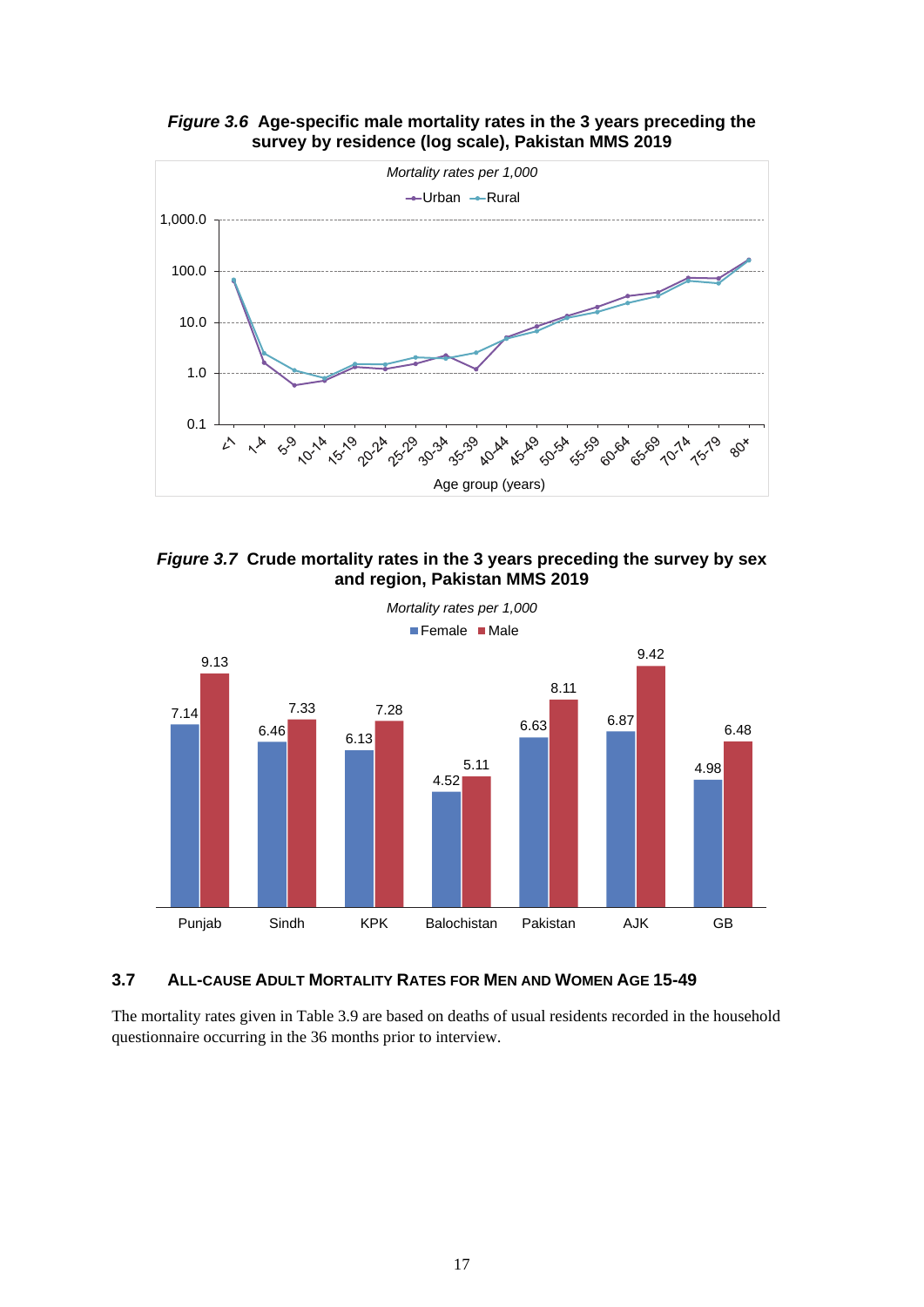#### **Table 3.9 Adult mortality rates (15-49 years)**

Direct estimates of female and male mortality rates for the 3 years preceding the survey, by 5-year age groups, residence, and region, Pakistan MMS 2019

| Background                      |               | Exposure |                              |
|---------------------------------|---------------|----------|------------------------------|
| characteristic                  | Deaths        | years    | Mortality rates <sup>1</sup> |
|                                 | <b>FEMALE</b> |          |                              |
| Age                             |               |          |                              |
| 15-19                           | 90            | 117,365  | 0.77                         |
| 20-24                           | 110           | 100,449  | 1.10                         |
| 25-29                           | 101           | 90,591   | 1.12                         |
| 30-34                           | 103           | 68,283   | 1.51                         |
| 35-39                           | 150           | 61,286   | 2.45                         |
| 40-44                           | 136           | 44,828   | 3.03                         |
| 45-49                           | 200           | 41,395   | 4.83                         |
| Residence                       |               |          |                              |
| Urban                           | 284           | 199,897  | 1.45                         |
| Rural                           | 606           | 324,300  | 1.89                         |
| Region                          |               |          |                              |
| Punjab <sup>2</sup>             | 496           | 278,770  | 1.81                         |
| Sindh                           | 208           | 117,149  | 1.79                         |
| Khyber Pakhtunkhwa <sup>3</sup> | 143           | 99,292   | 1.45                         |
| Balochistan                     | 43            | 28,987   | 1.52                         |
| Total 15-49 $4$                 | 890           | 524,197  | 1.72 <sup>a</sup>            |
| Azad Jammu and                  |               |          |                              |
| Kashmir                         | 143           | 81,048   | 1.79                         |
| Gilgit Baltistan                | 79            | 56,225   | 1.41                         |
|                                 | <b>MALE</b>   |          |                              |
| Age                             |               |          |                              |
| 15-19                           | 169           | 115,300  | 1.46                         |
| 20-24                           | 124           | 89,522   | 1.39                         |
| 25-29                           | 146           | 79,032   | 1.85                         |
| 30-34                           | 134           | 64,327   | 2.09                         |
| 35-39                           | 115           | 57,463   | 2.00                         |
| 40-44                           | 221           | 44,956   | 4.91                         |
| 45-49                           | 303           | 40,846   | 7.41                         |
| Residence                       |               |          |                              |
| Urban                           | 483           | 200,512  | 2.43                         |
| Rural                           | 729           | 290,933  | 2.51                         |
| Region                          |               |          |                              |
| Punjab <sup>2</sup>             | 670           | 255,548  | 2.64                         |
| Sindh                           | 286           | 120,069  | 2.39                         |
| Khyber Pakhtunkhwa <sup>3</sup> | 213           | 87,431   | 2.43                         |
| Balochistan                     | 43            | 28,397   | 1.50                         |
|                                 |               |          |                              |
| Total 15-49 <sup>4</sup>        | 1,212         | 491,445  | 2.48 <sup>a</sup>            |
| Azad Jammu and                  |               |          |                              |
| Kashmir                         | 185           | 60,144   | 3.06                         |
| Gilgit Baltistan                | 108           | 49,419   | 2.19                         |

1 Expressed per 1,000 population

2 Punjab includes ICT

<sup>3</sup> Khyber Pakhtunkhwa includes the merged districts of former FATA

4 Total excludes Azad Jammu and Kashmir and Gilgit Baltistan

<sup>a</sup> Age-adjusted rate

Table 3.9 shows the deaths, exposure time, and mortality rates by five-year age groups, residence, and region from the PMMS 2019 for the 3 years preceding the survey. In Pakistan, mortality in the age group 15-49 is 44% higher among males than females. The overall mortality rate for females age 15-49 is 1.72 per 1,000 persons and for males age 15-49 is 2.48 per 1,000 persons. Male mortality rates are much higher than female mortality rates in every age group except age 35-39, and the most pronounced difference is observed in the age group 15-19 in which the male mortality rate is 90% higher than the female mortality rate (Figure 3.8). Mortality rates among women increase from 0.77 in the age group 15-19 to 4.83 in the age group 45-49; for men, mortality rates increase from 1.46 in the age group 15-19 to 7.41 in the age group 45-49. The higher mortality among men could be attributed to some extent to men being more involved in activities outside of the house in Pakistan and being exposed to more risks.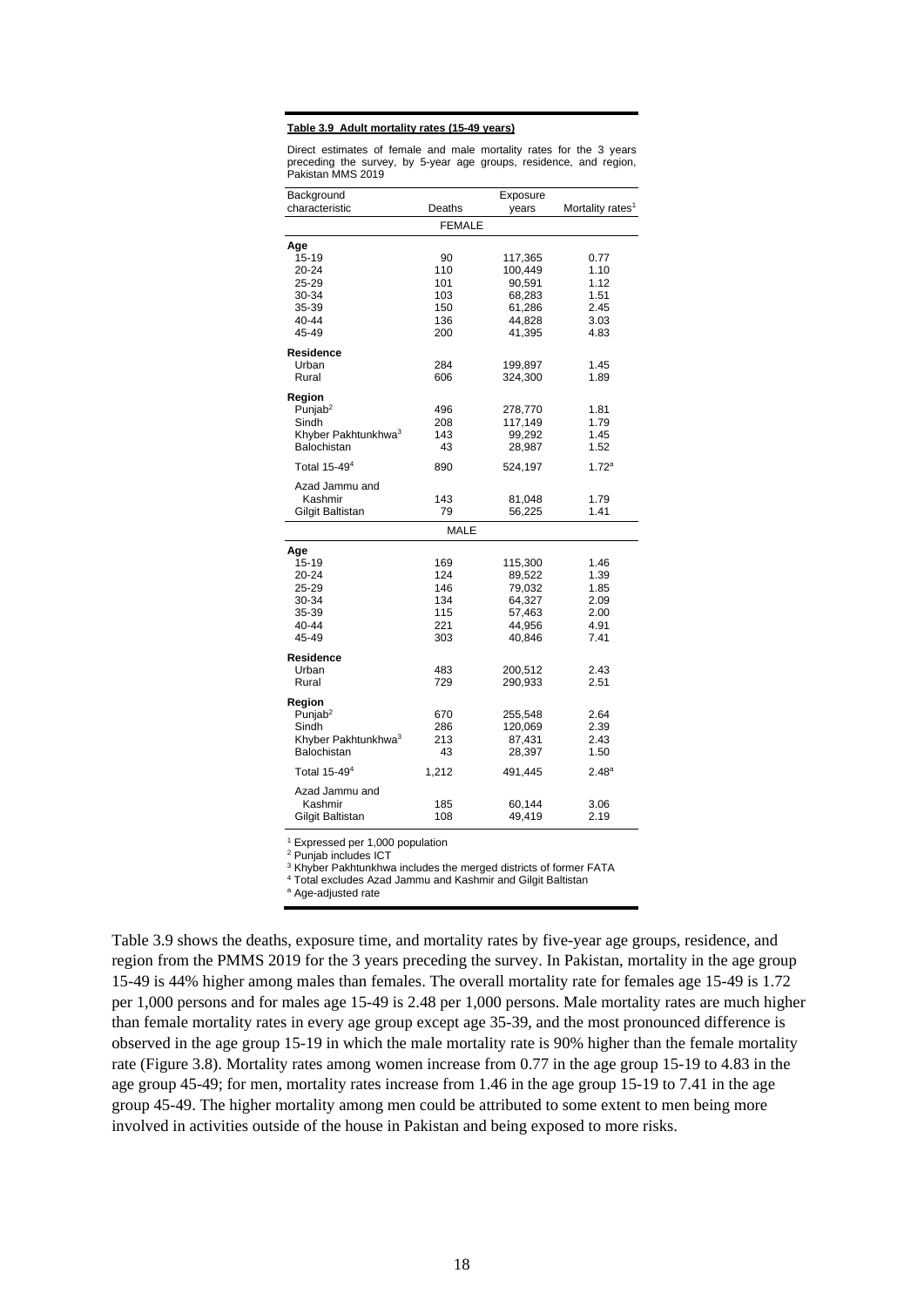

# *Figure 3.8* **All-cause adult mortality rates in the 3 years preceding the survey by sex and age, Pakistan MMS 2019**

With regard to patterns by residence, mortality rates are higher in rural areas than in urban areas. Rural females have higher mortality rates than urban females (1.89 versus 1.45). Similarly, rural males have a higher probability of dying than their urban counterparts (2.51 versus 2.43) (Figure 3.9).



*Figure 3.9* **All-cause adult mortality rates (15-49 years) in the 3 years preceding the survey by sex and** 

It is also interesting to compare male and female mortality rates by province. In Punjab, Sindh, and Khyber Pakhtunkhwa, men age 15-49 years have higher mortality rates than women age 15-49 years, while in Balochistan, mortality among women and men in this age group is almost the same (Figure 3.10). Mortality rates for males and females are higher in Azad Jammu and Kashmir than in Gilgit Baltistan.

Female Male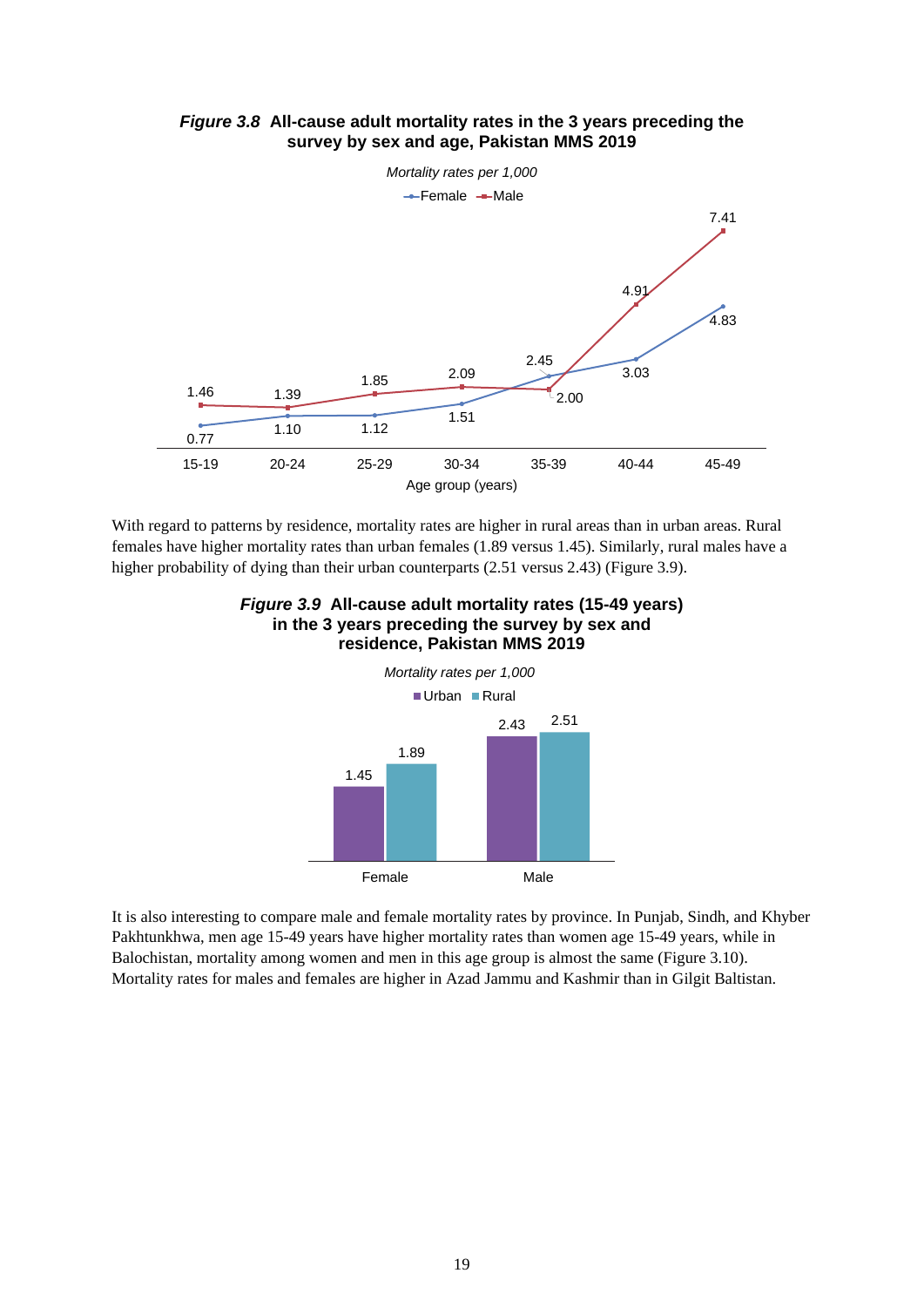

# *Figure 3.10* **All-cause adult mortality rates (15-49 years) in the 3 years preceding the survey by sex and region, Pakistan MMS 2019**

*Mortality rates per 1,000*

## **3.8 PREGNANCY-RELATED MORTALITY RATES AND RATIOS**

According to WHO, a maternal death is defined as a death of a woman while pregnant or within 42 days of termination of pregnancy, irrespective of the duration and the site of pregnancy, from any cause related to or aggravated by pregnancy or its management, but not from accidental or incidental causes. There are two methods available to estimate the contribution that deaths related to pregnancy and childbirth make to the overall level of adult female mortality in the 2019 PMMS. One indicator is calculated from the data collected in the Household Questionnaire on deaths to usual members of the household since January 2016. For any death to a woman age 15-49, interviewers asked whether the woman was pregnant when she died and if not, whether she died during childbirth, and if not, whether she died within 6 weeks after delivery. A "yes" answer to any of these three questions resulted in the death being classified as a "pregnancy-related" death. Although not all deaths occurring during pregnancy or within 6 weeks after delivery are due to maternal causes, the vast majority are, and these questions have been widely used to identify pregnancy-related deaths.

However, as the reliability of such data is low, the 2019 PMMS did not apply this method to identify maternal and pregnancy-related deaths. PMMS classified female deaths as pregnancy-related (with a subset of maternal deaths) and non-maternal deaths, using verbal autopsies for causes that were either directly or indirectly related to pregnancy or childbirth. Direct maternal deaths are those resulting from obstetric complications of the pregnant state (pregnancy, labour, and puerperium) from interventions, omissions, incorrect treatment, or from a chain of events resulting from any of the above. Indirect maternal deaths are those resulting from a previously existing disease, or a disease that developed during pregnancy and which was not due to direct obstetric causes, even when it was aggravated by the physiologic effects of pregnancy.

As shown in Table 3.10, the overall pregnancy-related mortality ratio (PRMR) for Pakistan is 251 pregnancy-related deaths per 100,000 live births. As expected, the overall maternal mortality ratio (MMR) is lower since it excludes non-maternal deaths occurring during pregnancy and 6 weeks postpartum. The PMMS estimated a slightly higher PRMR than expected, with a wide difference between the PRMR and the MMR. Regional differences show the lowest PRMR of 175 in Khyber Pakhtunkhwa and the highest of 358 in Balochistan. An in-depth analysis is currently going on to investigate the causes of this difference and will be presented in the final report.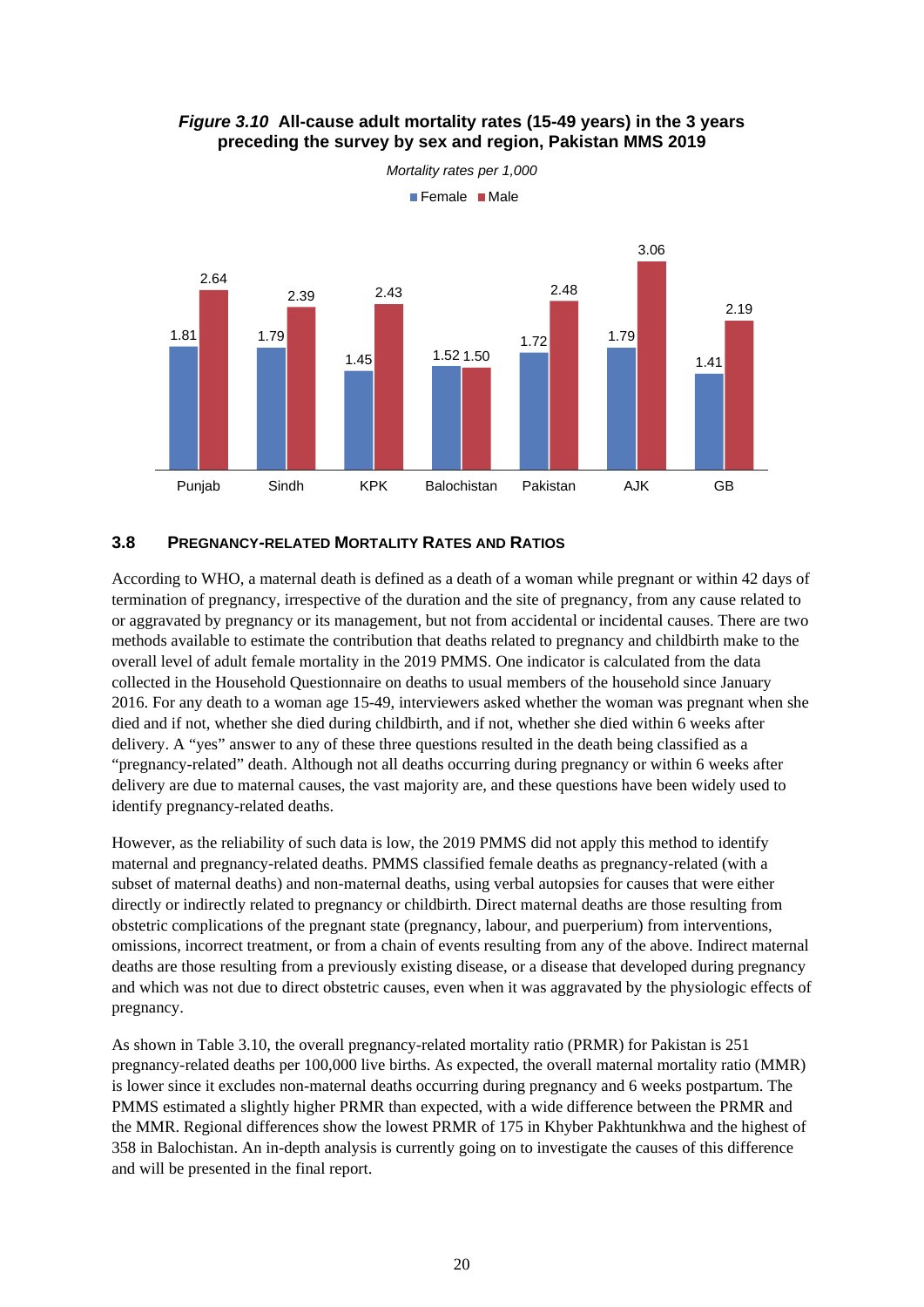#### **Table 3.10 Pregnancy-related mortality**

Direct estimates of pregnancy-related mortality for the 3 years preceding the survey, by 5-year age groups, residence, and region, Pakistan MMS 2019

|                                 | Percentage of |                     |                          |                             |                              |
|---------------------------------|---------------|---------------------|--------------------------|-----------------------------|------------------------------|
|                                 | female deaths | Number of           |                          |                             |                              |
|                                 | that are      | pregnancy-          | Weighted                 | Pregnancy-                  | Pregnancy-                   |
| Background                      | pregnancy-    | related             | number of                | related                     | related                      |
| characteristic                  | related       | deaths <sup>1</sup> | woman-years <sup>2</sup> | mortality rate <sup>3</sup> | mortality ratio <sup>4</sup> |
| Age                             |               |                     |                          |                             |                              |
| $15 - 19$                       | 16.7          | 15                  | 117,365                  | 0.13                        | 249                          |
| 20-24                           | 23.1          | 25                  | 100,449                  | 0.25                        | 131                          |
| 25-29                           | 28.7          | 29                  | 90,591                   | 0.32                        | 142                          |
| 30-34                           | 36.0          | 37                  | 68,283                   | 0.54                        | 325                          |
| 35-39                           | 27.5          | 41                  | 61,286                   | 0.67                        | 644                          |
| 40-44                           | 9.8           | 13                  | 44,828                   | 0.30                        | 1,051                        |
| 45-49                           | 0.6           | 1                   | 41,395                   | 0.03                        | 331                          |
| <b>Residence</b>                |               |                     |                          |                             |                              |
| Urban                           | 15.7          | 45                  | 199,897                  | 0.22                        | 218                          |
| Rural                           | 19.4          | 118                 | 324,300                  | 0.37                        | 267                          |
| Region                          |               |                     |                          |                             |                              |
| Punjab <sup>5</sup>             | 14.7          | 73                  | 278,770                  | 0.26                        | 219                          |
| Sindh                           | 24.1          | 50                  | 117,149                  | 0.43                        | 345                          |
| Khyber Pakhtunkhwa <sup>6</sup> | 16.7          | 24                  | 99,292                   | 0.24                        | 175                          |
| Balochistan                     | 35.4          | 15                  | 28,987                   | 0.54                        | 358                          |
| Total $15-49^7$                 | 18.2          | 162                 | 524,197                  | 0.31 <sup>a</sup>           | 251 <sup>a</sup>             |
| Azad Jammu and                  |               |                     |                          |                             |                              |
| Kashmir                         | 11.1          | 16                  | 81,048                   | 0.20                        | 179                          |
| Gilgit Baltistan                | 19.8          | 16                  | 56,225                   | 0.28                        | 196                          |

1 A pregnancy-related death is defined as the death of a woman while pregnant or during childbirth or within 42 days after delivery, regardless of the cause of death<br><sup>2</sup> Woman-years lived in that age group during the 36 months before the survey. For example, for the age

group 15-19, it is calculated by taking ½ of the number of women age 15, plus 1½ times the number age 16, plus 2½ times the number age 17, plus 3 times the number age 18, plus 3 times the number age 19, plus 2½ times the number age 20, plus 1½ times the number age 21, plus ½ times the number age 22, plus 1½ times the number of deaths to women 15-49 in the previous 36 months.<br><sup>3</sup> Expressed per 1,000 woman-years of exposure

4 Expressed per 100,000 live births; calculated as the age-adjusted pregnancy mortality rate times 100 divided by the age-adjusted general fertility rate

5 Punjab includes ICT

6 Khyber Pakhtunkhwa includes the merged districts of former FATA

7 Total excludes Azad Jammu and Kashmir and Gilgit Baltistan

a Age-adjusted rate

The age-specific pregnancy-related mortality ratios show an expected pattern of being low in the younger age groups, increasing in the early reproductive years to reach a peak in the age group 40-44, and then decreasing at age 45-49, as pregnancy and childbirth taper off. It is notably higher in the age group 15-19 than in age group 20-24. Although the probability of pregnancy decreases substantially at older ages, pregnancies at that age are also relatively riskier, resulting in higher mortality rates among women who become pregnant in older reproductive ages (Figure 3.11).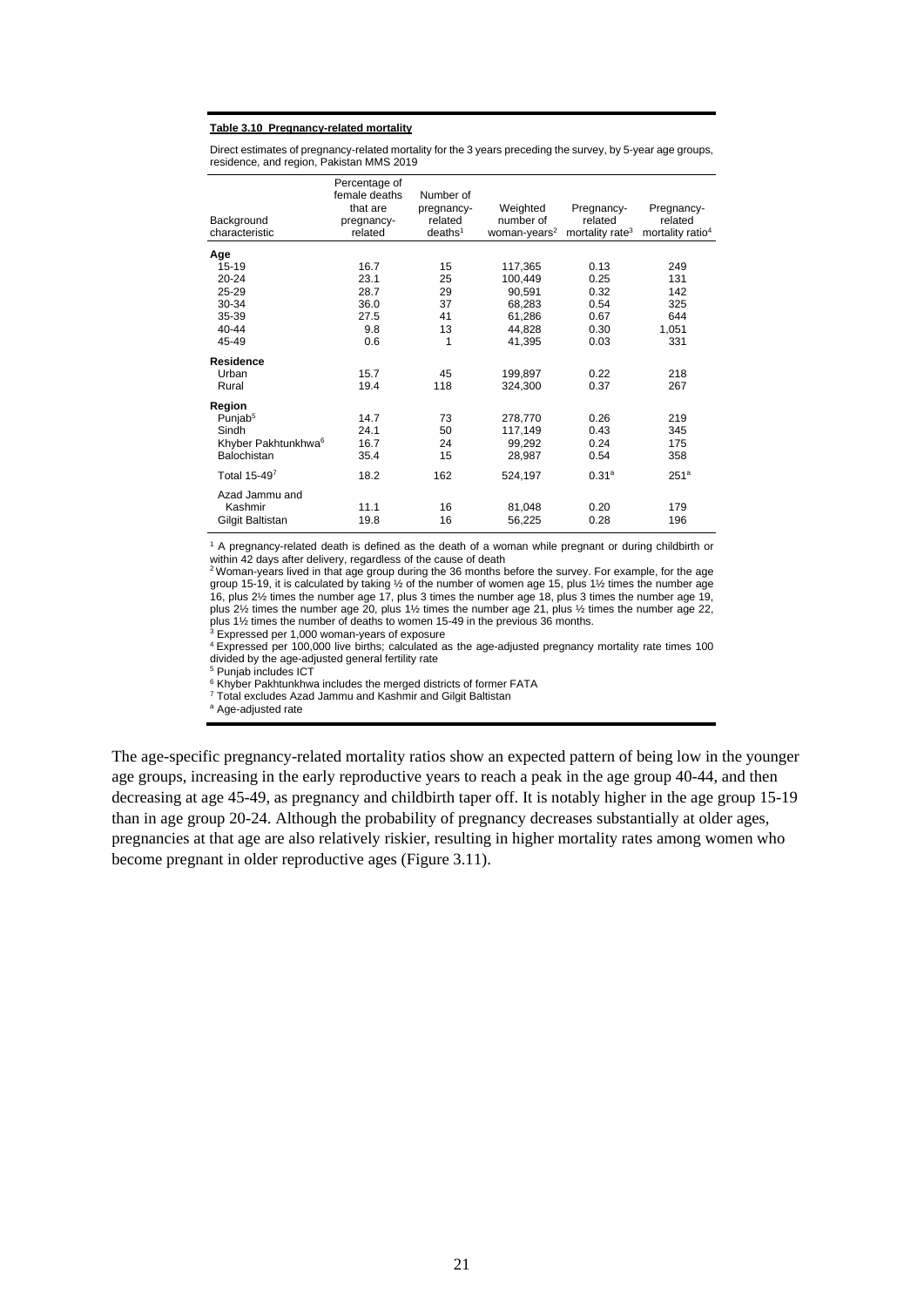



Among the four provinces, the pregnancy-related mortality ratio is highest in Balochistan and lowest in Khyber Pakhtunkhwa (358 and 175, respectively). Azad Jammu and Kashmir and Gilgit Baltistan also have relatively low rates (Figure 3.12).



**MMS 2019** 

*Figure 3.12* **Pregnancy-related mortality ratio by region, Pakistan**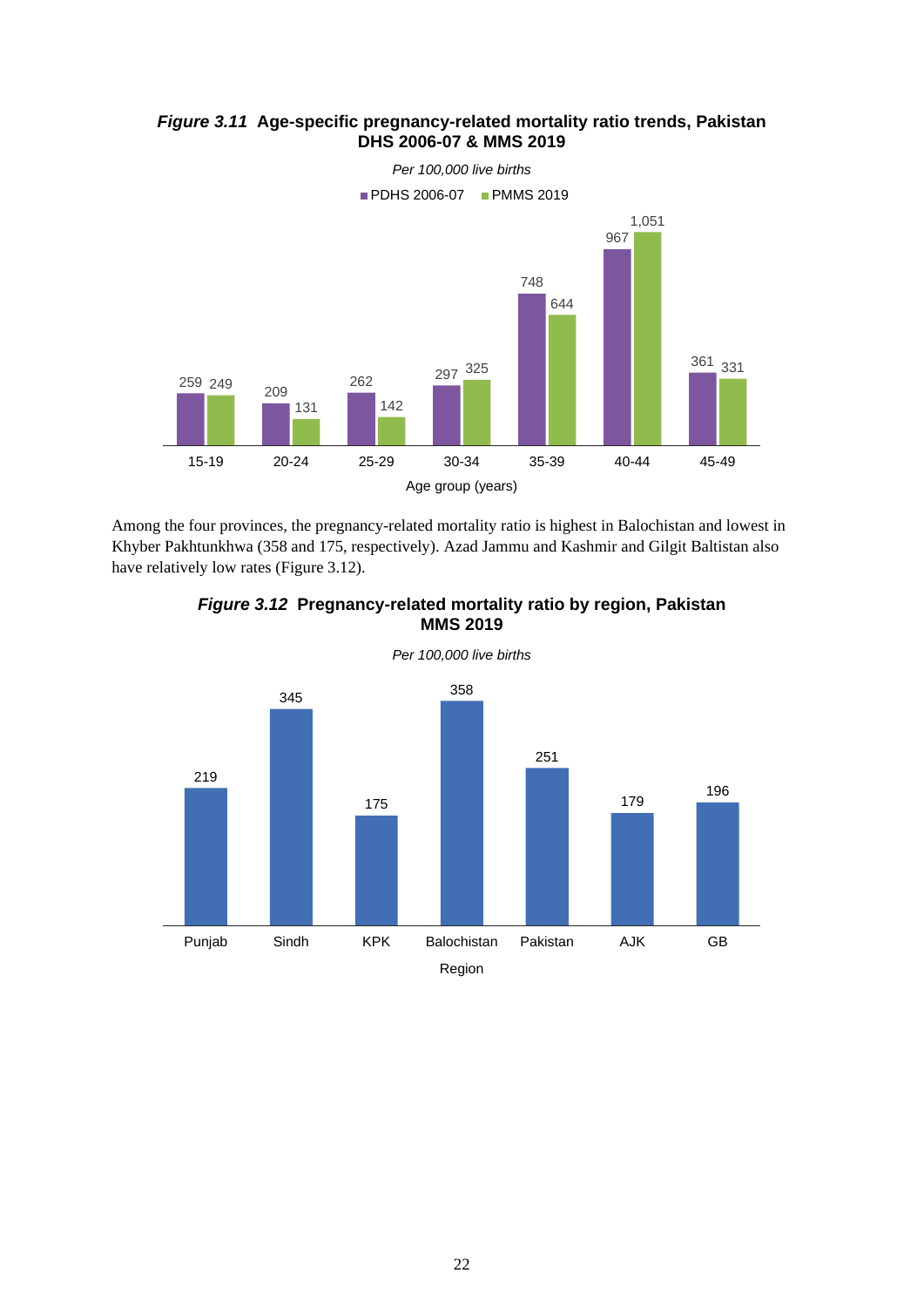Table 3.11 shows the pregnancy-related mortality ratios (PRMR) using live births from the household survey in the denominator (pregnancy-related deaths divided by live births from household survey). The PRMR is 255 deaths per 100,000 live births. Compared by residence, there is a substantial difference (of over 50 points) between urban areas (220 pregnancy-related deaths per 100,000 live births) and rural areas (272 pregnancy-related deaths per 100,000 live births). Azad Jammu and Kashmir has a pregnancy-related mortality ratio of 188 and the PRMR in Gilgit Baltistan is 202. The PRMR is lowest in Khyber Pakhtunkhwa (170), followed by Punjab (230) and Sindh (364), and it is highest in Balochistan (383).

| Table 3.11 Pregnancy-related mortality ratio (PRMR) using live |
|----------------------------------------------------------------|
| births as the denominator (pregnancy-related deaths divided by |
| live births reported in the household survey)                  |

Pregnancy-related mortality ratio for the 3 years preceding the survey, by residence and region, Pakistan MMS 2019

| Pregnancy-                     |             |                                                       |
|--------------------------------|-------------|-------------------------------------------------------|
| related<br>deaths <sup>1</sup> | Live births | Pregnancy-<br>related<br>mortality ratio <sup>2</sup> |
|                                |             |                                                       |
| 45                             | 20,333      | 220                                                   |
| 118                            | 43.290      | 272                                                   |
|                                |             |                                                       |
| 73                             | 31,753      | 230                                                   |
| 50                             | 13,786      | 364                                                   |
| 24                             | 14.075      | 170                                                   |
| 15                             | 4.010       | 383                                                   |
| 162                            | 63,623      | 255                                                   |
|                                |             |                                                       |
| 16                             | 8,501       | 188                                                   |
| 16                             | 7.712       | 202                                                   |
|                                |             |                                                       |

 $1$  A pregnancy-related death is defined as the death of a woman while pregnant or during childbirth or within 42 days after delivery, regardless of the cause of death

2 Expressed per 100,000 live births

<sup>3</sup> Punjab includes ICT

4 Khyber Pakhtunkhwa includes the merged districts of former FATA

5 Total excludes Azad Jammu and Kashmir and Gilgit Baltistan

#### **3.9 MATERNAL MORTALITY RATES AND RATIOS**

Table 3.12 shows direct estimates of maternal mortality rates and ratios for the 3 years preceding the survey by five-year age groups. The MMR is 186 for Pakistan, 104 in Azad Jammu and Kashmir, and 157 in Gilgit Baltistan. It is almost twice as high in Balochistan (298) as in Punjab (157). The maternal mortality ratio is 26% higher in rural areas than in urban areas. Figure 3.13 also shows the maternal mortality ratio for the PMMS, as well as for the PDHS 2006-07. The MMR in the PMMS is highest at age 35-39 (481) and lowest at age 20-24 (99). Between the PDHS 2006-07 and the PMMS 2019, the maternal mortality ratio decreased substantially in five of the seven age groups. There was a slight increase between the two surveys at age 30-34 and a more substantial increase in the oldest age group (age 45-49). In general, there is an overall decrease in the MMR between PDHS 2006-07 and PMMS 2019.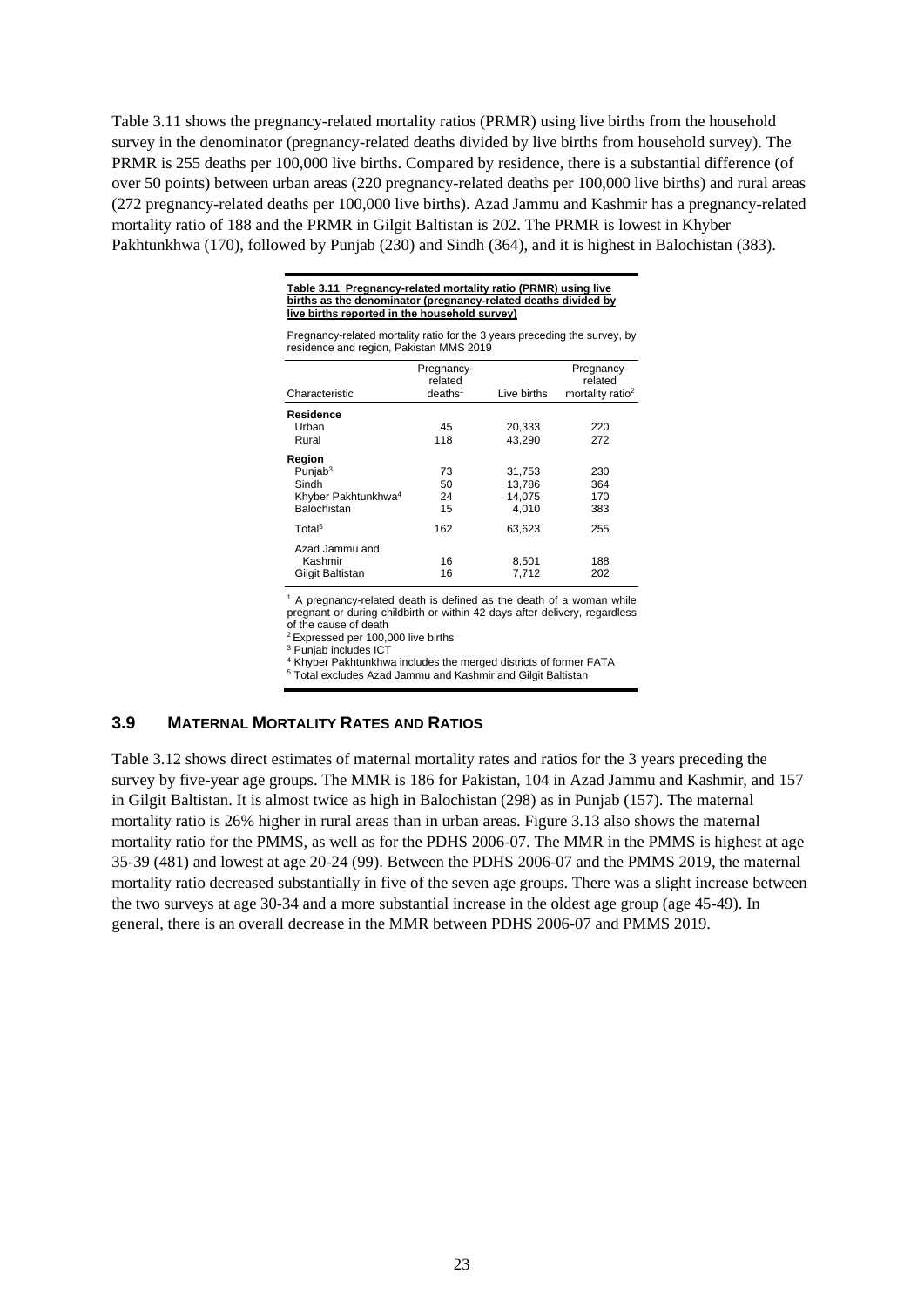#### **Table 3.12 Maternal mortality**

Direct estimates of maternal mortality rates and ratios for the 3 years preceding the survey, by 5-year age groups, residence, and region, Pakistan MMS 2019

|                                 | Percentage of<br>female deaths | Number of           | Weighted                 |                             |                              |
|---------------------------------|--------------------------------|---------------------|--------------------------|-----------------------------|------------------------------|
| Background                      | that are                       | maternal            | number of                | Maternal                    | Maternal                     |
| characteristic                  | maternal                       | deaths <sup>1</sup> | woman-years <sup>2</sup> | mortality rate <sup>3</sup> | mortality ratio <sup>4</sup> |
| Age                             |                                |                     |                          |                             |                              |
| 15-19                           | 13.0                           | 12                  | 117,365                  | 0.10                        | 194                          |
| $20 - 24$                       | 17.4                           | 19                  | 100.449                  | 0.19                        | 99                           |
| 25-29                           | 23.4                           | 24                  | 90,591                   | 0.26                        | 115                          |
| 30-34                           | 29.1                           | 30                  | 68,283                   | 0.44                        | 263                          |
| 35-39                           | 20.5                           | 31                  | 61,286                   | 0.50                        | 481                          |
| 40-44                           | 2.7                            | 4                   | 44,828                   | 0.08                        | 286                          |
| 45-49                           | 0.6                            | 1                   | 41,395                   | 0.03                        | 331                          |
| <b>Residence</b>                |                                |                     |                          |                             |                              |
| Urban                           | 11.4                           | 32                  | 199,897                  | 0.16                        | 158                          |
| Rural                           | 14.5                           | 88                  | 324,300                  | 0.27                        | 199                          |
| Region                          |                                |                     |                          |                             |                              |
| Punjab <sup>5</sup>             | 10.5                           | 52                  | 278,770                  | 0.19                        | 157                          |
| Sindh                           | 15.7                           | 33                  | 117,149                  | 0.28                        | 224                          |
| Khyber Pakhtunkhwa <sup>6</sup> | 15.8                           | 23                  | 99,292                   | 0.23                        | 165                          |
| Balochistan                     | 29.2                           | 13                  | 28,987                   | 0.45                        | 298                          |
| Total 15-497                    | 13.5                           | 120                 | 524,197                  | $0.23^{a}$                  | 186 <sup>a</sup>             |
| Azad Jammu and                  |                                |                     |                          |                             |                              |
| Kashmir                         | 6.4                            | 9                   | 81,048                   | 0.11                        | 104                          |
| Gilgit Baltistan                | 15.8                           | 12                  | 56,225                   | 0.22                        | 157                          |

1 A maternal death is defined as the death of a woman while pregnant or during childbirth or within 42 days after delivery, for which there was a verbal autopsy that classified deaths as being either a direct or indirect maternal death

2 Woman-years lived in that age group during the 36 months before the survey. For example, for the age group 15-19, it is calculated by taking ½ of the number of women age 15, plus 1½ times the number age 16, plus 2½ times the number age 17, plus 3 times the number age 18, plus 3 times the number age 19, plus 2½ times the number age 20, plus 1½ times the number age 21, plus ½ times the number age 22, plus 1½ times the number of deaths to women 15-49 in the previous 36 months.<br><sup>3</sup> Expressed per 1,000 woman-years of exposure

4 Expressed per 100,000 live births; calculated as the age-adjusted maternal mortality rate times 100 divided by the age-adjusted general fertility rate

<sup>5</sup> Punjab includes ICT

 $^6$  Khyber Pakhtunkhwa includes the merged districts of former FATA<br><sup>7</sup> Total excludes Azad Jammu and Kashmir and Gilgit Baltistan

a Age-adjusted rate



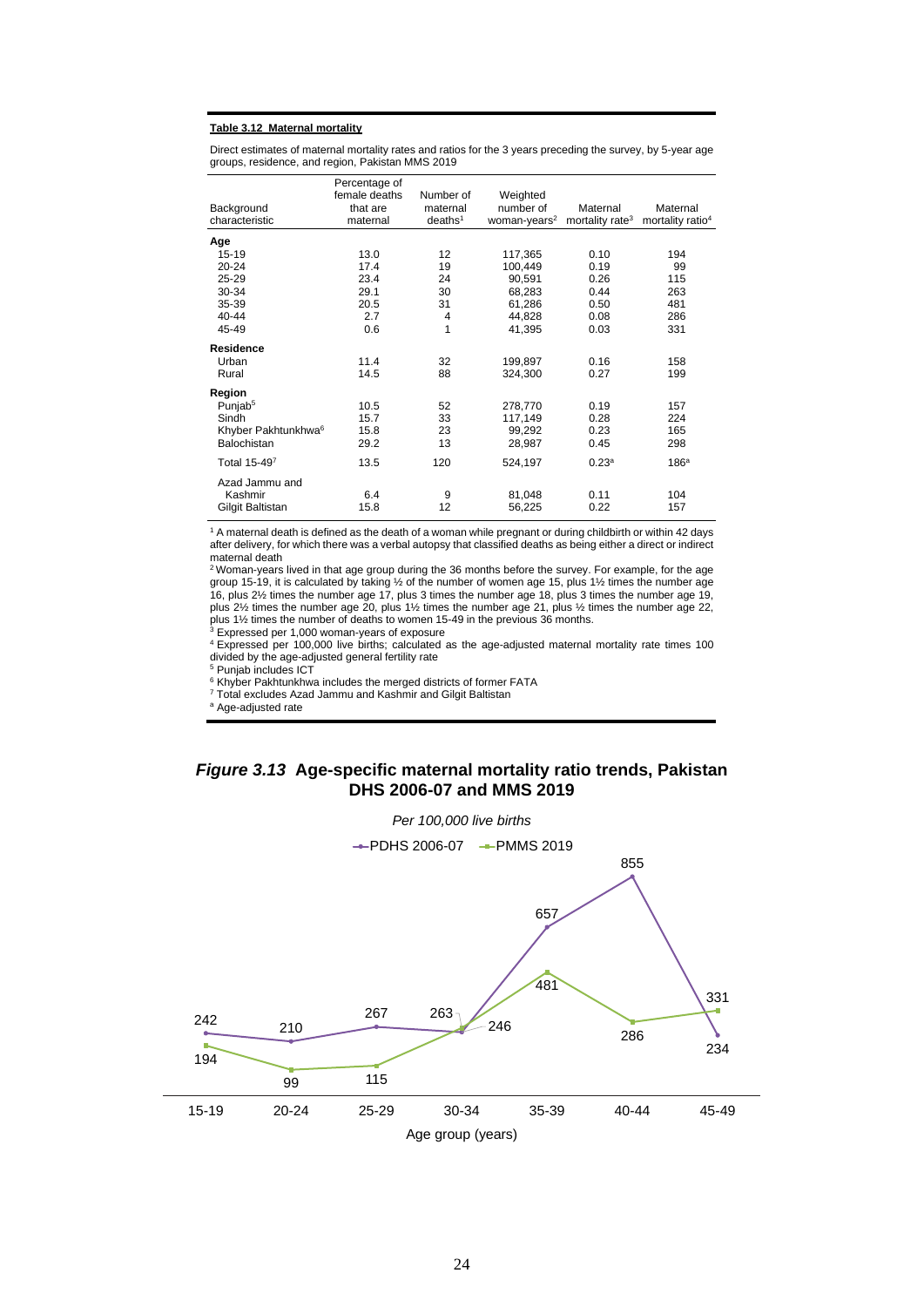Table 3.13 shows the total fertility rate, general fertility rate, maternal mortality ratio (with upper and lower confidence interval bounds), and lifetime risk of maternal death for the 3 years preceding the survey by urban-rural residence and region. The maternal mortality ratios (with 95% confidence intervals) are also shown in Figure 3.14. As is typical with maternal mortality ratios, the confidence intervals are quite wide, especially for the regions.

The urban-rural estimates of the MMR show a difference of 41 deaths per 100,000 live births. The MMR is lowest in Punjab (157 per 100,000 live births), followed by Khyber Pakhtunkhwa (165 per 100,000 live births), Sindh (224 per 100,000 live births), and Balochistan (298 per 100,000 live births). However, the 95% confidence intervals for all regions indicate that the differences in MMR between provinces are not statistically significant (Figure 3.14).

#### **Table 3.13 Maternal mortality ratio**

Total fertility rate, general fertility rate, maternal mortality ratio, and lifetime risk of maternal death for the 3 years preceding the survey, by residence and region, Pakistan MMS 2019

|                                              | Residence |       | Region              |       |                                         |             |                    |                              |                            |  |  |
|----------------------------------------------|-----------|-------|---------------------|-------|-----------------------------------------|-------------|--------------------|------------------------------|----------------------------|--|--|
|                                              | Urban     | Rural | Puniab <sup>1</sup> | Sindh | Khyber<br>Pakhtun-<br>khwa <sup>2</sup> | Balochistan | Total <sup>3</sup> | Azad<br>Jammu and<br>Kashmir | Gilgit<br><b>Baltistan</b> |  |  |
| Total fertility rate (TFR)                   | 3.2       | 4.3   | 3.7                 | 3.9   | 4.4                                     | 5.1         | 3.9                | 3.6                          | 4.8                        |  |  |
| General fertility rate (GFR) <sup>4</sup>    | 102       | 137   | 120                 | 124   | 139                                     | 152         | 124                | 110                          | 141                        |  |  |
| Maternal mortality ratio (MMR) <sup>5</sup>  | 158       | 199   | 157                 | 224   | 165                                     | 298         | 186                | 104                          | 157                        |  |  |
| MMR (95% CI, lower bound)                    | 91        | 136   | 79                  | 148   | 84                                      | 130         | 138                | 23                           | 53                         |  |  |
| MMR (95% CI, upper bound)                    | 225       | 263   | 235                 | 299   | 246                                     | 466         | 234                | 185                          | 261                        |  |  |
| Lifetime risk of maternal death <sup>6</sup> | 0.005     | 0.009 | 0.006               | 0.009 | 0.007                                   | 0.015       | 0.007              | 0.004                        | 0.007                      |  |  |

CI: Confidence interval

1 Punjab includes ICT

2 Khyber Pakhtunkhwa includes merged districts of former FATA 3

<sup>3</sup> Total excludes Azad Jammu and Kashmir and Gilgit Baltistan

<sup>4</sup> Age-adjusted rate expressed per 1,000 women age 15-49<br><sup>5</sup> Expressed per 100,000 live births; calculated as the age-adjusted maternal mortality rate times 100 divided by the age-adjusted general fertility rate

<sup>6</sup> Calculated as 1-(1-MMR)<sup>TFR</sup> where TFR represents the total fertility rate for the 3 years preceding the survey



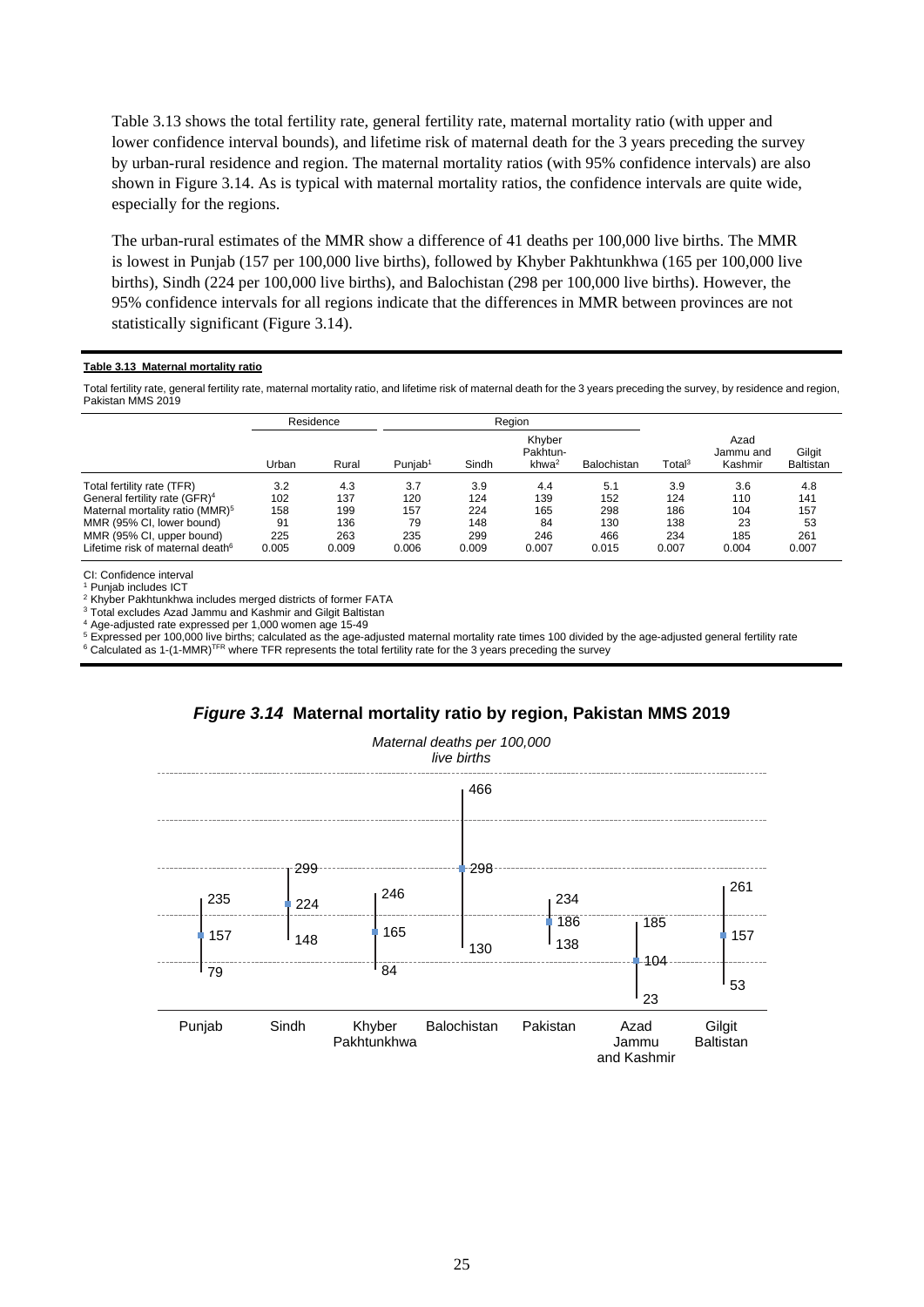Table 3.14 shows the maternal mortality ratios using the direct method (maternal deaths divided by live births from the household birth records, as reported in the entire sample). The estimated maternal mortality ratio (MMR) is 189 maternal deaths per 100,000 live births. The MMR is higher in rural areas (203 per 100,000 live births) than in urban areas (159 per 100,000 live births). Azad Jammu and Kashmir has a lower MMR of 108 per 100,000 live births, while Gilgit Baltistan has an MMR of 162 per 100,000 live births. Regional variations in the MMR are substantial, ranging from 161 per 100,000 live births in Khyber Pakhtunkhwa to 317 per 100,000 live births in Balochistan.

#### **Table 3.14 Maternal mortality ratio using direct method**

Maternal mortality ratios for the 3 years preceding the survey, by residence and region, Pakistan MMS 2019

|                                 | Maternal<br>deaths <sup>1</sup> | Live births | Maternal<br>mortality ratio |
|---------------------------------|---------------------------------|-------------|-----------------------------|
| <b>Residence</b>                |                                 |             |                             |
| Urban                           | 32                              | 20,333      | 159                         |
| Rural                           | 88                              | 43,290      | 203                         |
| Region                          |                                 |             |                             |
| Punjab <sup>2</sup>             | 52                              | 31,753      | 165                         |
| Sindh                           | 33                              | 13,786      | 237                         |
| Khyber Pakhtunkhwa <sup>3</sup> | 23                              | 14,075      | 161                         |
| Balochistan                     | 13                              | 4.010       | 317                         |
| Total <sup>4</sup>              | 120                             | 63,623      | 189                         |
| Azad Jammu and Kashmir          | 9                               | 8,501       | 108                         |
| Gilgit Baltistan                | 12                              | 7.712       | 162                         |

 $<sup>1</sup>$  A maternal death is defined as the death of a woman while pregnant or</sup> during childbirth or within 42 days after delivery, for which there was a verbal autopsy which was classified as being either a direct or indirect maternal death

2 Punjab includes ICT

3 Khyber Pakhtunkhwa includes the merged districts of former FATA 4 Total excludes Azad Jammu and Kashmir and Gilgit Baltistan

# **3.10 PREGNANCY-RELATED MORBIDITY**

The 2019 PMMS asked women of reproductive ages for information about any major or minor morbidities or complications they experienced during pregnancy, delivery, or the postpartum period (up to 42 days after termination of the pregnancy), as well as their treatment-seeking behaviour for these complications. This section presents the findings on pregnancy-related morbidity as reported by women. The focus is on women's self-reported symptoms and on any illnesses about which their healthcare provider informed them. We also asked what treatment the women sought for these problems, and if they had any illnesses before the pregnancy. These questions were asked about the woman's most recent pregnancy that occurred during the 3 years prior to the survey.

## *3.10.1 Women's Reporting on Complications during Pregnancy, Childbirth, and the Postpartum Period*

Maternal health complications include any health problems reported by the woman during pregnancy or within 42 days of its termination for the most recent pregnancy occurring in the 3 years preceding the survey. The percentage of self-reported symptoms during pregnancy are shown in Table 3.15.

The most common complications that women experienced during pregnancy were: Feeling of extreme weakness, body aches, severe headache, lower abdominal pain, shortness of breath after physical activity, fever, and excessive vomiting. For the most part, urban-rural differences were not major. However, blurring of vision, severe headache, and fever were more common in rural areas, and swelling of the ankles/feet was more common in urban areas. Provincial differences exist in the following complications: Khyber Pakhtunkhwa had the highest percentage of women reporting a feeling of extreme weakness during pregnancy, body aches, lower abdominal pain, and excessive vomiting. Reports of shortness of breath after physical activity were most common in Punjab, and the highest proportion of women reporting fever was in Sindh. Balochistan had the highest proportion of women reporting severe headache and blurring of vision.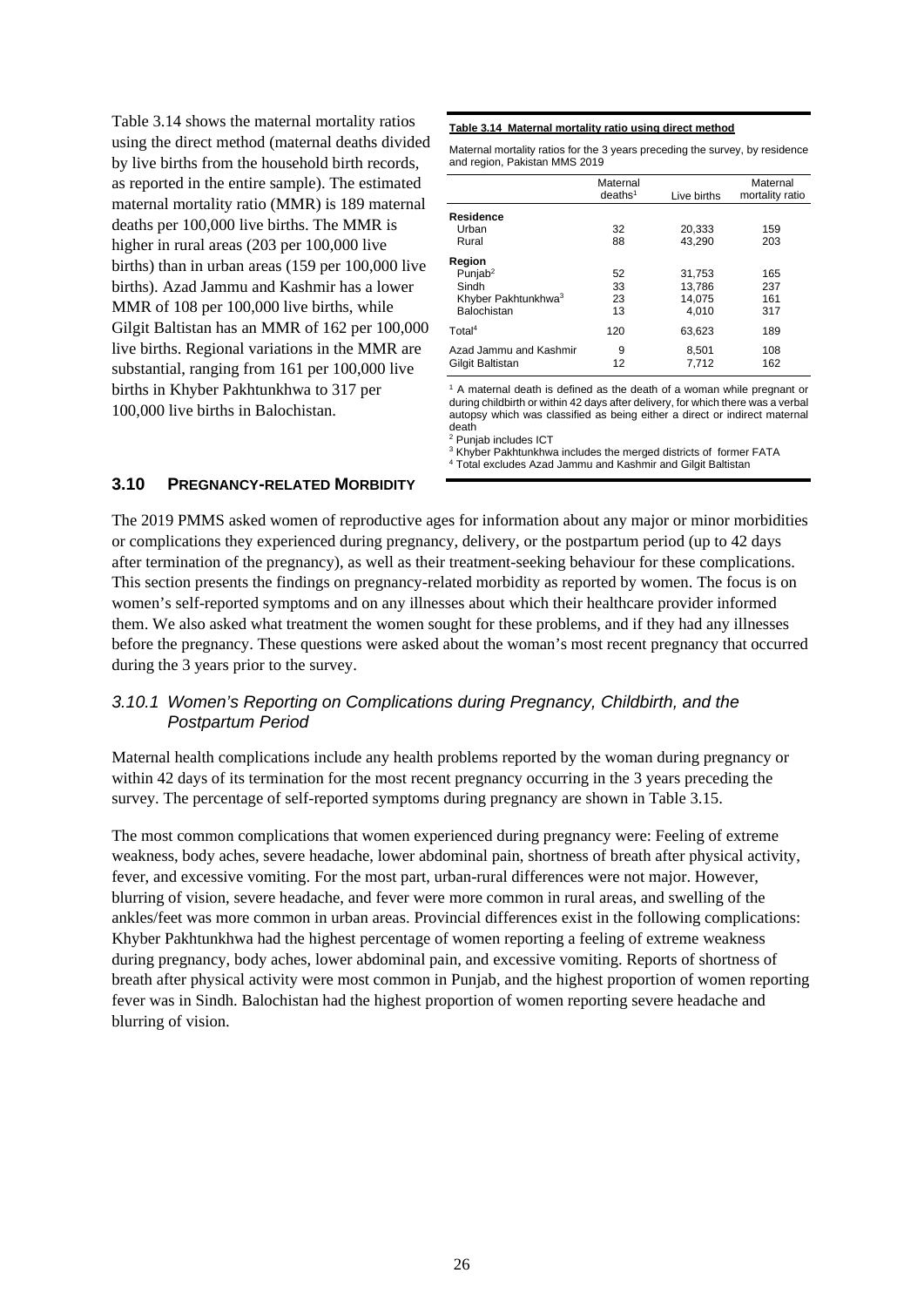#### **Table 3.15 Maternal complications or morbidities reported by women during the last pregnancy**

Percentage of self-reported maternal health complications or morbidities during the last pregnancy among ever-married women age 15-49 who had a live<br>birth/stillbirth/miscarriage/abortion during the 3-year period preceding

|                                                |       | Residence |                     |       | Region                                  |             |                    |                              |                            |
|------------------------------------------------|-------|-----------|---------------------|-------|-----------------------------------------|-------------|--------------------|------------------------------|----------------------------|
| <b>Health complications</b><br>and morbidities | Urban | Rural     | Punjab <sup>1</sup> | Sindh | Khyber<br>Pakhtun-<br>khwa <sup>2</sup> | Balochistan | Total <sup>3</sup> | Azad<br>Jammu and<br>Kashmir | Gilgit<br><b>Baltistan</b> |
| Feeling of extreme weakness                    | 56.1  | 59.0      | 56.9                | 55.4  | 62.9                                    | 59.9        | 58.0               | 61.0                         | 47.6                       |
| Body aches                                     | 47.5  | 42.9      | 45.1                | 37.1  | 51.3                                    | 40.6        | 44.4               | 59.7                         | 56.8                       |
| Lower abdominal pain                           | 39.2  | 42.7      | 39.7                | 40.1  | 47.8                                    | 40.4        | 41.5               | 45.7                         | 58.8                       |
| Severe headache                                | 36.2  | 44.2      | 41.8                | 41.8  | 39.5                                    | 45.1        | 41.5               | 44.4                         | 45.8                       |
| Fever                                          | 34.6  | 40.9      | 36.2                | 46.3  | 38.0                                    | 35.7        | 38.8               | 39.0                         | 27.0                       |
| Shortness of breath after                      |       |           |                     |       |                                         |             |                    |                              |                            |
| exercise/working                               | 41.9  | 37.3      | 43.1                | 34.8  | 34.4                                    | 31.9        | 38.8               | 41.7                         | 34.4                       |
| Excessive vomiting                             | 34.5  | 38.2      | 33.2                | 33.9  | 48.8                                    | 39.8        | 37.0               | 44.0                         | 37.3                       |
| Severe anaemia                                 | 29.8  | 34.6      | 36.4                | 29.0  | 31.1                                    | 23.5        | 33.0               | 36.7                         | 25.7                       |
| Swelling of ankles/feet                        | 38.3  | 32.1      | 36.5                | 32.1  | 31.7                                    | 29.4        | 34.1               | 39.7                         | 20.0                       |
| General abdominal pain                         | 23.6  | 28.1      | 22.1                | 24.4  | 37.6                                    | 36.1        | 26.6               | 39.5                         | 40.2                       |
| Burning micturition                            | 22.6  | 23.3      | 23.9                | 21.1  | 24.1                                    | 19.3        | 23.1               | 41.6                         | 29.5                       |
| Cough                                          | 21.2  | 20.0      | 20.4                | 27.2  | 14.0                                    | 17.8        | 20.4               | 25.2                         | 11.9                       |
| High blood pressure                            | 20.6  | 18.6      | 22.1                | 15.4  | 16.5                                    | 18.9        | 19.3               | 28.2                         | 11.0                       |
| Blurring of vision                             | 13.7  | 21.4      | 16.6                | 21.7  | 19.4                                    | 25.6        | 18.8               | 16.6                         | 13.5                       |
| Shortness of breath even at rest               | 14.9  | 17.8      | 16.7                | 18.9  | 15.1                                    | 16.5        | 16.8               | 17.7                         | 15.4                       |
| Difficulty in breathing                        | 14.3  | 14.5      | 12.1                | 20.0  | 13.8                                    | 16.0        | 14.4               | 14.4                         | 12.0                       |
| Loss of weight                                 | 10.6  | 10.5      | 8.1                 | 12.8  | 13.5                                    | 12.7        | 10.5               | 10.6                         | 15.4                       |
| Chest pain                                     | 8.3   | 10.4      | 9.4                 | 10.9  | 8.7                                     | 11.3        | 9.7                | 10.9                         | 16.0                       |
| Vaginal bleeding                               | 8.8   | 7.8       | 8.7                 | 8.0   | 8.0                                     | 3.7         | 8.1                | 6.8                          | 7.8                        |
| Fits/seizures                                  | 0.5   | 1.0       | 0.7                 | 1.4   | 0.5                                     | 0.6         | 0.8                | 0.6                          | 0.3                        |
| Jaundice                                       | 3.0   | 2.8       | 3.0                 | 3.5   | 1.4                                     | 4.3         | 2.8                | 2.0                          | 2.5                        |
| Unconsciousness/coma                           | 1.9   | 3.8       | 3.3                 | 3.4   | 2.7                                     | 2.8         | 3.2                | 3.7                          | 2.4                        |
| High sugar level diagnosed as<br>diabetes      | 2.6   | 1.8       | 1.9                 | 2.3   | 2.1                                     | 2.2         | 2.0                | 3.9                          | 1.9                        |
| Unusually high weight gain                     | 9.7   | 5.7       | 7.9                 | 5.7   | 6.1                                     | 8.2         | 7.1                | 12.1                         | 5.6                        |
| Blood or pus in urine                          | 2.7   | 3.4       | 2.5                 | 1.6   | 6.7                                     | 2.9         | 3.2                | 7.0                          | 5.0                        |
| Swelling over face                             | 20.6  | 20.4      | 21.8                | 20.1  | 16.8                                    | 23.2        | 20.4               | 24.0                         | 11.7                       |
| Number of women                                | 1,826 | 3,674     | 2,836               | 1,212 | 1,147                                   | 305         | 5,500              | 743                          | 640                        |

1 Punjab includes ICT

<sup>2</sup> Khyber Pakhtunkhwa includes the merged districts of former FATA<br><sup>3</sup> Total excludes Azad Jammu and Kashmir and Gilgit Baltistan

Four most common complications that women report they experienced during delivery are prolonged labour pains, laceration in the vagina, the baby did not breathe, and the baby's presentation was breech (Table 3.16). Lacerations in the vagina were more common in urban areas than rural areas, but there were not any other major urban-rural differences. Prolonged labour pains were twice as common in Balochistan than in the other provinces.

#### **Table 3.16 Maternal complications or morbidities reported by women during the last delivery**

Percentage of self-reported maternal health complications or morbidities during the last delivery among ever-married women age 15-49 who had a live birth/stillbirth during the 3-year period preceding the survey, by residence and region, Pakistan MMS 2019

|                                         |       | Residence |                     |       | Region                                  |             |                    |                              |                            |
|-----------------------------------------|-------|-----------|---------------------|-------|-----------------------------------------|-------------|--------------------|------------------------------|----------------------------|
| Health complications and<br>morbidities | Urban | Rural     | Punjab <sup>1</sup> | Sindh | Khyber<br>Pakhtun-<br>khwa <sup>2</sup> | Balochistan | Total <sup>3</sup> | Azad<br>Jammu and<br>Kashmir | Gilgit<br><b>Baltistan</b> |
| Prolonged labour pains                  | 10.5  | 12.1      | 11.4                | 10.3  | 10.3                                    | 23.2        | 11.6               | 17.5                         | 13.3                       |
| Laceration in vagina                    | 12.9  | 6.8       | 9.3                 | 7.5   | 10.3                                    | 4.2         | 8.8                | 11.5                         | 8.3                        |
| Baby did not breathe                    | 6.0   | 5.6       | 6.5                 | 7.0   | 3.6                                     | 2.2         | 5.8                | 11.1                         | 2.0                        |
| Baby's presentation was breech          | 5.7   | 5.7       | 7.4                 | 4.1   | 3.9                                     | 4.0         | 5.7                | 11.9                         | 4.6                        |
| Excessive bleeding before baby          |       |           |                     |       |                                         |             |                    |                              |                            |
| came out                                | 4.1   | 4.1       | 3.9                 | 4.7   | 3.6                                     | 5.4         | 4.1                | 8.7                          | 4.4                        |
| Excessive bleeding after baby           |       |           |                     |       |                                         |             |                    |                              |                            |
| came out                                | 3.2   | 3.3       | 2.7                 | 4.2   | 2.9                                     | 6.2         | 3.3                | 8.7                          | 8.0                        |
| Excessive bleeding after                |       |           |                     |       |                                         |             |                    |                              |                            |
| delivery of placenta                    | 4.7   | 4.1       | 3.8                 | 5.7   | 3.5                                     | 6.2         | 4.3                | 8.3                          | 12.5                       |
| Retained placenta                       | 1.9   | 1.8       | 1.8                 | 1.7   | 2.2                                     | 0.8         | 1.8                | 4.1                          | 1.4                        |
| Umbilical cord was wrapped              |       |           |                     |       |                                         |             |                    |                              |                            |
| around baby's neck                      | 4.4   | 4.6       | 4.8                 | 5.3   | 2.9                                     | 4.7         | 4.5                | 10.2                         | 1.5                        |
| Baby was premature                      | 5.0   | 4.2       | 4.4                 | 6.5   | 2.9                                     | 2.2         | 4.4                | 9.5                          | 4.7                        |
| Baby's presentation was hand            |       |           |                     |       |                                         |             |                    |                              |                            |
| first                                   | 0.9   | 0.8       | 0.5                 | 1.6   | 0.9                                     | 0.4         | 0.8                | 1.8                          | 0.3                        |
| Number of women                         | 1,593 | 3,276     | 2,470               | 1,095 | 1,020                                   | 284         | 4,869              | 660                          | 575                        |

1 Punjab includes ICT

<sup>2</sup> Khyber Pakhtunkhwa includes the merged districts of former FATA<br><sup>3</sup> Total excludes Azad Jammu and Kashmir and Gilgit Baltistan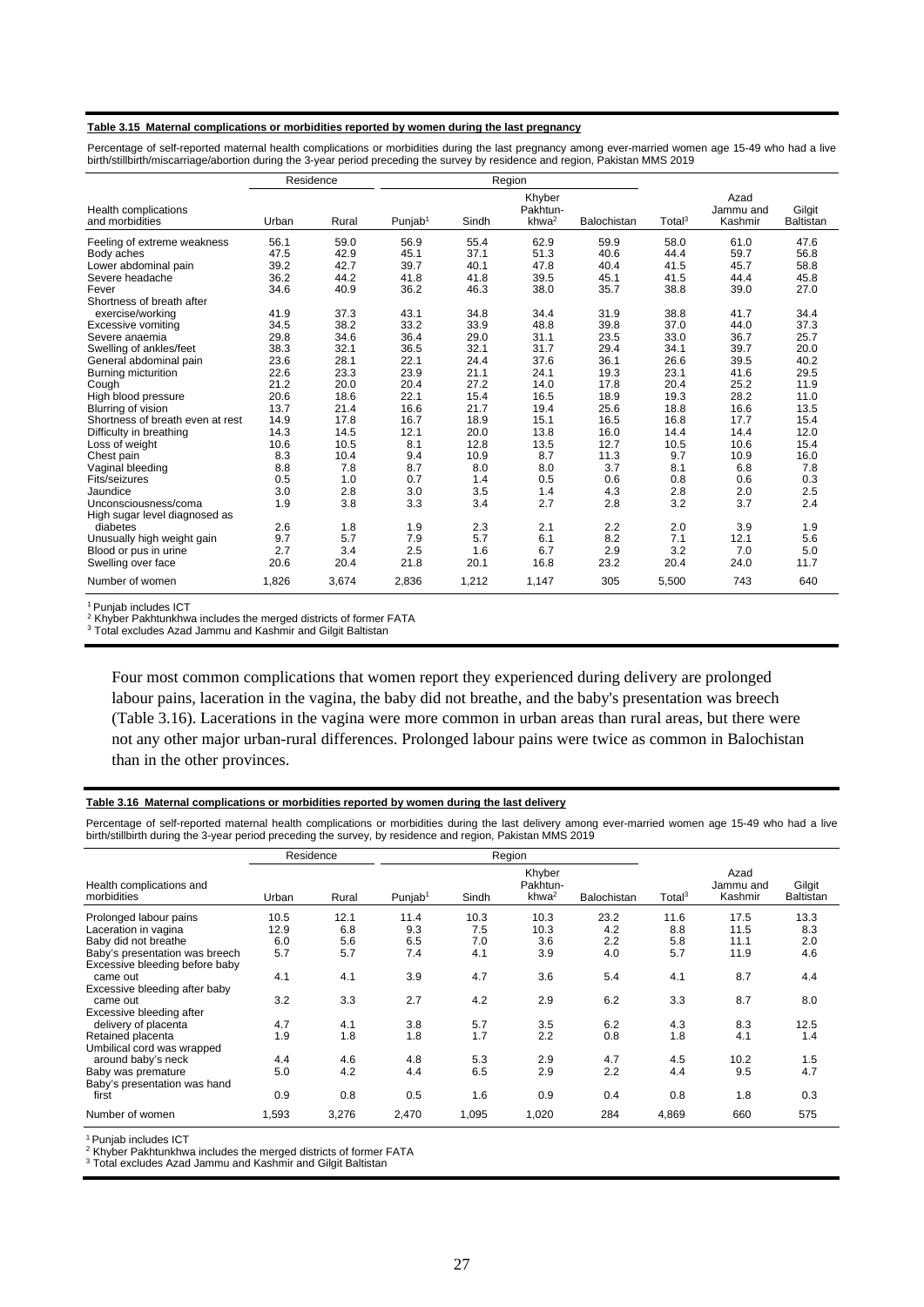Complications during the first 40 days after delivery, as reported in Table 3.17, include a feeling of extreme weakness, pallor, fever, and increased frequency of urine. Almost half of all women (48%) report feeling extreme weakness, with the highest percentage reported by women in Khyber Pakhtunkhwa (56%), followed by women in Balochistan (50%).

#### **Table 3.17 Maternal complications or morbidities reported by women during postpartum period**

Percentage of self-reported maternal health complications or morbidities during the first 40 days after delivery among ever-married women age 15-49 who had a live birth/stillbirth/miscarriage/abortion during the 3-year period preceding the survey, by residence and region, Pakistan MMS 2019

|                                                                |       | Residence |                     |       | Region                                  |             |                    |                              |                            |
|----------------------------------------------------------------|-------|-----------|---------------------|-------|-----------------------------------------|-------------|--------------------|------------------------------|----------------------------|
| Health complications<br>and morbidities                        | Urban | Rural     | Punjab <sup>1</sup> | Sindh | Khyber<br>Pakhtun-<br>khwa <sup>2</sup> | Balochistan | Total <sup>3</sup> | Azad<br>Jammu and<br>Kashmir | Gilgit<br><b>Baltistan</b> |
| Feeling of extreme weakness                                    | 45.9  | 49.1      | 47.7                | 41.3  | 55.5                                    | 49.6        | 48.0               | 54.7                         | 40.0                       |
| Pallor                                                         | 31.0  | 33.3      | 34.3                | 17.4  | 45.3                                    | 28.1        | 32.5               | 45.3                         | 39.6                       |
| Fever                                                          | 30.0  | 33.1      | 32.0                | 39.6  | 25.1                                    | 29.0        | 32.0               | 28.4                         | 15.7                       |
| <b>Breast tenderness</b>                                       | 17.1  | 14.1      | 18.5                | 11.0  | 11.8                                    | 12.5        | 15.1               | 20.9                         | 18.6                       |
| Increased frequency of urine                                   | 14.4  | 17.9      | 16.8                | 10.6  | 22.4                                    | 19.7        | 16.7               | 23.8                         | 20.2                       |
| Burning micturition                                            | 12.3  | 15.7      | 14.6                | 11.1  | 18.0                                    | 15.1        | 14.6               | 24.4                         | 14.1                       |
| Shortness of breath                                            | 15.0  | 14.5      | 15.6                | 14.9  | 11.3                                    | 17.6        | 14.7               | 20.1                         | 5.6                        |
| Swelling and pain in one or both<br>legs                       | 12.2  | 12.8      | 12.1                | 9.3   | 18.0                                    | 10.1        | 12.6               | 13.8                         | 5.5                        |
| Vaginal discharge of foul-                                     |       |           |                     |       |                                         |             |                    |                              |                            |
| smelling material                                              | 9.9   | 12.3      | 12.8                | 11.2  | 7.5                                     | 16.4        | 11.5               | 14.2                         | 5.8                        |
| Cough with difficulty in breathing<br>Heavy bleeding/excessive | 8.3   | 7.4       | 8.0                 | 11.7  | 3.2                                     | 5.5         | 7.7                | 11.3                         | 2.6                        |
| bleeding                                                       | 6.8   | 7.0       | 7.5                 | 7.6   | 4.2                                     | 9.1         | 6.9                | 13.8                         | 17.5                       |
| Breast swelling                                                | 7.6   | 5.7       | 7.5                 | 4.4   | 5.4                                     | 6.6         | 6.3                | 12.4                         | 5.6                        |
| Seizures/fits                                                  | 0.6   | 0.7       | 0.6                 | 0.9   | 0.5                                     | 0.8         | 0.7                | 0.7                          | 0.3                        |
| Jaundice                                                       | 2.3   | 2.4       | 2.4                 | 2.8   | 1.5                                     | 3.7         | 2.4                | 0.4                          | 0.8                        |
| <b>Breast infection</b>                                        | 1.2   | 1.5       | 1.4                 | 0.6   | 1.9                                     | 2.4         | 1.4                | 4.1                          | 0.6                        |
| Tear/ulcer in breast<br>Fever related with wound               | 2.4   | 1.2       | 2.0                 | 0.9   | 1.4                                     | 0.9         | 1.6                | 1.9                          | 1.7                        |
| (C-section)                                                    | 6.2   | 4.3       | 6.0                 | 4.7   | 3.2                                     | 2.3         | 4.9                | 8.3                          | 2.8                        |
| Number of women                                                | 1,826 | 3,674     | 2,836               | 1,212 | 1,147                                   | 305         | 5,500              | 743                          | 640                        |

1 Punjab includes ICT

<sup>2</sup> Khyber Pakhtunkhwa includes the merged districts of former FATA<br><sup>3</sup> Total excludes Azad Jammu and Kashmir and Gilgit Baltistan

#### *3.10.2 Complications and Morbidities about which Women were Informed by their Healthcare Provider*

Table 3.18 shows the percentage of last live births, stillbirths, miscarriage, or abortions in the 3 years preceding the survey for which were informed about complications by a healthcare provider at any time during pregnancy, during delivery, or within the first 40 days after delivery.

Maternal health complications most often informed by a healthcare provider to women during pregnancy, delivery, or in the first 40 days after delivery include high blood pressure, problems associated with the position of the baby, and slow growth of the baby inside the womb. There were no major urban-rural differences in the complications informed to women by a healthcare provider.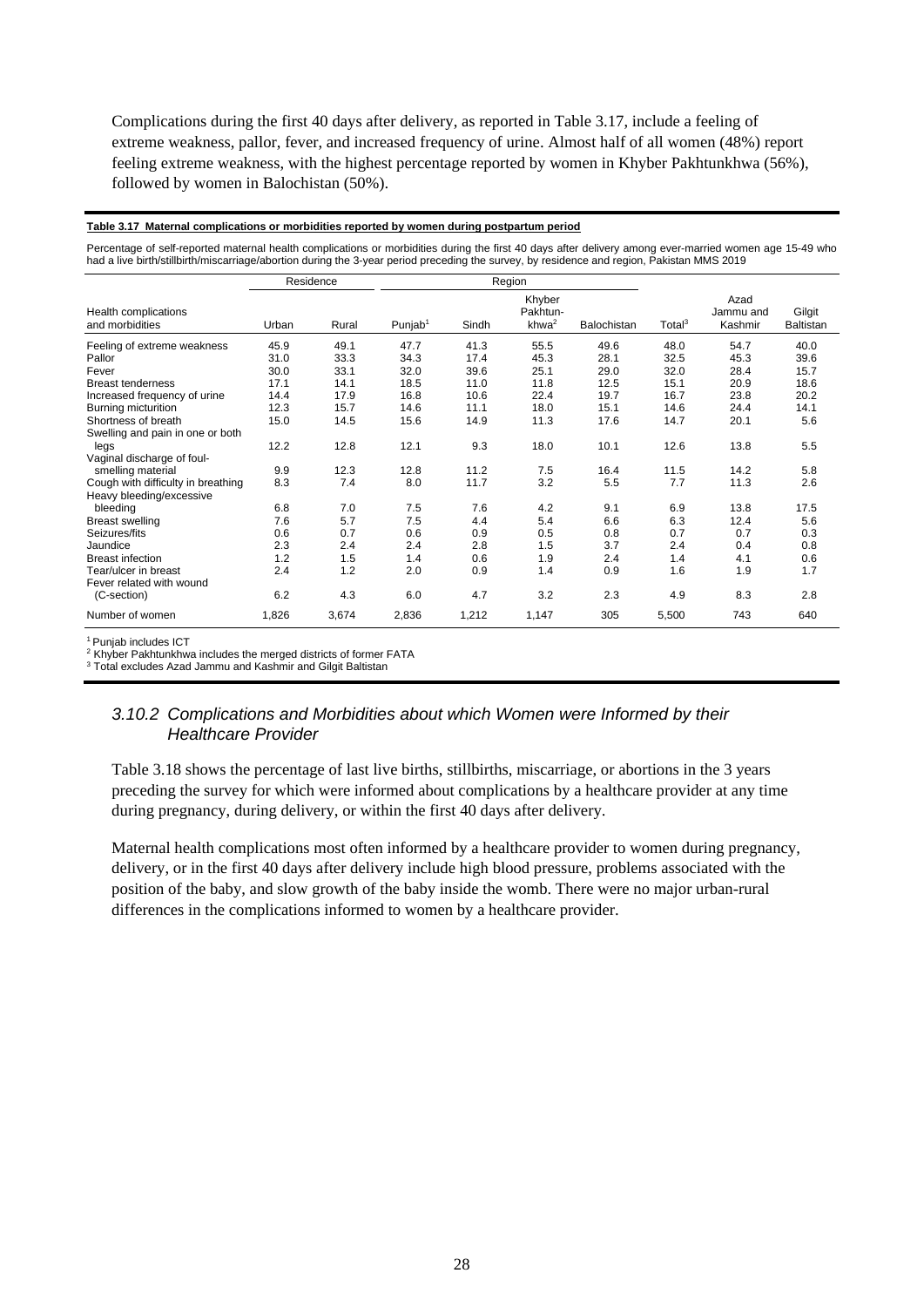#### **Table 3.18 Maternal health complications informed by healthcare provider**

Percentage of last live births/stillbirths/miscarriages/abortions in the last 3 years for which women were informed by a healthcare provider about complications during pregnancy, delivery, or after delivery, by residence and region, Pakistan MMS 2019

|                                         | Residence |       |                     |       | Region                                  |             |                    |                              |                            |
|-----------------------------------------|-----------|-------|---------------------|-------|-----------------------------------------|-------------|--------------------|------------------------------|----------------------------|
| Health complications<br>and morbidities | Urban     | Rural | Punjab <sup>1</sup> | Sindh | Khyber<br>Pakhtun-<br>khwa <sup>2</sup> | Balochistan | Total <sup>3</sup> | Azad<br>Jammu and<br>Kashmir | Gilgit<br><b>Baltistan</b> |
| High blood pressure                     | 14.8      | 13.6  | 16.9                | 11.3  | 11.5                                    | 7.0         | 14.0               | 20.7                         | 7.9                        |
| Problems associated with the            |           |       |                     |       |                                         |             |                    |                              |                            |
| position of baby                        | 7.8       | 7.3   | 10.2                | 4.2   | 4.8                                     | 4.3         | 7.4                | 12.4                         | 6.5                        |
| Slow growth of baby inside the          |           |       |                     |       |                                         |             |                    |                              |                            |
| womb                                    | 6.6       | 4.9   | 7.8                 | 3.6   | 2.3                                     | 3.1         | 5.5                | 5.6                          | 2.8                        |
| Uterine prolapse                        | 4.2       | 4.3   | 4.1                 | 3.7   | 4.8                                     | 5.7         | 4.3                | 5.8                          | 6.6                        |
| Jaundice and/or hepatitis               | 2.8       | 3.0   | 3.2                 | 3.3   | 1.7                                     | 3.4         | 2.9                | 2.2                          | 1.2                        |
| Problems associated with                |           |       |                     |       |                                         |             |                    |                              |                            |
| placenta                                | 3.0       | 2.7   | 3.8                 | 2.7   | 1.2                                     | 0.6         | 2.8                | 3.6                          | 2.1                        |
| Blood deficiency                        | 3.0       | 2.7   | 4.4                 | 1.7   | 0.7                                     | 0.0         | 2.8                | 0.5                          | 0.0                        |
| Postpartum infection/sepsis             | 3.0       | 2.0   | 2.5                 | 1.6   | 3.2                                     | 0.6         | 2.4                | 8.2                          | 0.9                        |
| Pneumonia                               | 0.4       | 0.5   | 0.7                 | 0.2   | 0.4                                     | 0.4         | 0.5                | 2.5                          | 0.9                        |
| Embolism                                | 0.4       | 0.6   | 0.6                 | 0.3   | 0.1                                     | 1.6         | 0.5                | 4.0                          | 4.7                        |
| <b>Diabetes</b>                         | 1.1       | 1.1   | 1.1                 | 1.3   | 1.0                                     | 0.0         | 1.1                | 2.3                          | 1.0                        |
| Preeclampsia                            | 1.3       | 1.7   | 1.3                 | 0.8   | 2.9                                     | 1.2         | 1.5                | 4.3                          | 0.7                        |
| Allergy                                 | 0.8       | 1.7   | 2.1                 | 0.3   | 1.0                                     | 0.0         | 1.4                | 0.6                          | 0.3                        |
| Low blood pressure                      | 1.0       | 1.0   | 1.2                 | 1.1   | 0.7                                     | 0.0         | 1.0                | 0.4                          | 0.1                        |
| Weakness                                | 0.3       | 0.6   | 0.4                 | 0.0   | 1.6                                     | 0.0         | 0.5                | 0.0                          | 0.0                        |
| Number of women                         | 1,807     | 3,626 | 2,802               | 1,201 | 1,131                                   | 299         | 5,433              | 739                          | 624                        |

1 Punjab includes ICT

2 Khyber Pakhtunkhwa includes the merged districts of former FATA

<sup>3</sup> Total excludes Azad Jammu and Kashmir and Gilgit Baltistan

#### *3.10.3 Treatment-seeking Behaviour*

Women were asked whether during the last pregnancy, childbirth, or postpartum period they were treated for any health conditions. Table 3.19 shows that treatment seeking for anaemia, severe nausea and vomiting during pregnancy, and high blood pressure were relatively high for all women age 15-49 in Pakistan. Though the prevalence of high blood pressure is similar in urban and rural areas, urban women were more likely to receive treatment (17%) than rural women (14%). More than one-fourth of all women (27%) received treatment for anaemia, with the highest percentage of women treated for anaemia in Azad Jammu and Kashmir (34%), followed by Punjab (31%).

#### **Table 3.19 Seeking treatment for maternal complications informed by healthcare provider**

Percentage of last live births, stillbirths, miscarriages, or abortions in the last 3 years for which women were informed by a healthcare provider about complications during pregnancy, delivery, or after delivery and for which treatment was sought, by residence and region, Pakistan MMS 2019

|                                         |       | Residence |                     |       | Region                                  |             |                    |                              |                            |
|-----------------------------------------|-------|-----------|---------------------|-------|-----------------------------------------|-------------|--------------------|------------------------------|----------------------------|
| Health complications<br>and morbidities | Urban | Rural     | Punjab <sup>1</sup> | Sindh | Khyber<br>Pakhtun-<br>khwa <sup>2</sup> | Balochistan | Total <sup>3</sup> | Azad<br>Jammu and<br>Kashmir | Gilgit<br><b>Baltistan</b> |
| Anaemia                                 | 27.5  | 27.4      | 31.1                | 21.8  | 26.7                                    | 17.5        | 27.4               | 34.3                         | 19.8                       |
| High blood pressure                     | 16.5  | 13.9      | 17.8                | 11.4  | 11.9                                    | 11.2        | 14.8               | 23.5                         | 6.6                        |
| Severe nausea and vomiting              |       |           |                     |       |                                         |             |                    |                              |                            |
| during pregnancy                        | 19.3  | 18.0      | 17.8                | 17.8  | 23.0                                    | 9.7         | 18.5               | 22.2                         | 10.3                       |
| <b>Diabetes</b>                         | 1.1   | 1.2       | 1.3                 | 1.1   | 1.0                                     | 0.6         | 1.2                | 1.6                          | 0.4                        |
| Chest infection                         | 2.3   | 2.3       | 1.9                 | 1.4   | 4.4                                     | 2.3         | 2.3                | 3.3                          | 2.3                        |
| Any other infection                     | 3.0   | 3.7       | 2.2                 | 2.0   | 8.8                                     | 0.5         | 3.5                | 6.7                          | 1.3                        |
| Preeclampsia                            | 1.2   | 1.4       | 0.9                 | 1.1   | 2.7                                     | 1.0         | 1.3                | 5.0                          | 0.4                        |
| Premature foetus                        | 3.0   | 2.0       | 3.2                 | 2.1   | 0.8                                     | 0.6         | 2.3                | 1.9                          | 1.6                        |
| Preterm labour                          | 2.3   | 1.7       | 2.4                 | 1.8   | 1.0                                     | 1.0         | 1.9                | 4.6                          | 1.7                        |
| Urinary tract infection                 | 3.5   | 2.8       | 1.6                 | 2.7   | 7.5                                     | 1.3         | 3.0                | 6.5                          | 5.9                        |
| Jaundice                                | 1.2   | 1.9       | 1.4                 | 2.3   | 1.6                                     | 1.9         | 1.7                | 1.8                          | 1.5                        |
| Protein/albumin in urine                | 0.8   | 0.7       | 0.7                 | 0.6   | 0.9                                     | 0.8         | 0.7                | 2.6                          | 0.2                        |
| Uterus related issues                   | 0.2   | 0.4       | 0.5                 | 0.2   | 0.1                                     | 0.0         | 0.3                | 0.1                          | 0.3                        |
| Low blood pressure                      | 1.3   | 1.9       | 1.9                 | 1.3   | 2.0                                     | 0.0         | 1.7                | 0.8                          | 0.3                        |
| <b>Blood deficiency</b>                 | 0.2   | 0.2       | 0.5                 | 0.0   | 0.0                                     | 0.0         | 0.2                | 0.0                          | 0.0                        |
| Weakness                                | 1.7   | 1.3       | 1.6                 | 1.1   | 1.7                                     | 0.0         | 1.4                | 0.2                          | 0.0                        |
| Fever                                   | 3.8   | 3.8       | 5.9                 | 1.7   | 1.8                                     | 0.1         | 3.8                | 3.0                          | 0.4                        |
| Other                                   | 4.3   | 3.7       | 5.2                 | 3.1   | 2.5                                     | 0.3         | 3.9                | 1.8                          | 1.4                        |
| Number of women                         | 1,826 | 3,674     | 2,836               | 1,212 | 1,147                                   | 305         | 5,500              | 743                          | 640                        |

1 Punjab includes ICT

2 Khyber Pakhtunkhwa includes the merged districts of former FATA

<sup>3</sup> Total excludes Azad Jammu and Kashmir and Gilgit Baltistan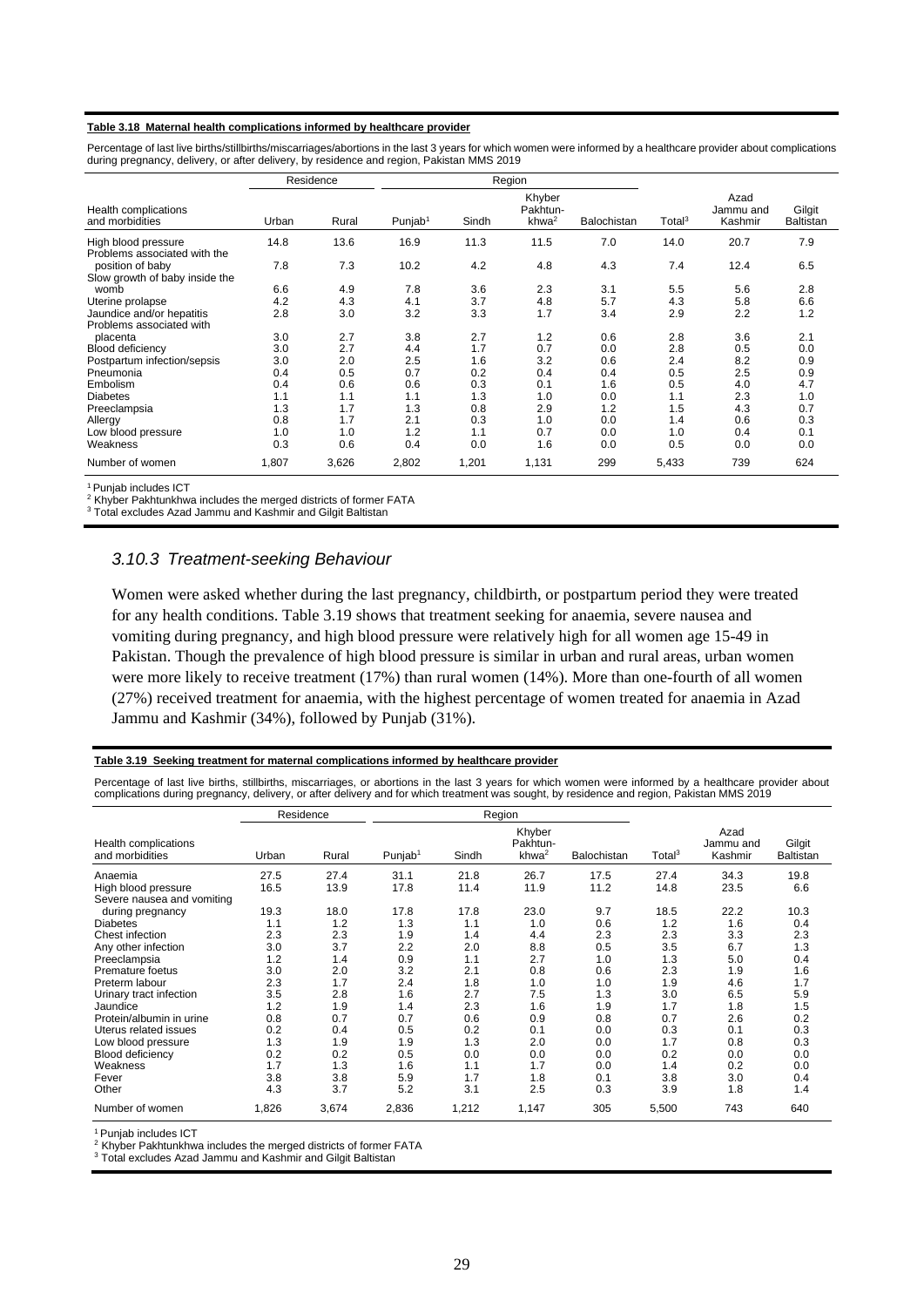#### *3.10.4 Reporting of Morbidities before Last Pregnancy*

The PMMS also collected information about complications and conditions experienced by women before their last pregnancy. Table 3.20 shows that women in Pakistan most often experienced the following complications before the conception of their last pregnancy: severe anaemia and high blood pressure (17% and 11%, respectively). Severe anaemia is somewhat higher among rural women (18%) than urban women  $(14%)$ . Surgical operations are more prevalent in urban areas  $(8%)$  than rural areas  $(5%)$ . There are provincial differences in the prevalence of severe anaemia, high blood pressure, kidney problems, and surgical operations. Severe anaemia was reported by the highest proportion of women in Khyber Pakhtunkhwa (18%), followed by Punjab (17%), and Baluchistan and Sindh (14% each). Women in Azad Jammu and Kashmir reported a much higher experience of severe anaemia, high blood pressure, and kidney problems (24%, 15%, and 14%) than women elsewhere.

#### **Table 3.20 Morbidities reported by women before last pregnancy**

Maternal health complications or morbidities before the last pregnancy among ever-married women age 15-49 who had a live birth/stillbirth/miscarriage/ abortion during the 3 year period preceding the survey, by residence and region, Pakistan MMS 2019

|                                             |       | Residence |                     |       | Region                                  |                    |                    |                              |                            |
|---------------------------------------------|-------|-----------|---------------------|-------|-----------------------------------------|--------------------|--------------------|------------------------------|----------------------------|
| <b>Health conditions</b><br>and morbidities | Urban | Rural     | Punjab <sup>1</sup> | Sindh | Khyber<br>Pakhtun-<br>khwa <sup>2</sup> | <b>Balochistan</b> | Total <sup>3</sup> | Azad<br>Jammu and<br>Kashmir | Gilgit<br><b>Baltistan</b> |
| Severe anaemia                              | 14.1  | 17.7      | 17.0                | 14.1  | 18.2                                    | 14.2               | 16.5               | 24.4                         | 17.3                       |
| High blood pressure                         | 11.2  | 10.5      | 12.2                | 8.4   | 9.6                                     | 10.4               | 10.7               | 15.4                         | 5.5                        |
| Kidney problem                              | 4.1   | 7.3       | 5.1                 | 3.1   | 12.1                                    | 7.3                | 6.3                | 14.0                         | 11.3                       |
| Varicose veins                              | 2.8   | 3.9       | 2.8                 | 3.0   | 5.1                                     | 6.5                | 3.5                | 11.3                         | 1.4                        |
| <b>Diabetes</b>                             | 0.6   | 0.4       | 0.3                 | 0.8   | 0.5                                     | 0.0                | 0.5                | 1.4                          | 0.7                        |
| Obesity                                     | 4.7   | 2.2       | 3.8                 | 1.0   | 3.2                                     | 2.9                | 3.0                | 6.3                          | 1.4                        |
| Chest infection other than                  |       |           |                     |       |                                         |                    |                    |                              |                            |
| tuberculosis                                | 0.5   | 0.4       | 0.6                 | 0.3   | 0.3                                     | 0.3                | 0.4                | 1.0                          | 0.3                        |
| <b>Tuberculosis</b>                         | 0.6   | 0.6       | 0.3                 | 1.1   | 0.9                                     | 0.5                | 0.6                | 1.8                          | 2.4                        |
| Hepatitis                                   | 1.7   | 1.8       | 1.6                 | 3.1   | 1.0                                     | 0.9                | 1.7                | 1.4                          | 0.3                        |
| Epilepsy                                    | 0.1   | 0.2       | 0.1                 | 0.3   | 0.2                                     | 0.1                | 0.1                | 0.5                          | 0.2                        |
| Sexually transmitted                        |       |           |                     |       |                                         |                    |                    |                              |                            |
| diseases                                    | 0.2   | 0.8       | 0.1                 | 0.9   | 0.9                                     | 2.8                | 0.6                | 0.0                          | 0.4                        |
| Low blood pressure                          | 1.6   | 1.5       | 2.1                 | 0.6   | 1.6                                     | 0.0                | 1.6                | 1.2                          | 0.7                        |
| Other                                       | 2.2   | 1.9       | 2.1                 | 1.7   | 2.2                                     | 1.0                | 2.0                | 1.2                          | 1.4                        |
| Surgical operation (other                   |       |           |                     |       |                                         |                    |                    |                              |                            |
| than C-section operation)                   | 8.1   | 5.4       | 7.1                 | 4.3   | 6.1                                     | 7.4                | 6.3                | 11.8                         | 8.1                        |
| Number of women                             | 1,826 | 3,674     | 2,836               | 1,212 | 1,147                                   | 305                | 5,500              | 743                          | 640                        |

1 Punjab includes ICT

<sup>2</sup> Khyber Pakhtunkhwa includes the merged districts of former FATA

Total excludes Azad Jammu and Kashmir and Gilgit Baltistan

#### *3.10.5 One or More Maternal Complications or Morbidities*

Table 3.21 shows the percentage of women who reported one or more maternal complications or morbidities during pregnancy, during delivery, or during the postpartum period (up to 42 days after the termination of a pregnancy), complications diagnosed by a healthcare provider, treatment seeking behaviour for these complications, and the experience of one or more complications before the last pregnancy among ever-married women age 15-49 who had a live birth, stillbirth, miscarriage, or abortion during the 3-year period preceding the survey by background characteristics.

Almost all women (93%) reported one or more complications during pregnancy, followed by in the first 40 days after delivery (73%), and during delivery (34%). Considerable variation in the experience of one or more complications is noted across the provinces. The experience of one or more complications during pregnancy and in the postpartum period was highest among women in Khyber Pakhtunkhwa (95% and 76%, respectively) and lowest in Sindh (88% and 69%, respectively). Complications during delivery were highest in Punjab (37%) and lowest in Khyber Pakhtunkhwa (29%). In Azad Jammu and Kashmir and Gilgit Baltistan, one or more complications were reported most often during pregnancy, followed by the first 40 days after delivery and then during delivery.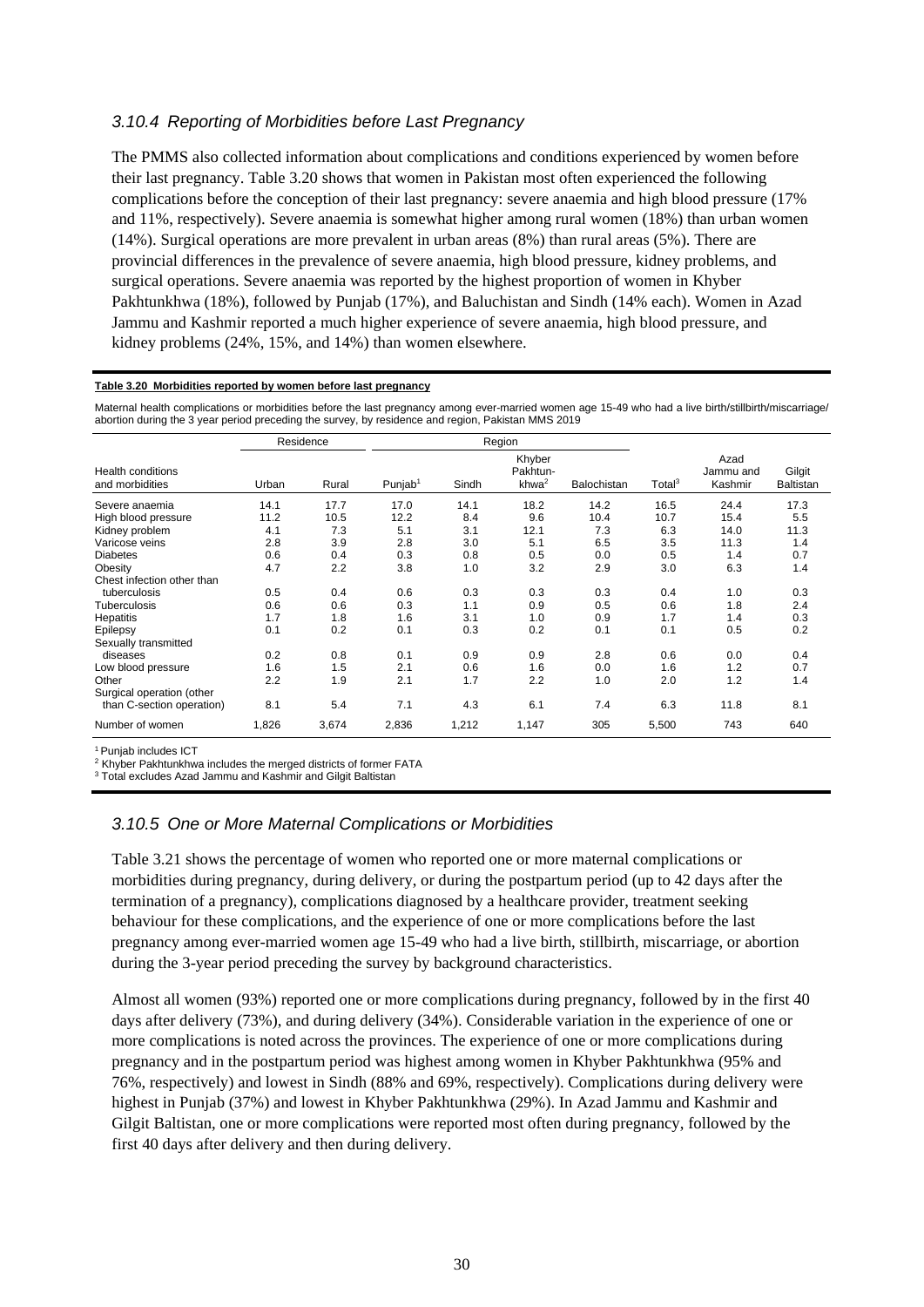#### **Table 3.21 Percentage distribution of one or more than one maternal complication or morbidity**

Maternal health complications reported by women during pregnancy, delivery, or after delivery, complications diagnosed by a healthcare provider, treatment seeking and the experience of complications before the last pregnancy among ever-married women age 15-49 who had a live birth/stillbirth/miscarriage/abortion during the 3 year period preceding the survey, by background characteristics, Pakistan MMS 2019

| 515<br>4,164<br>753<br>1,016<br>1,830<br>1,403<br>1,185 |
|---------------------------------------------------------|
|                                                         |
|                                                         |
|                                                         |
|                                                         |
|                                                         |
|                                                         |
|                                                         |
|                                                         |
|                                                         |
|                                                         |
| 2,764                                                   |
| 957<br>463                                              |
| 571                                                     |
| 678                                                     |
|                                                         |
| 1,162                                                   |
| 1,077                                                   |
| 1,113                                                   |
| 1,110                                                   |
| 972                                                     |
|                                                         |
| 1,807                                                   |
| 3,626                                                   |
|                                                         |
| 2,802                                                   |
| 982                                                     |
| 1,820                                                   |
| 1,201                                                   |
| 571                                                     |
| 629<br>1,131                                            |
| 167                                                     |
| 964                                                     |
| 299                                                     |
| 87                                                      |
| 212                                                     |
| 5,433                                                   |
|                                                         |
| 739                                                     |
| 106                                                     |
| 633                                                     |
| 624                                                     |
|                                                         |

<sup>1</sup> Punjab includes ICT

2 Khyber Pakhtunkhwa includes the merged districts of former FATA

<sup>3</sup> Total excludes Azad Jammu and Kashmir and Gilgit Baltistan

More than one-third (34%) of women experienced one or more complications about which their healthcare provider informed them at any time during their pregnancy, delivery, or the postpartum period. Forty-one percent of women with middle level education were informed about one or more complications during pregnancy, delivery, or the postpartum period, compared with only 30% of women with no education. Women in the lowest wealth quintile were less likely (28%) to be informed about maternal complications than women in the highest wealth quintile (39%). Among the provinces, only 19% of women in Balochistan were informed about complications by a healthcare provider, compared with 41% of women in Punjab.

Half of the women in Pakistan sought treatment for one or more complications they had during pregnancy, delivery, or the postpartum period. The proportion of women who sought treatment for one or more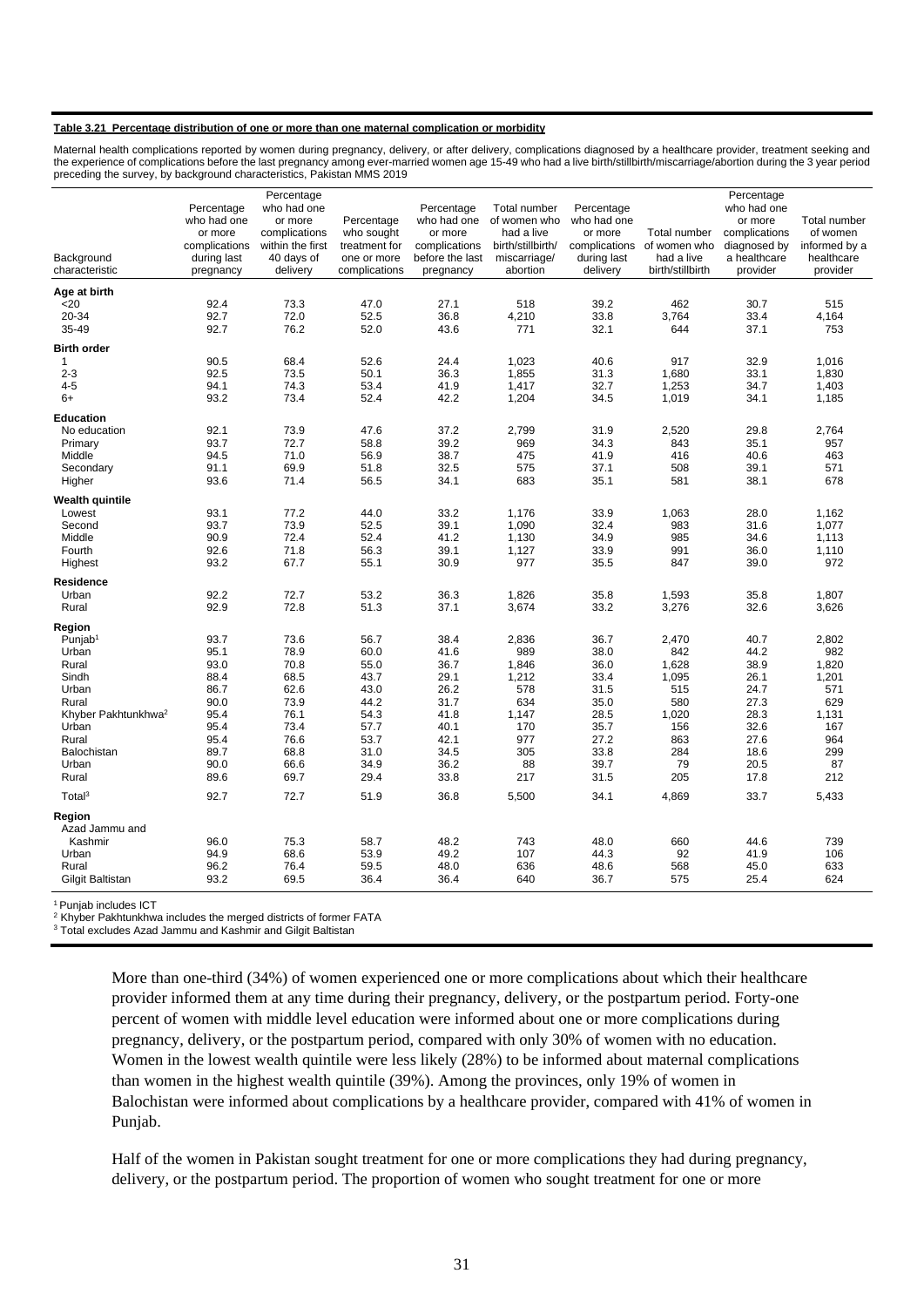complications was lowest among women with no education (48%), women in the lowest wealth quintile (44%), and women in Balochistan (31%).

More than one-third (37%) of women age 15-49 experienced at least one maternal complication or morbidity before conception. Older women age 35-49 (44%) were more likely than women under age 20 (27%) to report one or more complications before pregnancy. The experience of one or more complications before pregnancy increases with the birth order, from 24% of first births to 42% of births of order four and higher.